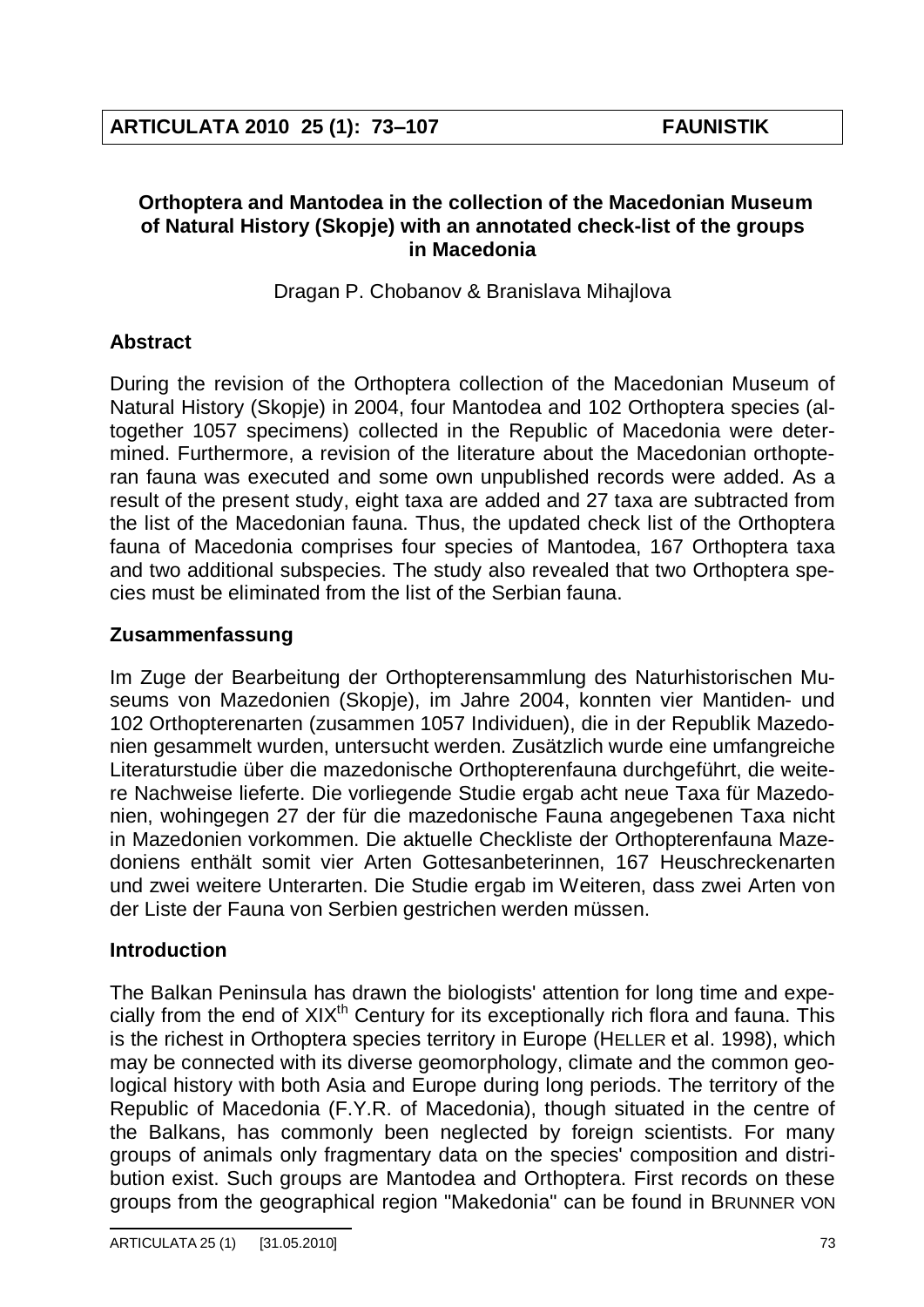WATTENWYL (1878, 1882), though they concern the present territory of Greece. The period of active investigations begins with the World War I when material has been gathered by teams of few countries involved in the military operations and later on three papers were published (DOFLEIN 1921, BERLAND & CHOPARD 1922, BURR et al. 1923). However, again most of the data concern the territory of Greece. Later on, US (1938) recorded 44 species (four of them already synonymised) from the former Yugoslavian Republic of Macedonia followed by the significant contribution by RAMME (1951). US & MATVEJEV (1967) in their catalogue of Yugoslavia summarized the information referring to the separate republics. However, many omissions, taxonomic inconsistencies and unconfirmed records are involved. Since the 1960s Karaman (see References, Appendix) published many local contributions. Despite all the data gathered many old records remain doubtful, moreover there is no work dealing with a summary of all data concerning the orthopterous fauna of the country.

During the present study on the comparatively small collection of Mantodea and Orthoptera of the Macedonian Museum of Natural History (Skopje), some new data was accumulated, while at the same time many questions arised concerning some earlier records on these groups. Thus, the aim of one of the authors (D. Chobanov) was also to collect and revise all literature data on Mantodea and Orthoptera in Macedonia.

# **Material and methods**

A revision of the collection of the Macedonian Museum of Natural History in Skopje, Republic of Macedonia, has been made (2004). The material checked includes 56 specimens of Mantodea (47 imagines, 9 nymphs) and 1001 specimens of Orthoptera (891 imagines, 110 nymphs). The whole material is dry, mounted on pins. When appropriate the materials have been determined directly or, if necessary, demounted and moistened, the wings have been spread or genitalia extracted, macerated and further mounted together with the specimen.

# **Results and Discussion**

# **I. List of species and material in the MMNH collection.**

In the following list the material is ordered alphabetically by the UTM code (last 4 characters used) of the respective locality. Following is the geomorphologic unit, exact locality (if known), date, number and sex of specimens, collector (and determination if present and different than here). Abbreviations used in the text follow: FNSM – Faculty of Natural Sciences and Mathematics, MMNH – Macedonian Museum of Natural History (Skopje),  $N_n$  – nymph, where "n" is the respective instar number,  $N_{-1}$  – nymph last instar,  $N_{-2}$  – nymph last but one instar.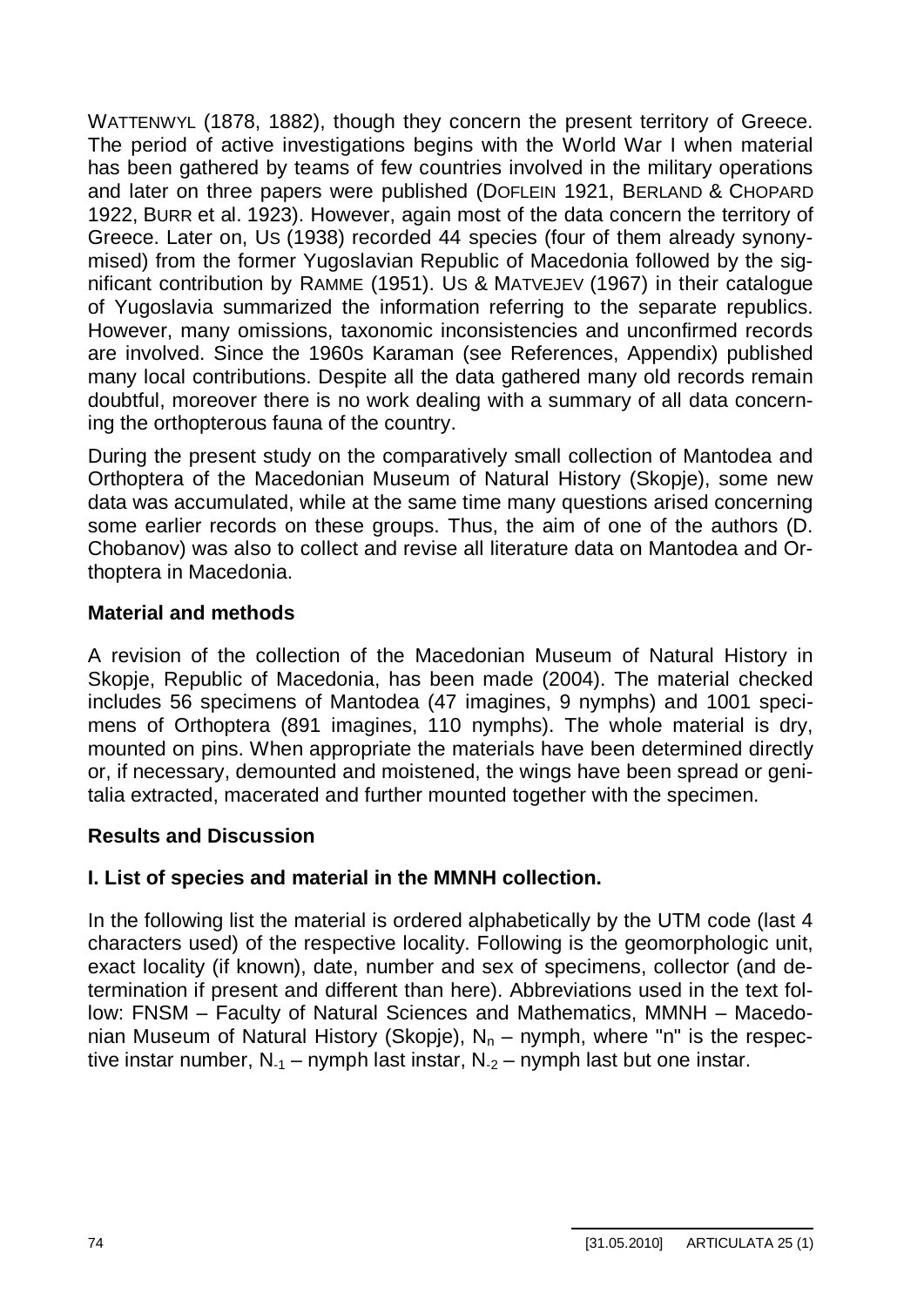### **MANTODEA**

### **Empusidae**

Empusinae

### *Empusa fasciata* Brullé, 1836

**Material:** 9 imagines, 9 nymphs, drawer 18/21. **Localities: (UTM?)** Galichica Mt., 8.06.1995, 1  $\circ$  (V. Krpach); Shar Mt., 26.05.1990, 2 ƃƃ (FNSM); Zheden Mt., 23.05.1994, 1 ƃ (V. Krpach); (**EL99**) Krivolak vill., 30.04.2004, 1  $\beta$  N<sub>-1</sub> (E. Stojkoska); (**EM24**) Matka gorge, 19.05.1943, 1  $\beta$  N<sub>-1</sub> (K. Tuleshkov) & 1  $\beta$ (K. Bogoev); (**EM34**) Skopje-Kisela Voda, 20.02.1955, 1 N<sub>4/5</sub> (M. Karaman); 25.03.1955, 1  $\circ$  N<sub>5</sub> (FNSM); 8.10.1955, 1 ƃ N5 (FNSM); (**EM34/35**) Skopje, 9.04.1943, 1 ƃ N5 (K. Tuleshkov); (**EM35**) Skopje (Zool. Garden), 11.06.1998, 1 3 (E. Stojkoska); Skopje, Vizbegovo, 4.10.1992, 1  $\Omega$  N<sub>5</sub> (B. Mihajlova); (**EM45**) Arachinovo vill., 14.06.1997, 1 ♀ (V. Krpach); (**FL09**) Demir Kapija gorge, 31.10.1942, 1 ♂ N<sub>5</sub> (K. Tuleshkov ("Espr. Bonev")); (**FL46**) Dojran lake, 30.05.1979, 1 ƃ (B. Mihajlova); Dojran lake, Achikot, 13.09.2000, 1  $\circled{S}$  N<sub>5</sub> (Stankovich); (FM51) "Berovo – brana", 3.06.1995, 1  $\circled{P}$  (V. Krpach).

### **Mantidae**

Amelinae

#### *Ameles heldreichi* Brunner von Wattenwyl, 1882

**Material**: 8 specimens (imagines), drawer 18/21. **Localities**: (**EM34**) Vodno Mt., 9.08.1945, 2 ƃƃ (K. Bogoev); 15.08.1941, 1  $\stackrel{\circ}{\wedge}$  (S. Stojanov); Nerezi vill., 9.08.1945, 2  $\stackrel{\circ}{\wedge}$  (K. Bogoev); (**EM34**) Skopje-Kisela Voda, 8.10.1955, 1 Ƃ (FNSM); (**EM53?**) Katlanovo vill. ("Katlanovsko"), 15.07.1967, 1 Ƃ (FNSM); (**FL46**) Doiran lake, Achikot, 13.09.2000, 1  $\mathcal{Q}$  (E. Stoikoska).

#### Mantinae

#### *Iris oratoria* Linnaeus, 1758

**Material**: 2 imagines, drawer 18/21. **Localities**: (**EM34/35**) Skopje, 10.10.1970, 1 Ƃ (Topukova); (**EM44**) Marino vill., 22.10.1996, 1  $\mathcal{Q}$  (N. Taseva).

#### *Mantis religiosa* Linnaeus, 1758

**Material**: 28 specimens (imagines), drawer 18/21. **Localities**: (**UTM?**) Koturski Dol, 9.10.1996, 1 Ƃ (V. Krpach); (**DL85**) Ohrid, 28.[wrongly written as 06?].1986, 2 ƃƃ (Popov); (**DM61**) Zhirovnica vill., 18.11.1980, 1 Ƃ (Kushev); (**DM71/81**) Mavrovo, 16.07.1981, 1 Ƃ (Chingovski); (**EL08**) Cer vill., 17.09.1981, 1  $\circ$  (Chingovski); (**EM24?**) "Treska", 28.09.1941, 1  $\circ$ , 2  $\circ$   $\circ$  (K. Tuleshkov); (**EM34**) Vodno Mt., 15.08.1941, 1 ♂, 1 ♀ (K. Tuleshkov); (**EM34**) Skopje-Taftalidzhe, 20.10.2003, 1 ♀ (D. Davidovich); Skopje-Centre, 6.09.2004, 1 ♀ (R. Ivanovska); (**EM34/35**) Skopje, 6.07.1973, 1 ♀ (Chingovski); 28.08.1991, 1 ♀ & 16.09.1988, 1 ♀ (V. Krpach); 28.08.1987, 1 ♂ & 9.09.1984, 1 ♂ & 24.09.1996, 1 ♀ & 1.10.1986, 1  $\circ$  & 5.10.1985, 1  $\circ$  & 10.10.1973, 1  $\circ$  (Topukova); 1.09.1985, 1  $\circ$  (B. Mihajlova); (**EM35**) Skopje-Karposh 1, 20.09.2004, 1  $\circ$  & 23.09.2004, 1  $\circ$  (M. Ivanov); Skopje (Muzeum), 19.09.2003, 1  $\circ$ (M. Ivanov); Skopje-Vlae, 20.10.2002, 1 Ƃ (V. Krpach); (**EM52**) Pchinja raiload station, 5.02.1954, 1 ootheca & 25.07.1953, 1 ootheca (FNSM); (**EM62**) Otovica vill., 17.10.1973, 1  $\Omega$  (Chingovski).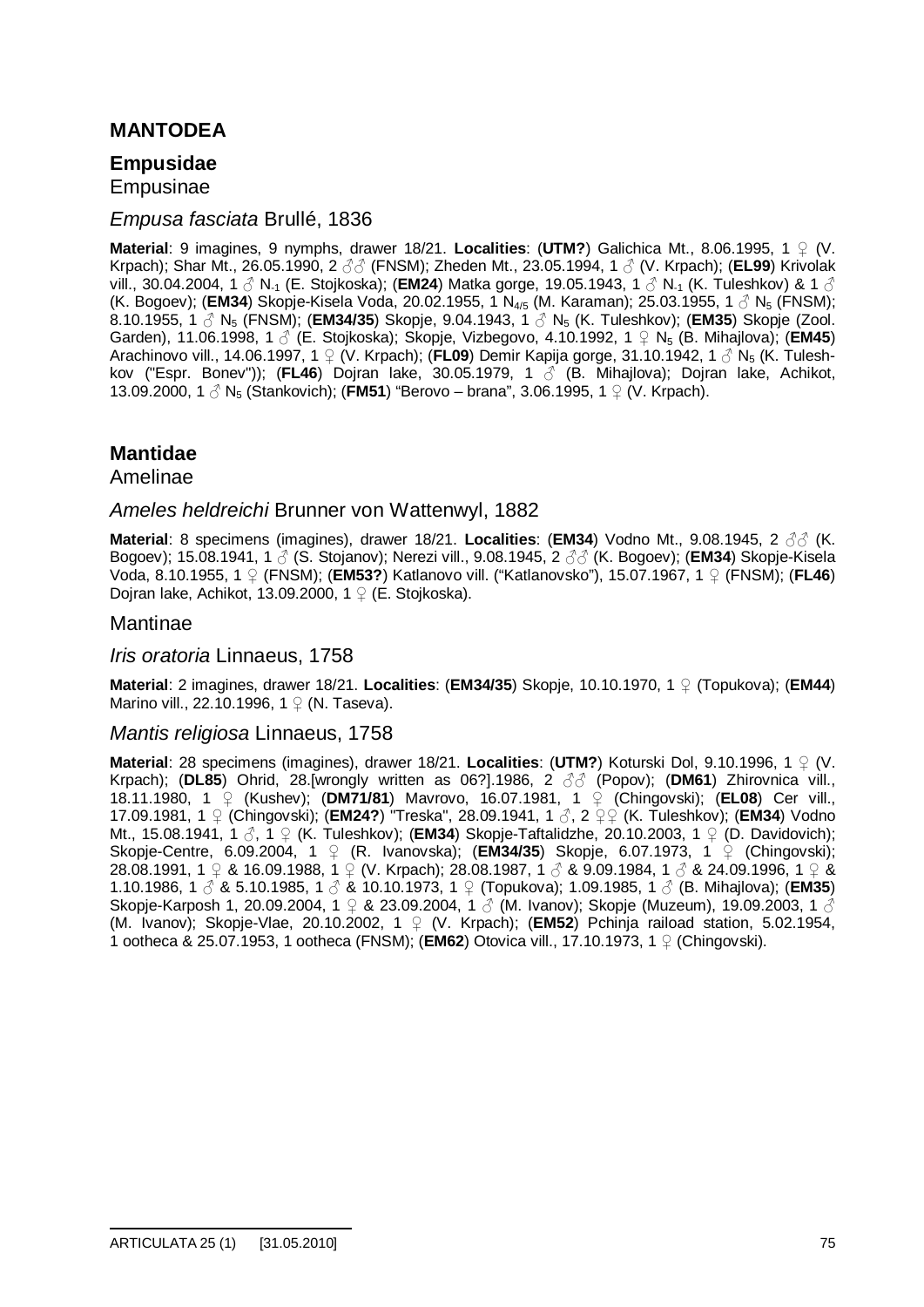## **ORTHOPTERA**

## **TETTIGONIOIDEA**

## **Phaneropteridae**

Phaneropterinae

### *Acrometopa servillea servillea* (Brullé, 1832)

**Material**: 1 imago, drawer 18/7. **Localities**: (**FL46**) Dojran lake, Achikot, 28.06.1994, 1 ƃ (V. Krpach).

### *Tylopsis lilifolia* (Fabricius, 1793)

**Material**: 9 imagines, drawer 18/7. Localities: (DM71/81) Mavrovo, 2.07.1975, 1  $\Omega$  & 19.09.1977, 1  $\Lambda$ (Chingovski); (**EM34**) Vodno Mt., 2.08.1941, 1 ♂, 2 ♀♀ (K. Bogoevski); (**EM65**) Pchinja vill., 12.07.1962, 1  $\beta$ ; (**EM70**) Gradsko vill., 12.07.1959, 2  $\beta\beta$  (Petkovski); (**EM73**) Sveti Nikole, 13.08.1939, 1  $\Omega$  (A. Fadejev).

### **Barbitistinae**

#### *Isophya* aff. *brevicauda* Ramme, 1931

**Material**: 1 imago, drawer 18/10. **Localities**: (**DM71**) Bistra Mt., Carevec pass, 1.07.1972, 1 Ƃ (Chingovski).

### *Isophya speciosa* (Frivaldszky, 1865)

**Material**: 1 imago, drawer 18/10. **Localities**: (**FM61**) Maleshevo Mts., Breza peak, 22.06.1957, 1 ƃ (Chingovski).

#### *Barbitistes ocskayi* Charpentier, 1850

**Material**: 6 specimens (imagines), drawer 18/10. **Localities**: (**EM24?**) "Treska", 9.07.1970, 1 Ƃ (leg.?); **(EM24)** Matka gorge, 29.06.1959, 2 ♂ (Chingovski); (EM62) Novachani vill., 21.06.1974, 1 ♀ (Chingovski); (**FL09**) Demir Kapija gorge, 25.05.1996, 1 ƃ, 1 Ƃ (V. Krpach).

#### *Ancistrura nigrovittata* (Brunner von Wattenwyl, 1878)

**Material**: 17 specimens (14 imagines, 3 nymphs), drawer 18/10. **Localities**: (**EL99**) Negotino, 5.06.1975, 1 ♂, 3 ♀♀ (Chingovski); (**EM53?**) Kitka Mt., "Kitka", 19.06.1975, 1 ♂ N<sub>-1</sub> (Chingovski); (**EM62**) Otovica vill. (labelled 12.04.1970, probably May/June), 1 ƃ N-1 (Chingovski); (**EM63**) Gradishtanska Mt., Crni Vrv peak, 22.07.1971, 1  $\hat{\circ}$  (Chingovski); (FL36) Furka vill., 6.06.1975, 2  $\hat{\circ}\hat{\circ}$ , 1  $\circ$ , 1  $\circ$  N-1 (Chingovski); **(FL46**) Dojran lake, 7.06.1975, 2 33, 4 9 9 (Chingovski).

#### *Poecilimon affinis* (Frivaldszky, 1867)

**Material:** 28 specimens (imagines), drawer 18/10. **Localities: (UTM?)** Bistra Mt., 24.07.1985, 11 33. 5  $\Sigma$  (Sovkov); (DM71) Bistra Mt., Carevec pass, 1.07.1972, 5  $\partial\bar{\partial}$ , 3  $\Sigma$  (Chingovski); (DM71/81) Mavrovo, 19.05.1977, 1  $\circ$  (Chingovski); 5.07.1995, 1  $\circ$  (V. Krpach); (**EL03**) Baba Mt., Arvati vill., 16.06.1980, 1 ƃ (Chingovski); (**FM15**) Osogovo Mts, Ponikva vill., 18.06.1987, 1 Ƃ (B. Mihajlova).

#### *Poecilimon gracilis* (Fieber, 1853)

**Material**: 4 specimens (imagines), drawer 18/10. **Localities**: (**DM71**) Bistra Mt., Carevec pass, 1.07.1972, 1 ♂ (Chingovski); (**EM31?**) Jakupica Mt., Begovo Pole, 12.09.1984, 1 ♂, 2 ♀♀ (Topukova).

#### *Poecilimon jonicus jonicus* (Fieber, 1853)

**Material:** 7 specimens (imagines), drawer 18/10. Localities: (UTM?) Galichica Mt., 17.07.1975, 3 3. 1 Ƃ (Chingovski); (**DM71/81**) Mavrovo, 4.08.1975, 1 Ƃ (Chingovski); (**EL03**) Baba Mt., Arvati vill., 16.06.1980, 2  $2$  (Chingovski).

#### *Poecilimon ornatus* (Schmidt, 1849)

**Material:** 17 specimens (imagines), drawer 18/10. **Localities: (EL65)** Vitolishte vill., 29.05.2003, 3 3, 4 ƂƂ (E. Stojkoska); (**EM34/35**) Skopje, 06.1973, 1 Ƃ (leg.?); (**EM53**) Katlanovo vill., 5.06.1968, 1 ƃ (Kushev); (**EM62**) Otovica vill., 12.06.1970, 1 3 (Chingovski); Novachani vill., 21.06.1974, 1 3 (Chingovski);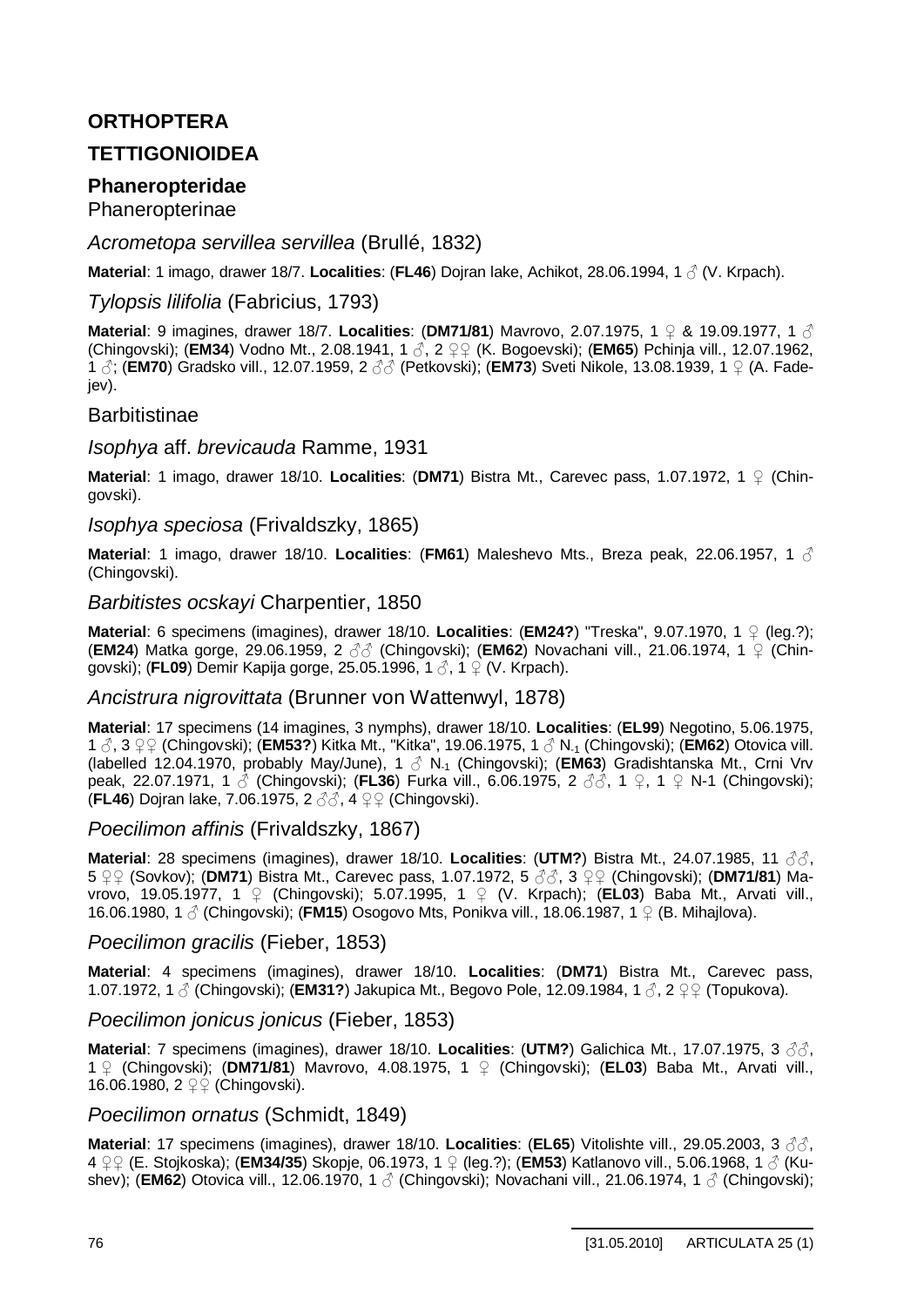(**EM63**) Gradishtanska Mt., Crni Vrv peak, 22.07.1971, 1 ƃ (Chingovski); (**FM21**) Radovish, 6.07.1973,  $3 \text{ }\partial\phi$ ,  $2 \text{ }\mathcal{Q} \mathcal{Q}$  (Chingovski).

#### *Poecilimon schmidtii* (Fieber, 1853)

**Material**: 1 specimen (imago), drawer 18/10. **Localities**: (**UTM?**) Macedonia?, Shar Mt., "Sar, Brezovica", 20.07.1974, 1 ƃ (Chingovski).

#### *Poecilimon thoracicus* (Fieber, 1853)

**Material**: 2 specimens (imagines), drawer 18/10. **Localities**: (**UTM?**) Macedonia?, Shar Mt., "Sar, Brezovica", 21.07.1974, 2 3 ₹ (Chingovski).

### *Polysarcus denticauda* (Charpentier, 1825)

**Material:** 12 specimens (imagines), drawer 18/10. **Localities: (UTM?)** Stogovo Mt., 24.07.1985, 8 33 (Sovkov); (**DL85**) Ohrid, 06.1971, 1 ♂ (Chingovski); (**DM71/81**) Mavrovo, 6.07.1988, 2 ♀♀ (V. Krpach); (**EM95**) Kratovo, 22.06.1963, 1 ƃ (Chingovski).

## **Tettigoniidae**

**Tettigoniinae** 

### *Decticus albifrons* (Fabricius, 1775)

**Material**: 12 specimens (imagines), drawer 18/14. **Localities**: (**UTM?**) Stogovo Mt., 24.07.1985, 1 ƃ (Sovkov); "Skopje – Kitka", 9.07.1996, 1  $\beta$  (V. Krpach); Skopje, "i. Pchinja (SK)", 7.07.1950, 1  $\Omega$  (K. Bogoevski); (EM34) Skopje-Lisiche, 1.08.1965, 1  $\Omega$  (Bogoev); (EM35) Skopje-Karposh 1, 21.07.2004, 1  $\Omega$ (M. Ivanov); (**EM52?**) Pchinja (station?), 2.07.1950, 1 ƃ, 5 ƂƂ (K. Bogoevski; det. M. Karaman); (**FL09**) Demir Kapija gorge, 24.08.1948, 1 Ƃ (K. Bogoevski; det. M. Karaman); (**FL46**) Dojran lake, 21.06.1996,  $1 \land (V.$  Krpach).

#### *Decticus verrucivorus verrucivorus* (Linnaeus, 1758)

**Material**: 7 specimens (6 imagines, 1 nymph), drawer 18/14. **Localities**: (**EL65**) Vitolishte vill., 27.07.1954, 1 ƃ (M. Karaman; det. M. Karaman); (**EM34**) Vodno Mt., 16.07.1940, 1 Ƃ (C. Bogojevich; M. Karaman det. as *D. albifrons* F.); (**EM63**) Gradishtanska Mt., Crni Vrv peak, 22.07.1971, 1 ƃ (Chingovski); (FL46) Dojran lake, 21.06.1996, 1 ♀ (V. Krpach); (FM21) Radovish, 6.07.1973, 1 *ふ* (Chingovski); (FM51) "Berovo-brana", 3.06.1995, 1  $\Omega$  N<sub>-1</sub> (V. Krpach).

*Platycleis (Platycleis) albopunctata grisea* (Fabricius, 1781)

**Material**: 2 specimens (imagines), drawer 18/14. **Localities**: (**UTM?**) Bistra Mt., 23.07.1985, 1 ƃ (Topukova); (**EM63**) Gradishtanska Mt., Crni Vrv peak, 22.07.1971, 1  $\circ$  (Chingovski).

*Platycleis (Platycleis) intermedia intermedia* (Serville, 1839)

**Material**: 2 specimens (imagines), drawer 18/14. **Localities**: (**EM34**) Vodno Mt., 2.10.1941, 1 Ƃ (K. Tuleshkov); (**EM63**) Gradishtanska Mt., Crni Vrv peak, 22.07.1971, 1  $\Omega$  (Chingovski).

*Platycleis (Modestana) ebneri ebneri* (Ramme, 1926)

**Material**: 4 specimens (imagines), drawer 18/4. **Localities**: (**DM85**) Shar Mt., Ceripashina peak, 9.09.1954, 3  $\Im$  & 10.09.1954, 1  $\Im$  (FNSM).

*Metrioptera tsirojanni* Harz et Pfau, 1983 / *oblongicollis* Brunner von Wattenwyl, 1882

**Material**: 1 specimen (nymph), drawer 18/4. **Localities**: (**EM34**) Vodno Mt., 15.06.1975, 1 ƃ N-1 (Chingovski).

*Pholidoptera* cf. *griseoaptera* (De Geer, 1773)

**Material**: 1 specimen (nymph), drawer 18/14. **Localities**: (**EM24?**) "Treska", 14.05.1942, 1 ƃ small nymph (K. Bogoevski).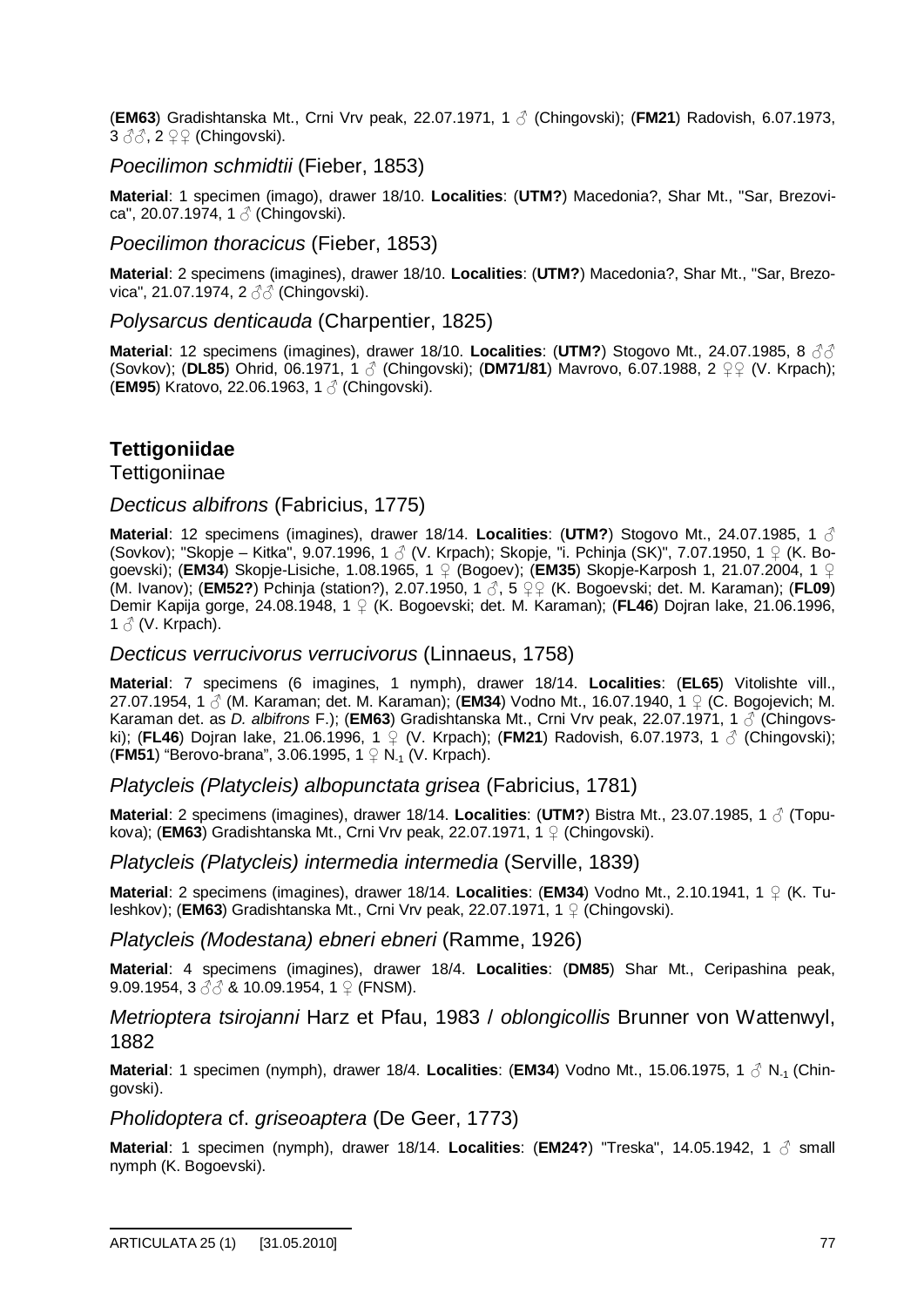### *Eupholidoptera chabrieri* (Charpentier, 1825)

**Material**: 2 specimens (imagines), drawer 18/6. **Localities**: (**EM63**) Gradishtanska Mt., Crni Vrv peak, 22.07.1971, 1 ♂ (Chingovski); (**FM17**) Osogovo Mts, Koshari vill., 17.09.1975, 1 ♂ (Chingovski).

### *Eupholidoptera smyrnensis* (Brunner von Wattenwyl, 1882)

**Material**: 1 specimen (imago), drawer 18/6. **Localities**: (**FL46**) Stari Dojran vill., 1.-4.06.1967, 1 ƃ (Chingovski).

### *Bucephaloptera bucephala* (Brunner von Wattenwyl, 1882)

**Material**: 1 specimen (nymph), drawer 18/14. **Localities: (EM73)** Sveti Nikole, 13.07.1960, 1 ♂ N<sub>-1</sub> (Chingovski).

### *Psorodonotus fieberi macedonicus* (Fieber, 1853)

**Material**: 28 specimens (27 imagines, 1 nymph), drawer 18/6. **Localities**: (**UTM?**) Stogovo Mt., 24.07.1985, 7 ♂♂, 4 ♀♀ (Sovkov); Bistra Mt., 13.07.1961, 1 ♂ (Chingovski); (DM71) Bistra Mt.,"Mavrovo  $-$  Carevec" (Carevec pass), 5.07.1995, 1 3, 6 ♀♀ (V. Krpach); (DM71/81) Mavrovo, 15.06.1972, 1 3, 1 ♀ N<sub>-1</sub> (Chingovski); (DM85) Shar Mt., Ceripashina peak, 10.09.1954, 2  $\partial \bar{\partial}$ , 3  $\Omega$  (FNSM; S. Mikshich det. 1  $\delta$  & 1  $\Omega$  as *P. macedonicus* Rme.); 1700-2500 m, 26.-27.07.1952, 2  $\delta\delta$  (FNSM).

### *Gampsocleis abbreviata* Hermann, 1874

**Material**: 6 specimens (imagines), drawer 18/6. **Localities**: (**UTM?**) Kitka Mt., 22.07.1971, 1 Ƃ (Chingovski); (**EM63**) Gradishtanska Mt., 5  $\mathcal{Q} \mathcal{Q}$  (Chingovski).

#### *Tettigonia caudata* (Charpentier, 1842)

**Material**: 1 specimen (nymph), drawer 18/6. **Localities**: (**FL46**) Dojran lake, Achikot, 5.07.1996, 1 Ƃ (V. Krpach).

### *Tettigonia vidissima* Linnaeus, 1758

**Material**: 22 specimens (14 imagines, 8 nymphs), drawer 18/6. **Localities**: (**UTM?**) "?onsko St.", 25.04.1970, 1  $\stackrel{?}{\circ}$  N<sub>5</sub> (Chingovski); Jakupica Mt., 14.07.1995, 2  $\supseteq$  (V. Krpach); (DL69) Radika valley, Boshkov Most place, 17.08.1954, 600 m, 1 ƃ (M. Karaman); (**DL89**) Izvor vill., 21.08.1978, 1 Ƃ (Chingovski); (**DL98**) Ilinska Planina Mt., Belica vill., 11.06.1985, 1 Ƃ N-1 (Topukova); (**EL03**) Baba Mt., Arvati vill., 16.06.1980, 1 3, 1 3 & 1 ♀ nymphs LI (Chingovski); (**EM13**) Treska valley, "Kozjak-brana", 1.10.1994, 1 ♀ (V. Krpach); (**EM34/35**) Skopje, 16.06.1942, 1 ♂ ("G. St."); 25.06.1991, 1 ♂ (Topukova); (**EM35**) Skopje-Karposh 1, 4.07.2004, 1 Ƃ (M. Ivanov); Skopje (Museum), 30.06.2003, 1 Ƃ & 12.09.2002, 1  $\varphi$  (M. Ivanov); (EM44) Trubarevo vill., 25.?.1957, 1  $\mathcal{S}$  N<sub>5</sub> (FNSM); (EM63) Gradishtanska Mt., Breznica vill. (#"Brezica"), 4.07.2000, 1  $\varphi$  (M. Ivanov); (FL25) Negorska Banja vill. ("Gevgelijsko Banje"), 26.04.1957, 2 N2 (FNSM); (**FL46**) Dojran lake, Achikot, 28.06.1994, 1 Ƃ (V. Krpach); (**FM01**) Lakavica vill., 20.05.1981, 1  $\circ$ , 1  $\circ$  N<sub>4</sub> (Chingovski).

### **Bradyporinae**

### *Ephippiger ephippiger ephippiger* (Fiebig, 1784)

**Material**: 8 specimens (6 imagines, 2 nymphs), drawer 18/14. **Localities**: (**UTM?**) Galichica Mt., 30.08.1977, 1  $\circ$  (Chingovski); Bistra Mt., 29.07.1985, 1  $\circ$  (Topukova); Kozhuf Mt., "Golema Poliana", 15.?.1958, 1 N1 (FNSM); (**EM53**) Katlanovo vill., 3.06.1968, 1 Ƃ N-1 (Kushev); (**EM62**) Otovica vill., 17.10.1973, 1  $\circ$  (Chingovski); (FM15) Osogovo Mts, Ponikva vill., 1550-1600 m, 28.06.1987, 1  $\circ$  (B. Mihajlova); (**FM17**) Osogovo Mts, Koshari vill., 17.09.1975, 1  $\beta$ , 1  $\Omega$  (Chingovski).

#### Saginae

#### *Saga natoliae* Serville, 1839

**Material**: 17 specimens (16 imagines, 1 nymph), drawer 18/15. **Localities**: (**EL68**) Trojaci vill. ("Trojanci"), 17.06.1997, 1 ♀ N<sub>-1</sub> (V. Krpach); (**EM34/35**) Skopje, "Skopje-Trim.", 7.07.1942, 1 ♂ (K. Tuleshkov) (18/2); (**EM44**) Skopje-Drachevo, 14.07.1995, 1 Ƃ (V. Krpach) (18/2); (**EM62**) Otovica vill., 19.07.1967, 1  $\beta$  (Chingovski) (18/2); (**FL46**) Dojran lake, Achikot, 28.06.1994, 3  $\beta\beta$ , 4  $\varphi\varphi$  & 5.07.1996, 2  $\beta\beta$ , 4  $\varphi\varphi$ (V. Krpach).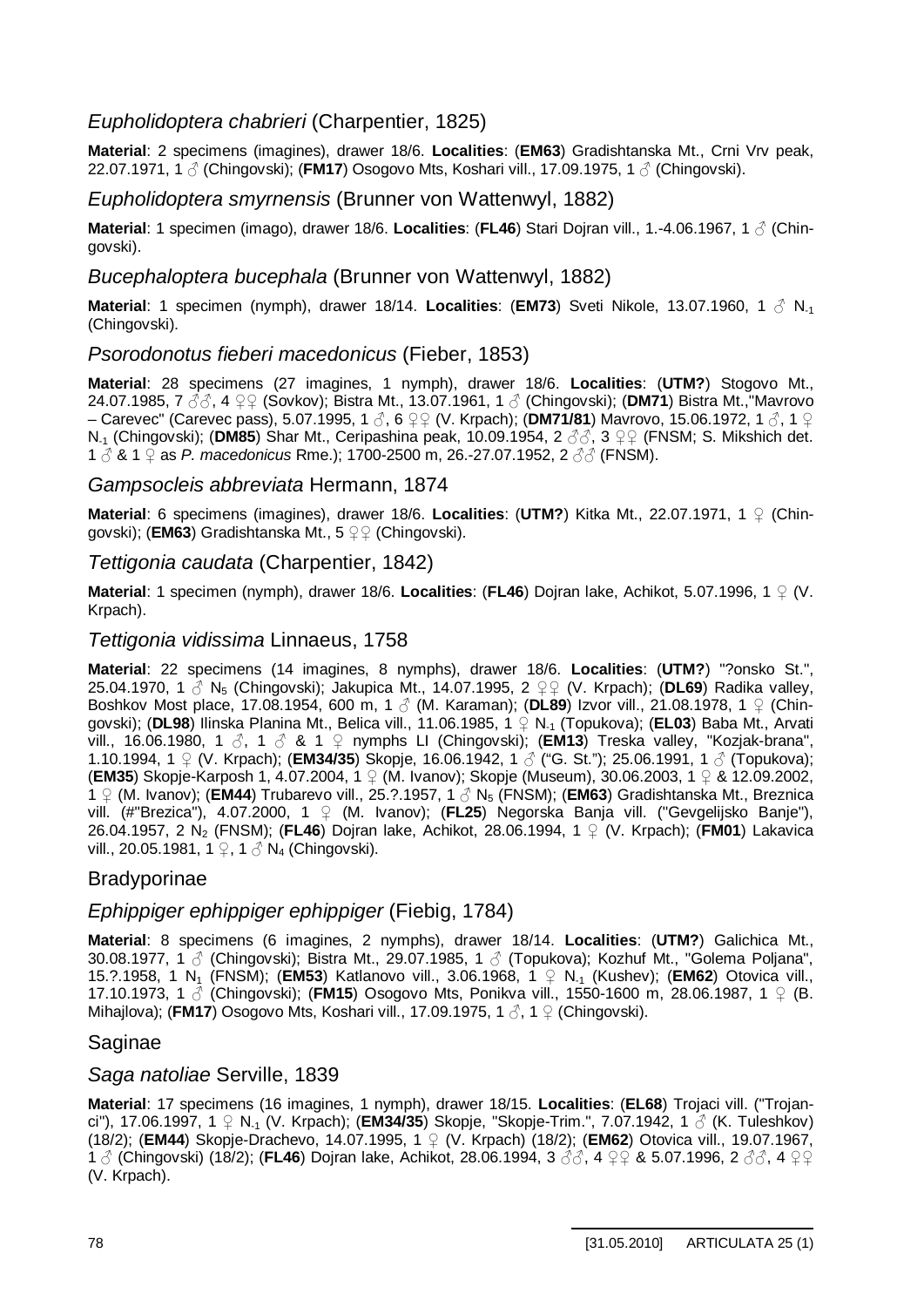### *Saga hellenica* Kaltenbach, 1967

**Material:** 1 specimen (imago), drawer 18/15. **Localities**: no label, 1  $\delta$ .

#### *Saga rammei* Kaltenbach, 1967

**Material**: 1 specimen (nymph), drawer 18/15. **Localities**: (**EM72**) Dorfulija vill., 15.06.1997, 1 ƃ N-1 (V. Krpach).

### Conocephalinae

#### *Conocephalus fuscus* (Fabricius, 1793)

**Material**: 1 specimen (imago), drawer 18/14. **Localities**: (**EM35**) Skopje (Zool. garden), 12.08.1939, 1 ƃ (C. Bogojevich).

#### *Ruspolia nitidula* (Scopoli, 1786)

**Material**: 5 specimens (4 imagines, 1 nymph), drawer 18/14. **Localities**: (**EM34/35**) Skopje, 24.08.1941, 1  $\Omega$  & 6.09.1941, 1  $\Omega$  & 14.09.1941, 1  $\Omega$  ("G. St."); (**EM35**) Skopje-park, 14.07.1954, 1  $\delta$  N<sub>-1</sub> (M. Karaman); Skopje (Zool. garden), 12.08.1939,  $1 \land$  (C. Bogojevich).

## **RHAPHIDOPHOROIDEA**

#### **Rhaphidophoridae** Dolichopodinae

*Dolichopoda remyi* Chopard, 1934

**Material**: 2 specimens (1 imago, 1 nymph), drawer 18/17. **Localities**: (**FL09**) a cave in Demir Kapija gorge, 12.10.1943, 1 ♀ nymph (K. Tuleshkov); 14.10.1943, 1 ♂ (K. Tuleshkov; Z. Karaman det. as *D. hussoni* Charp.).

#### Troglophilinae

#### *Troglophilus neglectus neglectus* Krauss, 1879

**Material**: 14 specimens (1 imago, 13 nymphs), drawer 18/17. **Localities**: (**EM24**) Sveta Nedelja cave in Matka gorge, 6.11.1942, 1 ♀, 2 *♂* & 11 ♀♀ N<sub>-1/-2</sub> (K. Tuleshkov; Z. Karaman det. as *T. cavicola* Koll.).

### **GRYLLOIDEA**

# **Gryllidae**

**Gryllinae** 

#### *Gryllus campestris* Linnaeus, 1758

**Material**: 30 specimens (12 imagines, 18 nymphs), drawer 18/19. **Localities**: (**UTM?**) "Biljanovski monastery", 8.06.1955, 1  $\Omega$  (K. Bogoevski); Bistra Mt., 7.06.1996, 1  $\Omega$  (V. Krpach); "Tetovsko", 9.09.1954, 2  $2$   $2$  N<sub>5</sub> (FNSM); Ossogovska Planina Mts, "Toponica Kriva Palanka", 14.06.1989, 1  $\beta$  (Topukova); (**DL84**) Galichica Mt., Korita place, 25.06.2003, 1 Ƃ (M. Ivanov); (**DL89**) Bistra Mt., Izvor vill., 21.06.1978, 1  $\Omega$  (Chingovski); (DL98) Ilinska Planina Mt., Belica vill., 11.06.1985, 1  $\Omega$  (Topukova); (DM71/81) Mavrovo, 19.05.1977, 1 3 & 16.07.1981, 1 3 (Chingovski); (DM90) Oslomej vill., 18.09.1981, 1 ♀ nymph (Chingovski); (DM95) Shar Mt., Lisec vill., 9.09.1964, 6 N<sub>3-5</sub>, (FNSM); (EL08) Cer vill., 17.09.1981, 2 ♀♀ nymphs (Chingovski); (**EL29**) Barbaros vill., 16.09.1981, 1  $\Omega$  nymph (Chingovski); (**EM23**) Jakupica Mt., Nova Breznica vill., 26.05.1986, 1 3, 1 ♀ (B. Mihajlova); (**EM33**) Torbeshija region, Markov Manastir monastery, 5.04.1977, 1 ♀ N<sub>-1</sub> (Chingovski); (**EM34**) Vodno Mt., 18.10.1942, 1 ♂ & 1 ♀ nymphs (K. Tuleshkov); (**EM53**) Katlanovo vill., 30.04.1972, 1  $\Omega$  N<sub>-1</sub> (Chingovski); (**EM54**) Petrovec vill., 30.09.1953, 1  $\Omega$  N<sub>5</sub>, (FNSM); (**FM14**) Kochani, 20.10.1941, 1 ƃ nymph (K. Tuleshkov); (**FM17**) Osogovo Mts, Osogovski Manastir monastery, 18.-21.05.1957, 1 $\beta$ , 1  $\Omega$  (FNSM).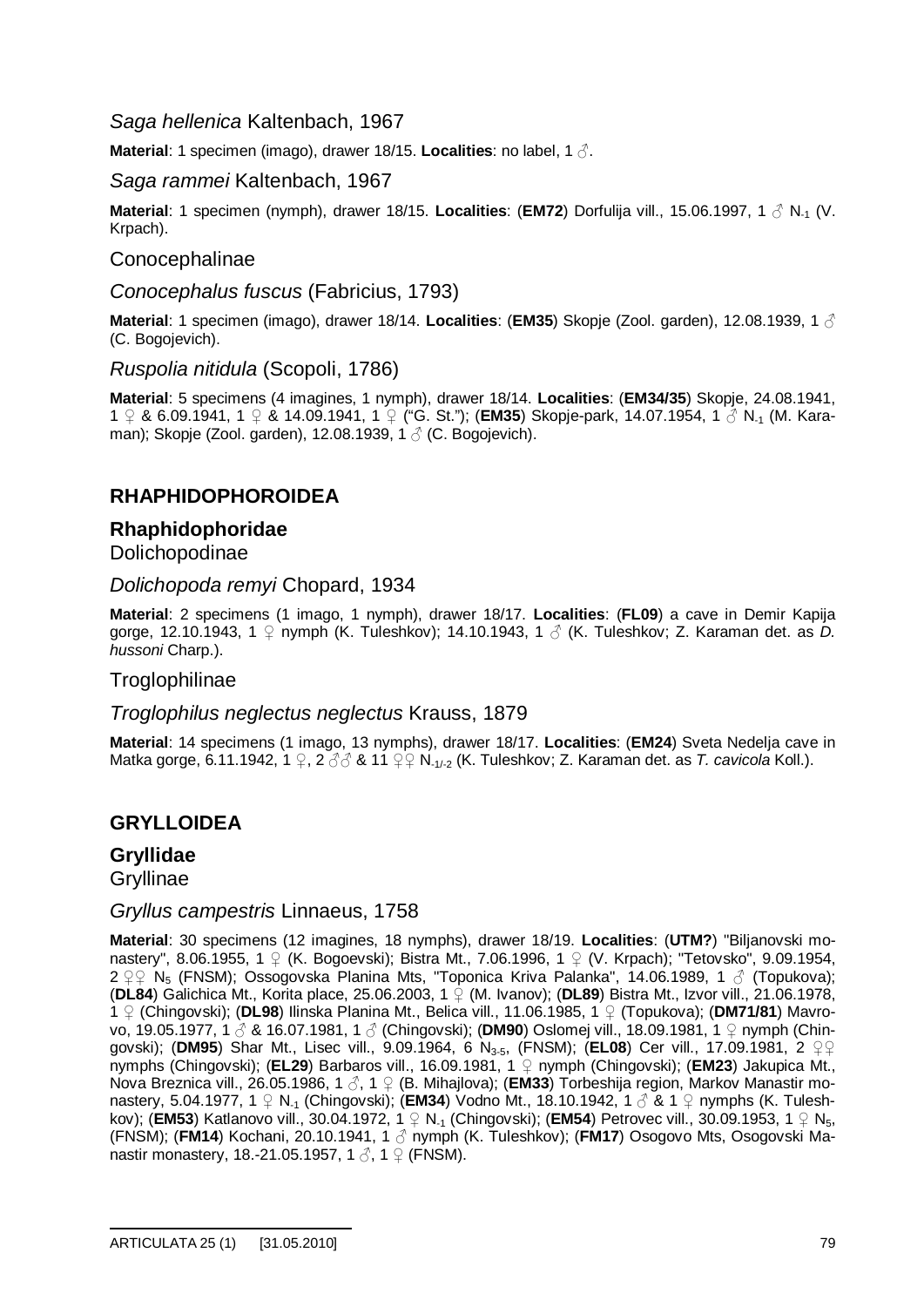## *Melanogryllus desertus* (Pallas, 1771)

**Material**: 30 specimens (16 imagines, 14 nymphs), drawer 18/19. **Localities**: (**UTM?**) Skopje? ("Jzr. Rashe (SK)"), 3.08.1952,  $1 \nsubseteq N_{-1}$  (FNSM); (**DL85**) Ohrid, 15.05.1975,  $1 \nsubseteq \mathcal{R}$  06.1971,  $1 \nsubseteq$  (Chingovski); (**DL94**) Prespa lake, Gorno Perovo vill., 22.03.1957, 1 ƃ & 1 Ƃ nymphs LI (FNSM); (**DM90**) Oslomej vill., 18.09.1981, 1 ƃ N-1 (Chingovski); (**DM92**) Gostivar, 6.06.1953, 1 ƃ (FNSM); (**EL03**) Prespa lake, "Jezerane – Resen", 25.-28.06.1954, 1  $\circ$  (FNSM); (**EM25**) Skopje-Volkovo, 30.05.1971, 1  $\circ$  (Chingovski); **(EM34)** Skopje-Kisela Voda, 10.04.1954, 1 ♀ nymph & 26.04.1954, 1 ♂ N<sub>-1</sub>, 2 ♀♀ smaller nymphs (FNSM); Vodno Mt., 13.06.1954, 1 Ƃ (FNSM); (**EM45**) Skopska Crna Gora Mt., Bulachani vill., 2.06.1954, 1  $\varphi$  (FNSM); (**EM53**) Katlanovo vill., 1.06.1967, 1  $\beta$ , 1  $\varphi$  N<sub>-1</sub> & 27.06.1959, 1  $\varphi$  (Chingovski); (**EM54**) Petrovec vill., 9.06.1957, 1 ♂ (Chingovski); (**EM55**) Agino Selo vill., 5.05.1978, 1 ♂, 1 ♂ N<sub>-1</sub> & 16.05.1963, 1 ƃ (Chingovski); (**EM62**) Novachani vill., 21.06.1974, 1 Ƃ (Chingovski); (**EM65**) Pchinja vill., 15.08.1952, 1  $\circ$  nymph (leg.?); (**EM73**) Sveti Nikole, 22.04.1960, 1  $\circ$  N<sub>-1</sub> (Chingovski); (**FL25**) Negorska Banja vill. ("Banja Gev."), 28.04.1954/57?, 1 ♀ N<sub>-1</sub> (FNSM); (**FL25/26**) Negorci vill., 3.05.1968, 1 ♀ N<sub>-1</sub> (Topukova); (**FL46**) Stari Dojran vill., 26.05.1996, 1 ♀ (V. Krpach); (FL48) Bansko vill., 21.05.1981, 2 33 (Chingovski).

### *Tartarogryllus tartarus* (Saussure, 1874)

**Material**: 1 specimen (nymph), drawer 18/19. **Localities**: (**EM34**) Sopishte vill., 22.03.1953, 1 ƃ nymph (leg.?).

### *Eumodicogryllus bordigalensis bordigalensis* (Latreille, 1804)

**Material**: 3 specimens (1 imago, 2 nymphs), drawer 18/19. **Localities**: (**EM52**) Pchinja station, 5.08.1951, 1 Ƃ (FNSM); (**EM54**) Taor - Petrovec vills., 8.04.1957, 1 Ƃ nymph (FNSM); (**EM65**) Pchinja vill., 15.10.1952, 1  $\Omega$  N<sub>-1</sub> (leg.?).

### Gryllomorphinae

#### *Gryllomorpha (Gryllomorpha) dalmatina* (Ocskay, 1832)

**Material**: 1 specimen (imago), drawer 18/19. **Localities**: (**EM35**) Skopje-Karposh 2, 22.09.2002, 1 Ƃ (A. Ololovski).

#### *Ovaliptila newmanae* (Harz, 1969)

**Material**: 1 specimen (imago), drawer 18/19. **Localities**: (**EM34**) Vodno Mt., Sveti Spas church, 27.04.1942, 1  $\Omega$  (specimen damaged) (K. Tuleshkov).

#### Nemobiinae

#### *Pteronemobius heidenii heydenii* (Fischer, 1853)

**Material**: 2 specimens (1 imago, 1 nymph), drawer 18/19. **Localities**: (**EM15**) Jegunovce vill. ("Jogunovci"), 8.04.1957, 1 ♀ nymph (FNSM); (**EM52**) Pchinja station, 5.-11.08.1954, 1 ♂ (macropterous) (FNSM; det. S. Mikshich).

#### **Oecanthinae**

#### *Oecanthus pellucens pellucens* (Scopoli, 1763)

**Material:** 4 specimens (imagines), drawer 18/4. **Localities: (EM24?)** "Treska", 28.09.1941, 1  $\Omega$  (leg.?; det. S. Mikshich); (**EM34**) Vodno Mt., 2.08.1941, 1 Ƃ (K. Bogoevski); (**EM53**) Katlanovo vill., 18.07.1967,  $1 \land 3 \circ 9$  (FNSM).

## **Gryllotalpidae**

**Gryllotalpinae** 

*Gryllotalpa gryllotalpa* (Linnaeus, 1758)

**Material**: 2 specimens (imagines), drawer 18/13. Localities: Ohrid, 06.1971, 1  $\beta$ , 1  $\Omega$  (Chingovski).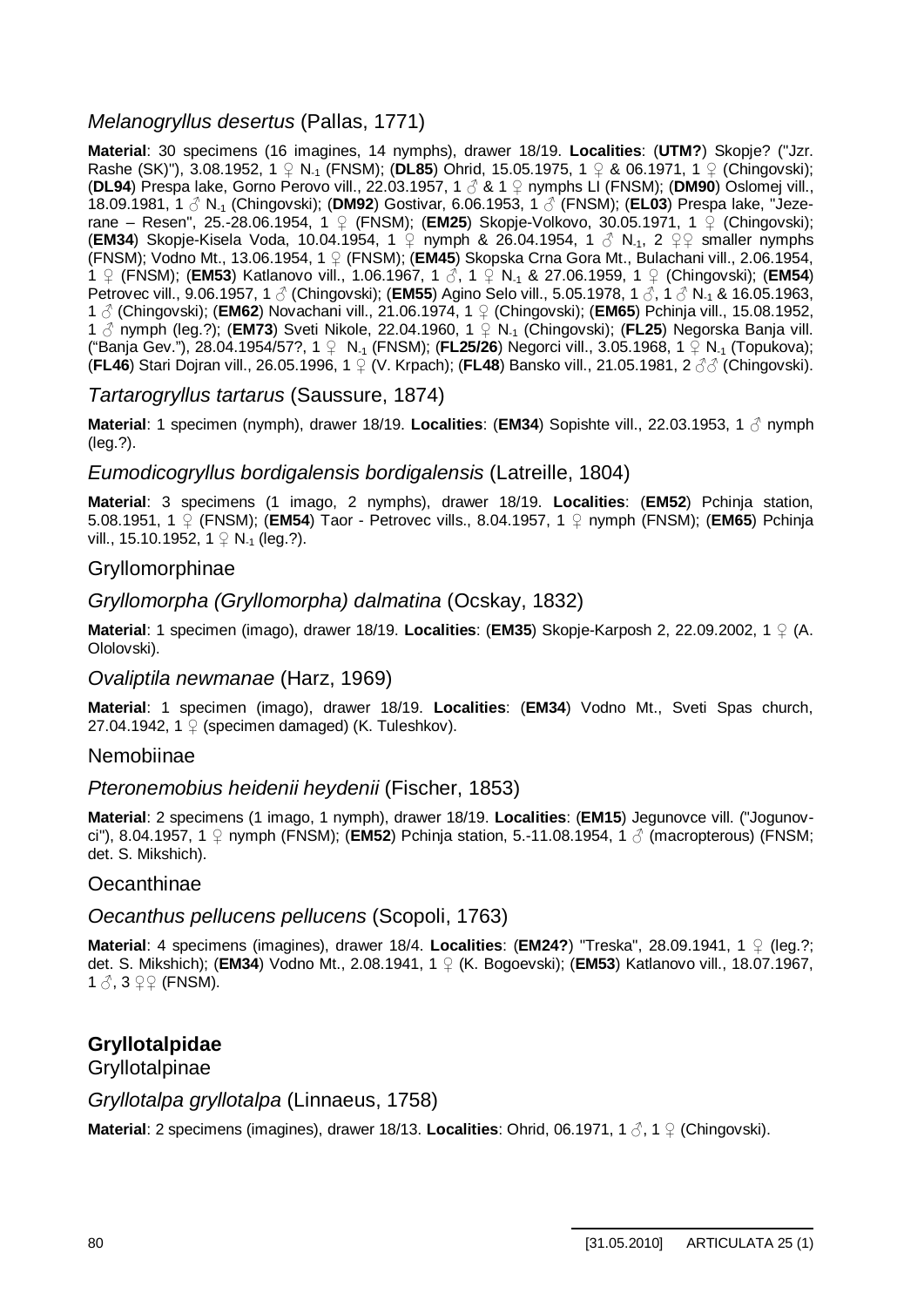### *Gryllotalpa stepposa* Zhantiev, 1991

**Material**: 22 specimens (18 imagines, 4 nymphs), drawer 18/13. **Localities**: (**UTM?**) Vardar valley, Region of Skopje ("Skopsko"), 05.1978, 1 Ƃ, 1 nymph (B. Mihajlova); (**EM25**) Skopje-Shishevo, 22.04.1990, 1 ƃ (Topukova); (**EM34**) Vodno Mt., 8.05.1976, 1 Ƃ (Chingovski); (**EM34/35**) Skopje, 10.03.1982, 1 Ƃ (E. Stojkoska); 9.04.1984, 1  $\Im$  (Chingovski); 6.05.1985, 1  $\Im$  (Topukova); 9.05.1986, 1  $\Im$  (Topukova); 25.05.1985, 1 ♂ (Topukova); 8.06.1974, 1 ♀ (Chingovski); **(EM35)** Skopje-Karposh 1, 9.04.2004, 2 ♂ೆ, 1 N  $_1$  & 1.05.2004, 1  $\cneq$  & 4.05.2003, 1  $\c{<}$  & 1.06.2003, 1  $\c{<}$  & 14.06.2004, 1 N  $_1$  & 19.09.2004, 1  $\c{o}$  & 17.10.2004, 1 ƃ (M. Ivanov); Skopje (Zool. Garden), 19.06.2002, 1 ƃ (A. Ololovski); (**EM62**) Otovica vill., 16.04.1969, 1 nymph (Chingovski); (**FL25**) Negorska Banja vill. ("Banja, Gev."), 18.04.1957, 1 ƃ (FNSM).

## **TRIDACTYLOIDEA**

### **Tridactylidae**

**Tridactylinae** 

*Xya pfaendleri* (Harz, 1970)

**Material**: 2 specimens (imagines), drawer 18/17. **Localities**: (**EM25**) Skopje-Shishevo –Gorche Petrov, 9.04.1955, 1  $\&$ , 1  $\&$  (FNSM).

## **TETRIGOIDEA**

## **Tetrigidae**

**Tetriginae** 

*Paratettix meridionalis* (Rambur, 1838)

**Material**: 1 specimen (imago), drawer 18/17. **Localities**: (**FL46**) Dojran lake, Mlaz hotel, 10.06.1997, 1 Ƃ (V. Krpach).

#### *Tetrix bolivari* Saulcy, 1901

**Material**: 5 specimens (imagines), drawer 18/17. **Localities**: (**EM15**) Jegunovce ("Jogunovci"), 9.04. 1957, 1  $\circ$  (FNSM); (**EM54**) Taor - Petrovec vills., 3.04.1957, 3  $\circ$   $\circ$ , 1  $\circ$  (FNSM).

*Tetrix subulata* (Linnaeus, 1758)

**Material**: 11 specimens (imagines), drawer 18/17. **Localities**: (**UTM?**) Kozhuf Mt., "Golema Poljana", 14.05.1956, 1  $\beta$  (FNSM); (DL69) Radika valley, Boshkov Most place, 17.08.1954, 1  $\beta$ , 4  $\Omega$  (M. Karaman; det. S. Mikshich); (**EM15**) Jegunovce ("Jogunovci"), 9.04.1957, 1 3, 2 ♀♀ (FNSM); (**EM54**) Taor -Petrovec vills., 3.04.1957, 1  $\delta$ , 1  $\Omega$  (FNSM).

#### *Tetrix tenuicornis* Sahlberg, 1893

**Material**: 8 specimens (1 imago, 7 nymphs), drawer 18/17. **Localities**: (**UTM?**) "Tetovsko", 9.09.1954, 1  $\Omega$  N<sub>-1</sub> (FNSM; det. M. Karaman); (**DL69**) Radika valley, Boshkov Most place, 17.08.1954, 1  $\beta$ , 1  $\beta$  & 2  $\Omega$  o nymphs LI (M. Karaman); (**EM34/35**) Skopje ("Skoplje"), 9.02.1941, 1  $\Omega$  N<sub>-1</sub>, 2  $\Omega$  nymphs (Poplava?).

#### *Tetrix depressa* (Brisout de Barneville, 1849)

**Material**: 2 specimens (imagines), drawer 18/17. **Localities**: (**EM34**) Vodno Mt., 2.04.1954, 1 ƃ (FNSM; M. Karaman det. as *Tetrix depressa* Bris. f. *acuminata* Brulle); (**FM14**) Kochani, 20.10.1941, 1 ƃ (K. Tuleshkov; det. M. Karaman).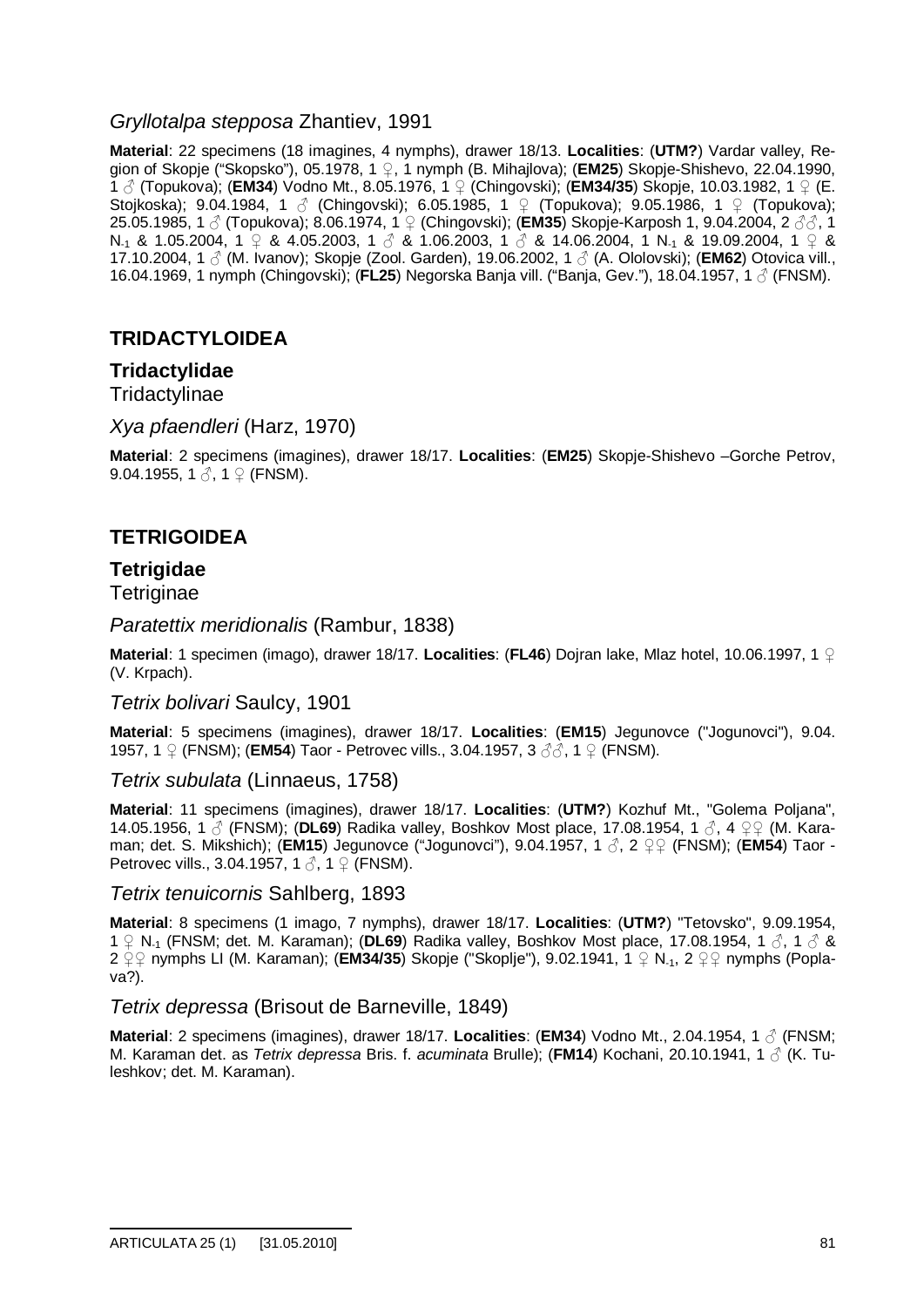# **ACRIDOIDEA**

## **Pamphagidae**

### Akicerinae

### *Asiotmethis limbatus* Charpentier, 1845

**Material**: 21 specimens (imagines), drawer 18/5. **Localities**: (**EM53**) Vardar valley, Taor vill., 16.06.1943, 1  $\beta$  (K. Tuleshkov); (**EM63**) Gradishtanska Mt., Crni Vrv, 22.07.1971, 7  $\beta\beta$ , 8  $\Omega\Omega$  (Chingovski); (FL09) Demir Kapija gorge, 5.06.1985, 1  $\circ$  (B. Mihajlova); (FM24) Bregalnica valley, Orizari vill., 17.06.1987,  $4 \nsubseteq \nsubseteq$  (B. Mihajlova).

### *Glyphotmethis heldreichi* (Brunner von Wattenwyl, 1882)

**Material:** 3 specimens (imagines), drawer 18/5. **Localities: (EM72)** Durfulija vill., 15.06.1997, 1  $\Omega$  (V. Krpach); (**EM90/FM00**) Konechka Planina Mt., 3.07.1985, 1 ƃ (Topukova); (**FL46**) Dojran lake, Achikot, 28.06.1994,  $1 \nsubseteq (V.$  Krpach).

## **Acrididae**

### Calliptaminae

### *Calliptamus barbarus barbarus* (Costa, 1836)

**Material**: 3 specimens (imagines), drawer 18/3. **Localities**: (**EM34**) Vodno Mt., 2.08.1941, 1 Ƃ ("G. St."); **(EM34/35)** Skopje, 14.09.1941, 2 2 2 ("G. St.").

### *Calliptamus barbarus / italicus*

**Material**: 5 specimens (nymphs), drawer 18/3. Localities: (UTM?) Vitachevo region, 5  $\Omega$  nymphs LI (leg.?).

### *Calliptamus italicus* (Linnaeus, 1758)

**Material**: 41 specimens (40 imagines, 1 nymph), drawer 18/3. **Localities**: (**UTM?**) Prilep region ("Prilepsko"), 18.06.1947, 1 \pm (J. Ikonomov, det. M. Karaman); Stogovo Mt., 31.08.1985, 1 \pm (Topukova); (**DL69**) Radika valley, Boshkov Most place, 600 m, 16.08.1954,  $1 \nsubseteq \& 17.08.1954$ , 2  $\partial \partial$  (leg. & det. M. Karaman); (**EL13**) Baba Mt., Lovechka Koliba place, 1950 m, 26.08.2001, 1 ƃ (V. Krpach); (**EM15/25**) Rashche vill., 13.10.1938, 1  $\circ$  (leg.?); (**EM34**) Vodno Mt., 1.08.1942, 9  $\circ \circ \circ$ , 7  $\circ \circ$  (K. Bogoev); 2.08.1941, 1  $\circ$  ("G. St."); 8.08.1941, 3  $\circ\circ\circ$  ("G. St."); 9.08.1954, 1  $\circ\circ$  (M. Karaman); 2.10.1941, 1  $\circ\circ$ ("G.St.", det. M. Karaman); Vodno peak, 29.07.1940, 1000-1066 m, 1  $\circ$  (D. Rucner); (**EM35**) Skopjepark, 15.07.1954, 1  $\Omega$ , 1  $\Omega$  N<sub>-1</sub> (M. Karaman); 15.07.1964, 1  $\Omega$  (leg. & det. M. Karaman); (**EM63**) Gradishtanska Mt., Crni Vrv, 22.07.1971, 5  $\mathcal{Q}$  (Chingovski); (FL46) Dojran lake, 5.08.1985, 2  $\mathcal{Q} \mathcal{Q}$  (Sovkov).

### Cyrtacanthacridinae

### *Anacridium aegyptium* (Linnaeus, 1764)

**Material**: 9 specimens (imagines), drawer 18/24. **Localities: (UTM?)** Koturski Dol, 20.06.2002, 1  $\beta$ , 1  $\beta$ (V. Krpach); (**EM34**) Varvara vill., 29.04.1981, 1 Ƃ (Chingovski); (**EM34/35**) Skopje, 1937, 1 Ƃ (leg.?); (**EM34**) Skopje (Zool. garden), 17.04.1939, 1 Ƃ (M. Karaman); (**EM72**) Dzhumajlia vineyards near Lozovo vill. 20.05.1971, 1 Ƃ (Chingovski); (**FL09**) Demir Kapija gorge, 24.08.1948, 1 ƃ (K. Bogoev); (**FL25**) Negorska Banja vill. (labelled Banja Gev.), 27.04.1952, 2  $99$  (FNSM).

### **Catantopinae**

### *Melanoplus frigidus frigidus* (Boheman, 1846)

**Material**: 5 specimens (imagines), drawer 18/9. **Localities**: (**?EM31**) Jakupica Mt., 14.09.1984, 1 ƃ (Topukova); Jakupica Mt., Begovo Pole plateau, 12.09.1984, 2  $\partial\mathcal{S}$ , 2  $\Omega$  (Topukova).

### *Podisma pedestris pedestris* (Linnaeus, 1758)

**Material**: 1 specimen (imago), drawer 18/9. **Localities**: (**EM44**) Skopje – Drachevo, 4.06.1941, 1 Ƃ ("G. St.", det. S. Mikshich; det. M. Karaman).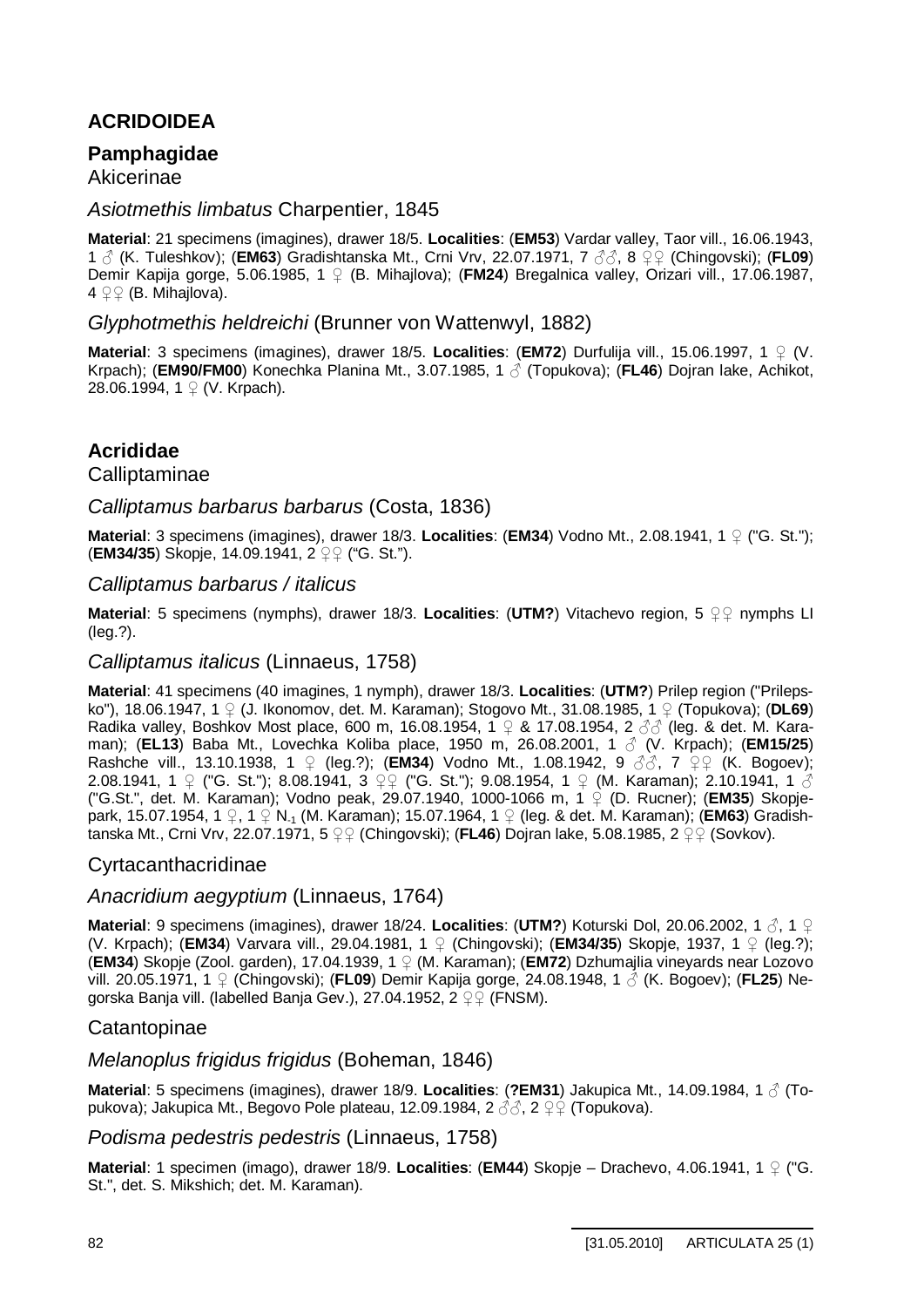### *Oropodisma macedonica* Ramme, 1951

**Material**: 10 specimens (imagines), drawer 18/9. **Localities**: (**DM85**) Shar Mt., Ceripashina peak, 9.09.1954, 1  $\Omega$ ; 10.09.1954, 6  $\Omega$ , Shar Mt., Jelak place, 12.-13.09.1954, 2  $\Omega$  (material damaged); **(DM84)** Turchin peak (Titov Vrv), 13.-14.09.1954, 1  $\hat{\wedge}$  (all leg. FNSM, det. M. Karaman) (material damaged).

### *Pezotettix giornae* (Rossi, 1794)

**Material**: 25 specimens (imagines), drawer 18/9. **Localities**: (**UTM?**) Kozhuf Mt., "Golema Poljana", 18.[wrongly labelled 05.)].1958, 1 ƃ (FNSM); (**DL69**) Radika valley, Boshkov Most place, 17.08.1954, 1  $\delta$ , 2  $\Im$  (leg. & det. M. Karaman); (DM70) Bistra Mt., Tresonche vill., 23.-24.08.1954, 1  $\delta$  & 24.-25.08.1954, 1 ♂, 1 ♀ (leg. & det. M. Karaman); (**EM34**) Vodno Mt., 4.10.1959, 1 ♀ (Chingovski); Skopie-Kisela Voda, 6.10.1955, 1 3, 5  $99$  (FNSM); (**EM35**) Skopje-park, 12.08.1957, 1 9 (FNSM); 11.09.1957, 1 <sup> $\circ$ </sup> (Chingovski); (**EM55/56**) Romanovce vill., 10.09.1952, 2  $\circ$  (FNSM, det. M. Karaman); 16.10.1952, 2  $\partial$  $\dot{\partial}$ , 1  $\Omega$  (leg.?); (**EM65**) Pchinja vill., 15.10.1952, 2  $\partial$  $\dot{\partial}$ , 2  $\Omega$  (leg.?, det. M. Karaman).

### Acridinae

### *Acrida ungarica* (Herbst, 1786)

**Material**: 31 specimens (28 imagines, 3 nymphs), drawer 18/5. **Localities**: (**UTM?**) Bitola region ("Bitolsko"), 1956, 1 Ƃ (leg.?); (**EM15/25**) Rashche vill., 13.10.1938, 1 ƃ (leg.?); (**EM24**) Matka gorge, 08.1975, 1  $\circ$  (Topukova); (**EM25**) Kuchkovo vill., 4.09.1939, 1  $\circ$  (Ch. Bogojevich); (**EM34**) Vodno Mt., 2.08.1941, 1  $\delta$  (leg.?) (S. Mikshich det. as *A. mediterranea* Dirsh.); 12.08.1941, 2  $\circ$  ("G. St."); 15.08.1941, 1  $\delta$  (K. Bogoev); 15.10.1983, 1  $\circ$  (Popov); (**EM34/35**) Skopje, 23.08.1941, 2  $\circ$  ("G. St."); 24.08.1941, 1  $\circ$  ("G. St."); 5.09.1941, 2  $\circ$  ("G. St."); 15.09.1988, 1  $\circ$  (V. Krpach); 19.09.1941, 2  $\circ$  (K. Bogoev) & 1  $\circ$  ("G. St."); 09.1974, 1 Ƃ (Chingovski); (**EM35**) Skopje-Gazi Baba hill (labelled "Fakultet"), 10.08.1953, 300 m, 1  $\Omega$  N<sub>-1</sub> (P. Atanasov); Katlanovo vill., 5.[?08.(wrongly labelled 06)].1968, 2  $\Omega$  (Kushev); (**EM65**) Pchinja vill., 15.10.1952, 1 3 (leg.?); (**FL16**) Kozhuf Mt., Sermenin vill. 13.09.1970, 550-600 m, 1  $\Omega$  (Chingovski); **(FL25/26)** Negorci vill., 31.07.1969, 60-100 m, 2 3 , 1 ↓ nymph (Chingovski); (FL26) Negorci vill., 9. [?08.(wrongly labelled 05)].1962, 1 Ƃ (Chingovski); (**FL46**) Dojran lake, Achikot, 200-300 m, 13.9.2000, 1  $\Omega$  (E. Stojkoska) & 1  $\Omega$  (Stankovich); (**FM14**) Kochani, 25.07.1954, 1  $\Omega$  N<sub>-1</sub> (leg.?).

### **Oedipodinae**

### *Locusta migratoria cinerascens* (Fabricius, 1781)

**Material**: 1 specimen (imago), drawer 18/18. **Localities**: (**EM54**) Petrovec vill., 30.09.1952, 1 Ƃ (FNSM).

#### *Oedaleus decorus* (Germar, 1826)

**Material**: 29 specimens (imagines), drawer 18/18. **Localities**: (**EM14?**) Bojanovci vill. (=Bojane vill.?), 19.07.1942, 1 ƃ (K. Bogoevski); (**EM15/25**) Rashche vill., 13.10.1938, 1 Ƃ (leg.?); (**EM34**) Vodno Mt., 2.08.1941, 1  $\circ$  ("G. St."); 8.08.1954, 3  $\circ$  (M. Karaman) & 1  $\circ$  ("G. St."); 15.08.1941, 1  $\circ$  (K. Bogoevski): 2.10.1941,  $1 \nsubseteq$  ("G. St.").

#### *Psophus stridulus* (Linnaeus, 1758)

**Material**: 2 specimens (imagines), drawer 18/18. Localities: (DM61) Deshat Mt., 25.09.1987, 2 33 (V. Krpach).

#### *Celes variabilis variabilis* (Pallas, 1771)

**Material**: 29 specimens (imagines), drawer 18/20. **Localities**: (**UTM?**) Ovche Pole region, 13.06.2002, 1  $\circ$  (T. Ivanovski); (EM34) Vodno Mt., 5.07.1942, 1  $\circ$  (K. Bogoev; det. M. Karaman); 8.07.1954, 1  $\circ$  (M. Karaman; det. M. Karaman); 10.07.1940, 1  $\Omega$  (D. Rucner; det. M. Karaman); 29.07.1940, 2  $\partial \partial$ , 1  $\Omega$  (C. Bogojevich; det. M. Karaman); 1.08.1942, 3  $\partial\bar{\partial}$ , 1  $\Omega$  (K. Bogoev; det. M. Karaman); 8.08.1941, 9  $\partial\bar{\partial}$  ("G. St."; det. M. Karaman; M. Karman det. 1 ♂ as f. *carbonaria*); 15.08.1941, 1 ♂ (K. Bogoev; det. M. Karaman); 17.08.1941, 1 Ƃ ("G. St."); Vodno peak, 29.07.1940, 2 ƃƃ (D. Rucner; M. Karaman det. as *C. variabilis* f. *carbonaria*); (**EM52**) Pchinja station, 7.07.1942, 1 ƃ (K. Tuleshkov; det. M. Karaman); (**EM53?**) Kitka Mt.? ("Kitka (SK)"), 22.07.1971, 1 ƃ (Chingovski); (**EM63**) Gradishtanska Mt., Crni Vrv, 22.07.1971,  $1 \land 2 \nsubseteq \nsubseteq$  (Chingovski).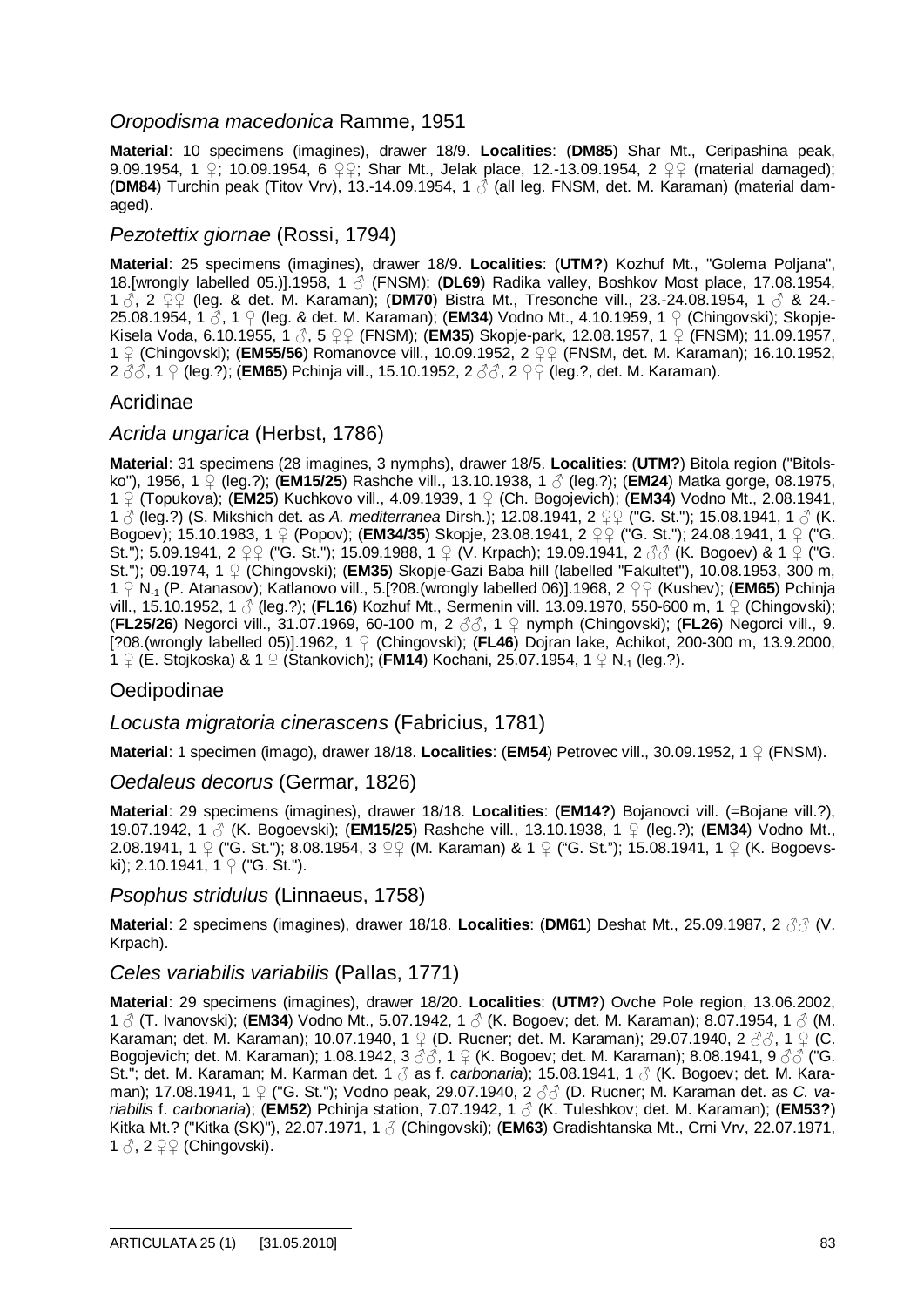### *Oedipoda caerulescens* (Linnaeus, 1758)

**Material**: 34 specimens (33 imagines, 1 nymph), drawer 18/20. **Localities**: (**UTM?**) Koturski Dol, 9.10.1996, 1 ♀ (V. Krpach); Bistra Mt., 23.07.1985, 1 ♀ (Topukova); (**DL69**) Bistra Mt., Boshkov Most place, 17.08.1954, 1  $\delta$ , 2  $\textcircled{2} \in (M.$  Karaman; M. Karaman det.); Boshkov Most place, 600 m, 16.08.1954, 1  $\Omega$  (M. Karaman); (DM70) Bistra Mt., Tresonche vill., 24.-25.08.1954, 1  $\Omega$  (M. Karaman; M. Karaman det.); (**EL08**) Cer vill., 17.09.1981, 1 Ƃ (Chingovski); (**EL13**) Baba Mt., Lovechka Koliba place, 26.08.2001, ~1950 m, 1  $\circ$  (V. Krpach); (**EL14**) Baba Mt., Kopanki place, 14.07.1956, 1620 m, 1  $\circ$  N<sub>-1</sub> (FNSM); (**EM15/25**) Rashche vill., 13.10.1938, 1 Ƃ (leg.?; M. Karaman det.); (**EM34**) Vodno Mt., 1.08.1942, 1  $\circ$  (K. Bogoev; M. Karaman det.) & 5  $\circ$  (K. Tuleshkov); (**EM34/35**) Skopje ("Skople"), 30.08.1939, 1 ♂ (Z. Karaman; M. Karaman det.); (**EM35**) Skopje-park, 14.07.1954, 1 ♂, 1 ♀ (leg. & det. M. Karaman); (**EM55/56**) Romanovce vill., 10.09.1952, 1 ♀ & 16.10.1952, 1 ♀ (FNSM; M. Karaman det.); (EM63) Gradishtanska Mt., Crni Vrv, 22.07.1971, 5  $\textcircled{2}$  (Chingovski); (FM17) Osogovo Mts, Koshari vill., 17.09.1975, 1  $\beta$  (Chingovski); (FM22) Plachkovica Mt., Kozbunar vill., 19.07.1947, 1000-1200 m, 1  $\Omega$  (K. Bogoev).

### *Oedipoda germanica* (Latreille, 1804)

**Material**: 8 specimens (imagines), drawer 18/20. **Localities**: (**UTM?**) Tetovo region ("Tetovsko"), 9.09.1954, 1 Ƃ (FNSM); (**DM61**) Deshat Mt., 25.09.1987, 1 Ƃ (V. Krpach); (**EL14**) Baba Mt., Jorgov Kamen place, 1580 m, 11.09.1952, 1 ♂ (FNSM); 1740 m, 24.08.2001, 1 ♀ (V. Krpach); (**EM15/25**) Rashche vill., 13.10.1938, 1  $\circ$  (leg.?); (**EM34**) Vodno Mt., 22.06.1955, 1  $\circ$  (M. Karaman); (**EM36**) Banjane vill., 16.08.1940, 1  $\Omega$  (C. Bogojevich); (**EM65**) Pchinja vill., 16.10.1952, 1  $\Lambda$  (leg.?).

*Oedipoda miniata miniata* (Pallas, 1771)

**Material**: 1 specimen (imago), drawer 18/20. **Localities**: (**EM35**) Skopje (Zool. Garden), 12.08.1939, 1 Ƃ (C. Bogojevich; det. M. Karaman).

### *Sphingonotus caerulans caerulans* (Linnaeus, 1767)

**Material**: 10 specimens (imagines), drawer 18/20. **Localities**: (**DL69**) Radika valley, Boshkov Most place, 17.07.1954, 1 ƃ (M. Karaman); (**EM34**) Vodno Mt., 8.08.1941, 1 Ƃ ("G. St."); (**EM34/35**) Skopje, 14.09.1941, 3  $\varphi$  ("G. St."); (FL09) Demir Kapija gorge, 24.08.1948, 4 3 3, 1  $\varphi$  (K. Bogoevski).

#### *Acrotylus insubricus* (Scopoli, 1786)

**Material**: 9 specimens (imagines), drawer 18/18. **Localities**: (**EM34**) Vodno Mt., 22.03.1936, 1  $\circ$  & 22.09.1936, 1  $\beta$  (S. Karaman); Skopje-Kisela Voda, 20.02.1955, 1  $\beta$  & 27.02.1955, 2  $\beta\beta$ , 1  $\Omega$  (M. Karaman); (**EM34/35**) Skopje, 14.09.1941, 1 ƃ ("G. St."; det. S. Mikshich); (**FL25**) Negorska Banja vill. ("Banja, Gev."), 26.04.1957, 1 ♀ (FNSM); (**FL46**) Dojran lake, 25.05.1988, 1 ♀ (Topukova).

#### *Acrotylus patruelis* (Herrich-Schäffer, 1838)

**Material:** 7 specimens (imagines), drawer 18/18. **Localities: (UTM?)** Shtip – Radovish, 4.07.1946, 1  $\Omega$ (K. Bogoevski); (**EM34**) Skopje-Kisela Voda, 6.10.1955, 2 ƂƂ (FNSM); (**EM34/35**) Skopje, 20.08.1939, 1  $\beta$  (leg. & det. M. Karaman); 20.11.1943, 1  $\beta$  (K. Tuleshkov); (**EM55/56**) Romanovce vill., 16.10.1952, 1  $\stackrel{?}{\circ}$  (leg.?; det. M. Karaman); (**EM65**) Pchinia vill., 15.10.1952, 1  $\stackrel{?}{\circ}$  (leg.?).

#### *Acrotylus longipes longipes* (Charpentier, 1845)

**Material**: 2 specimens (imagines), drawer 18/18. **Localities: (EM34/35)** Skopje, 14.09.1941, 1 ♂, 1 ♀ ("G. St.").

### *Aiolopus strepens* (Latreille, 1804)

**Material**: 31 specimens (30 imagines, 1 nymph), drawer 18/16. **Localities**: (**DL69**) Radika valley, Boshkov Most place, 16.08.1954, 2  $\overline{Q}$  & 17.08.1954, 4  $\overline{Q}$  (M. Karaman); (**EL14**) Baba Mt., Jorgov Kamen place, 11.09.1952, 1  $\circ$  (FNSM); (**EM24**?) Treska valley (Skopje), 28.09.1941, ,2  $\circ$  (K. Tuleshkov); (**EM34/35**) Skopje, 6.09.1941, 13 ƃƃ, 4 ƂƂ ("G. St."); (**EM35**) Skopje-park, 11.09.1957, 1 ƃ (Chingovski); Skopje (Zool. Garden), 12.08.1939, 2  $\textcircled{2} \varphi$  (C. Bogojevich); (EM54) Petrovec vill., 07.1967, 1  $\textcircled{2}$  N<sub>-1</sub> (Chingovski); (**FL46**) Dojran lake, 25.05.1988, 1 Ƃ (Topukova).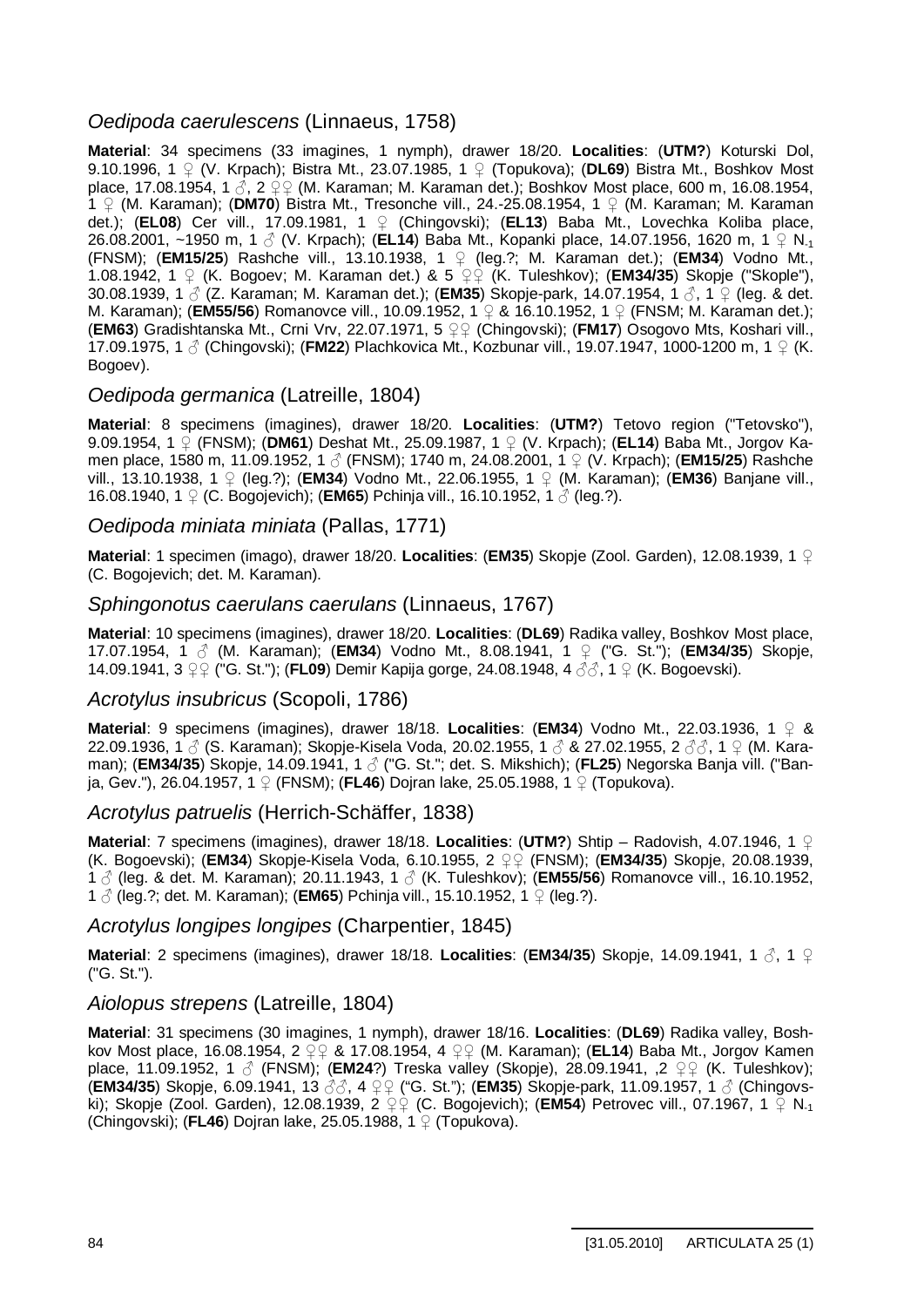### *Aiolopus thalassinus thalassinus* (Fabricius, 1781)

**Material**: 8 specimens (imagines), drawer 18/16. **Localities**: (**EM34**) Skopje-Madzhari, 10.1952, 1 ƃ (FNSM); (**EM35**) Skopje (Zool. Garden), 12.08.1939, 1 Ƃ (C. Bogojevich); (**EM53**) Katlanovsko Ezero lake, 17.10.1938, 1 ♂, 2 ♀♀ (leg.?); (**EM55/56**) Romanovce vill., 10.09.1952, 1 ♂, 2 ♀♀ (FNSM).

*Stethophyma grossum* (Linnaeus, 1758)

**Material**: 3 specimens (2 imagines, 1 nymph), drawer 18/18. **Localities**: (**DM61**) Deshat Mt., 25.09.1987, 2  $\textcircled{2}$  (V. Krpach); (**EM53**) Katlanovo vill., 1.06.1967, 1  $\textcircled{2}$  N<sub>-1</sub> (Chingovski).

*Paracinema tricolor bisignata* (Charpentier, 1825)

**Material**: 1 specimen (imago), drawer 18/20. **Localities**: (**DL85?**) "Ohrid – Lakica", 22.07.1939, 1 Ƃ (Z. Karaman).

#### Gomphocerinae

*Arcyptera fusca* (Pallas, 1773)

**Material**: 2 specimens (imagines), drawer 18/23. **Localities**: (**UTM?**) Skopska Crna Gora Mt., 22.07.1987, 1  $\beta$  (Topukova); (DM85) Shar Mt., Ceripashina peak, 1700-2500 m, 26.-27.07.1952, 1  $\beta$ (FNSM).

*Arcyptera microptera microptera* (Fischer de Waldheim, 1833)

**Material**: 3 specimens (imagines), drawer 18/23. **Localities**: (**EM34**) Vodno Mt., 10.07.1940, 3 ƂƂ (D. Rucner).

*Pallasiella turcomana* (Fischer de Waldheim, 1846)

**Material**: 1 specimen (imago), drawer 18/23. **Localities**: (**EM34**) Vodno Mt., 17.07.1954, 1 ƃ (M. Karaman).

*Dociostaurus maroccanus* (Thunberg, 1815)

**Material**: 4 specimens (3 imagines, 1 nymph), drawer 18/23. **Localities**: (**EM34**) Vodno Mt., 1.08.1942, 1  $\circ$  (K. Tuleshkov); (FL36) Furka vill., 6.06.1975, 1  $\circ$ , 1  $\circ$  N<sub>-1</sub> (Chingovski); (FL37) Kosturino vill., 5.06.1986, 1  $\varphi$  (B. Mihajlova).

*Dociostaurus brevicollis* (Eversmann, 1848)

**Material**: 9 specimens (imagines), drawer 18/23. **Localities**: (**DL79**) Bistra Mt., Lazaropole vill., 10.07.1996, 2 33 (V. Krpach); (DM71/81) Mavrovo, 24.07.1971, 2  $\varphi\varphi$  (Topukova); 4.08.1975, 1  $\varphi$ (Chingovski); (**EM34**) Vodno Mt., 1.08.1942, 1 Ƃ (K. Tuleshkov); (**EM34/35**) Skopje, 2.08.1941, 1 Ƃ ("G. St."); 14.09.1941, 1 ♀ ("G. St."); (**FL46**) Dojran lake, 6.06.1975, 1 ♂ (Chingovski).

*Dociostaurus (Notostaurus) anatolicus* (Krauss, 1896)

**Material**: 1 specimen (imago), drawer 18/23. **Localities**: (**EM34**) Vodno Mt., 2.08.1941, 1 Ƃ ("G. St.").

*Stenobothrus stigmaticus* (Rambur, 1839)

**Material**: 1 specimen (imago), drawer 18/3. **Localities**: (**DM95**) Shar Mt., Popova Shapka resort, 13.09.1954, 1  $\mathcal{Q}$  (FNSM).

*Stenobothrus fischeri fischeri* (Eversmann, 1848)

**Material**: 3 specimens (imagines), drawer 18/3. **Localities**: (**EM34**) Vodno Mt., 10.07.1940, 1 ƃ (D. Rucner); Vodno peak, 29.07.1940, 1 3 (D. Rucner); (**EM63**) Gradishtanska Mt., Crni Vrv peak, 22.07.1971, 1  $\mathcal{Q}$  (Chingovski).

*Stenobothrus lineatus lineatus* (Panzer, 1796)

**Material**: 2 specimens (imagines), drawer 18/3. **Localities**: (**DM60**) Deshat Mt., Skudrinje vill. - Debar, 4.07.1995, 1  $\&$  (V. Krpach); (**EM34**) Vodno Mt., 1.08.1942, 1  $\&$  (K. Bogoev).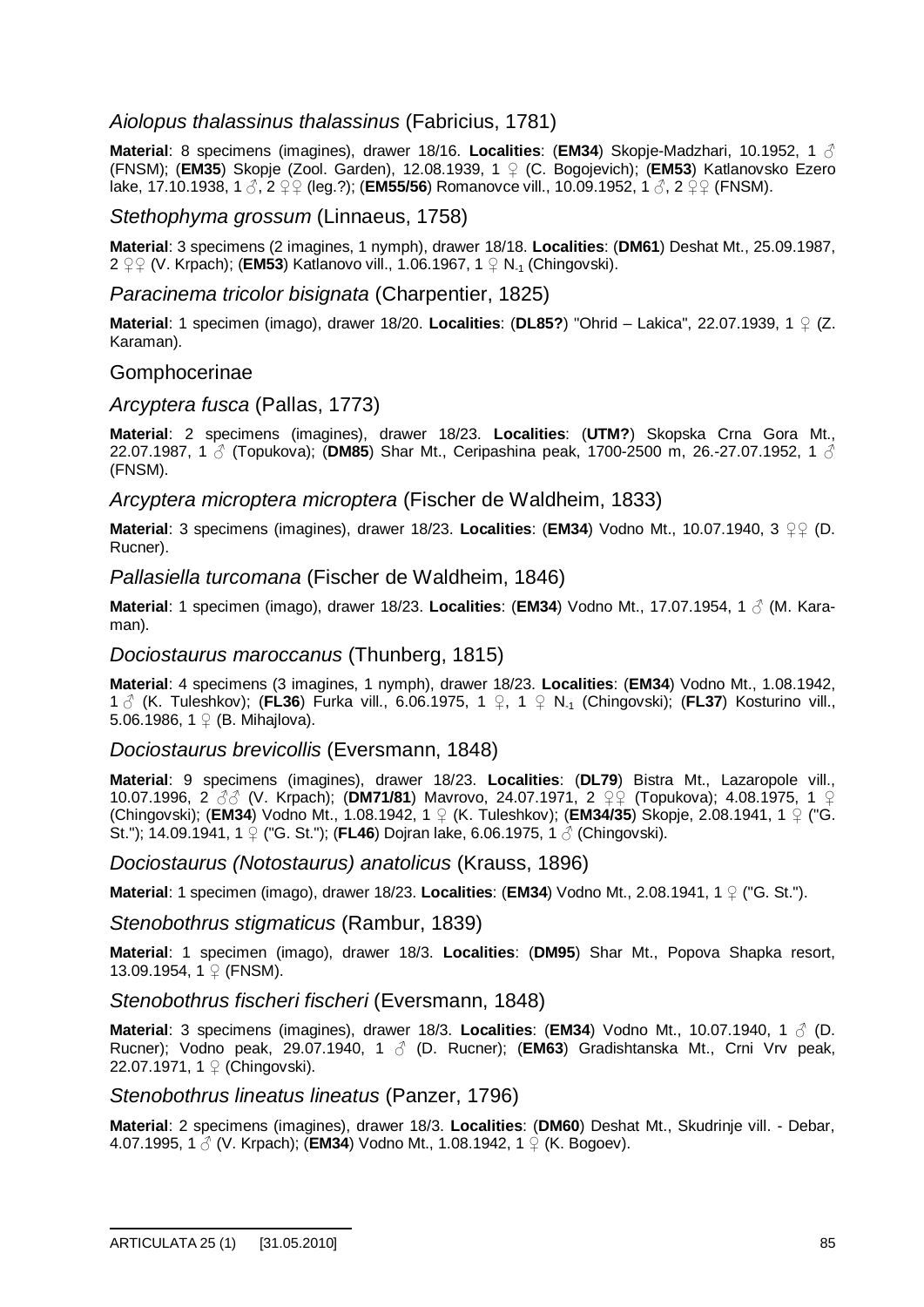### *Stenobothrus rubicundulus* Kruseman et Jeekel, 1967

**Material: 14 specimens (imagines), drawer 18/3. Localities: (UTM?) Stogovo Mt., 24.07.1985, 4 33** (Sovkov); Bistra Mt., 15.07.1961, 1  $\beta$  (Chingovski); Baba Mt. ("Pelister"), 14.07.1956, 8  $\beta\beta$  (FNSM); (**EM36**) Banjane vill., 22.07.1940,1 ƃ (C. Bogojevich).

#### *Myrmeleotettix maculatus* (Thunberg, 1815)

**Material**: 4 specimens (imagines), drawer 18/12. **Localities**: (**DM85**) Shar Mt., Jelak place, 12.09.1951, 1  $\Omega$  (FNSM); Shar Mt., Ceripashina peak, 9.09.1954, 1  $\beta$  & 10.09.1954, 2  $\beta\beta$  (FNSM).

#### *Omocestus petraeus* (Brisout de Barneville, 1856)

**Material**: 8 specimens (imagines), drawer 18/12. Localities: (EM34) Vodno Mt., 1.08.1942, 2 33, 4  $99$ (K. Bogoev); (**FM17**) Osogovo Mts, Koshari vill., 17.09.1975, 1 Ƃ (Chingovski); (**FL46**) Dojran lake, 6.06.1975, 1  $\mathcal{Q}$  (Chingovski).

#### *Omocestus minutus* (Brullé, 1832)

**Material:** 5 specimens (imagines), drawer 18/12. Localities: (EL08) Cer vill., 17.09.1981, 1  $\Omega$  (Chingovski); (**EM34**) Vodno Mt., 1.08.1942, 1  $\delta$ , 3  $\Omega$  (K. Bogoev).

### *Omocestus rufipes* (Zetterstedt, 1821)

**Material**: 56 specimens (imagines), drawer 18/12. **Localities**: (**DL69**) Radika valley, Boshkov Most place, 16.08.1954, 1 ♂ & 17.08.1954, 4 ♀♀ (M. Karaman; S. Mikshich det. 1 ♀ as *Stenobothrus lineatus* Panz.); **(DM71/81)** Mavrovo, 24.07.1971, 1 ♀ (Topukova); (**EL29**) Barbaros place,16.09.1981, 2 ♀♀ & 17.09. 1981, 1 Ƃ (Chingovski); (**EL33**) Baba Mt., Bistrica vill., 26.06.1980, 1 ƃ (Chingovski); (**EM24**) Matka gorge, 27.09.1955, 1 ♀ (FNSM); (**EM34**) Skopje-Kisela Voda, 6.10.1955, 1 3, 2 ♀ (FNSM); (**EM34/35**) Skopje, 5.09.1941, 6  $\circ$  & 6.09.1941, 5  $\circ$   $\circ$  , 9  $\circ$  & 14.09.1941, 2  $\circ$   $\circ$ , 2  $\circ$  ("G. St."); 19.09.1941, 1  $\circ$ (K. Bogoevski); (**EM35**) Skopje (Zool. garden), 12.08.1939, 1 3, 2  $\circ$  (C. Bogojevich); 11.1935, 1  $\circ$  (S. Karaman); Skopje-Madzhari, 10.1952, 2 QQ (FNSM); (**EM52**) Pchinja station, 17.06.1950, 3 QQ (K. Bogoevski); (**EM53**) Katlanovo vill., 1.06.1967, 1  $\beta$ , 1  $\frac{\gamma}{2}$  (Chingovski); 17.10.1938, 1  $\beta$ , 2  $\frac{\gamma}{2}$  (leg.?); Taor vill., 7.06.1951, 1  $\beta$  (FNSM); (**EM55/56**) Romanovce vill., 16.10.1952, 1  $\Omega$  (leg.?); (**FM17**) Osogovo Mts, Koshari vill., 17.09.1975, 1 & (Chingovski).

#### *Omocestus viridulus* (Linnaeus, 1758)

**Material**: 2 specimens (imagines), drawer 18/12. **Localities**: (**UTM?**) Bistra Mt., 5.07.1961, 1 ƃ (Chingovski); (DM85) Shar Mt., Ceripashina peak, 26.-27.07.1952, 1700-2500 m, 1 9 (FNSM).

*Stauroderus scalaris scalaris* (Fischer de Waldheim, 1846)

**Material**: 7 specimens (6 imagines, 1 nymph), drawer 18/3. **Localities**: (**UTM?**) Baba Mt. ("Pelister"), 14.07.1955/56, 2 33, 1  $\Omega$ , 1 3 N<sub>-1</sub>; 24.07.1956, 1  $\Omega$  (Chingovski); Bistra Mt., 16.07.1975, 1 3, 1  $\Omega$  (Chingovski).

#### *Gomphocerus sibiricus sibiricus* (Linnaeus, 1767)

**Material**: 26 specimens (imagines), drawer 18/12. **Localities**: (**UTM?**) "Bistra, 2400 m" (probably Shar Mt.), 23.07.1939, 1  $\circ$  (A. Fadejev); (DM85) Shar Mt., Jelak place, 12.09.1954, 2  $\circ\circ$  (FNSM); Shar Mt., Ceripashina peak, 26.-27.07.1952, 1700-2500 m, 2  $\beta\beta$ , 10  $\Omega$  & 9.09.1954, 1  $\beta$  & 10.09.1954, 3  $\beta\beta$ ,  $3 \n\hat{;} \varphi$  (FNSM); (DM95) Shar Mt., Popova Shapka resort, 12.09.1954, 1  $\beta$ , 3  $\varphi$  (FNSM).

#### *Euchorthippus declivus* (Brisout de Barneville, 1849)

**Material**: 4 specimens (imagines), drawer 18/12. Localities: (UTM?) Kozhuf Mt., 26.07.1959, 1  $\delta$ , 1  $\Omega$ (Chingovski); (**EM73**) Sveti Nikole, 13.07.1960, 2 9 (Chingovski).

### *Chorthippus parallelus* (Zetterstedt, 1821)

**Material**: 50 specimens (36 imagines, 14 nymphs), drawer 18/12. **Localities**: (**UTM?**) "Jane Sandanski", 27.07.1962, 1  $\circ$ , 1  $\circ$  (Chingovski); "Krushino Kichevo", 12.07.1974, 1  $\circ$  (Chingovski); Vitachevo region, 1  $\varphi$  (leg.?); Shar Mt., "Brezovica", 20.07.1974, 1  $\partial$ , 5  $\varphi\varphi$  (Chingovski); Bistra Mt., 16.07.1975, 1  $\partial$ , 2  $\varphi\varphi$ (Chingovski); (**DM70**) Bistra Mt., Tresonche vill., 23.-24.08.1954, 1 Ƃ (M. Karaman); (**DM71/81**) Mavrovo, 3.07.1973, 1  $\beta$  nymph & 3.07.1975, 1  $\beta$ , 1  $\Omega$  N<sub>-1</sub> & 4.08.1975, 1  $\Omega$  (Chingovski); 24.07.1971, 2  $\Omega$  $\Omega$  (Topukova); (DM85) Shar Mts, Ceripashina peak, 26.-27.07.1952, 1  $\stackrel{\circ}{\circ}$ , 2  $\stackrel{\circ}{\circ}$  & 10.09.1954, 2  $\stackrel{\circ}{\circ}$ , 1  $\stackrel{\circ}{\circ}$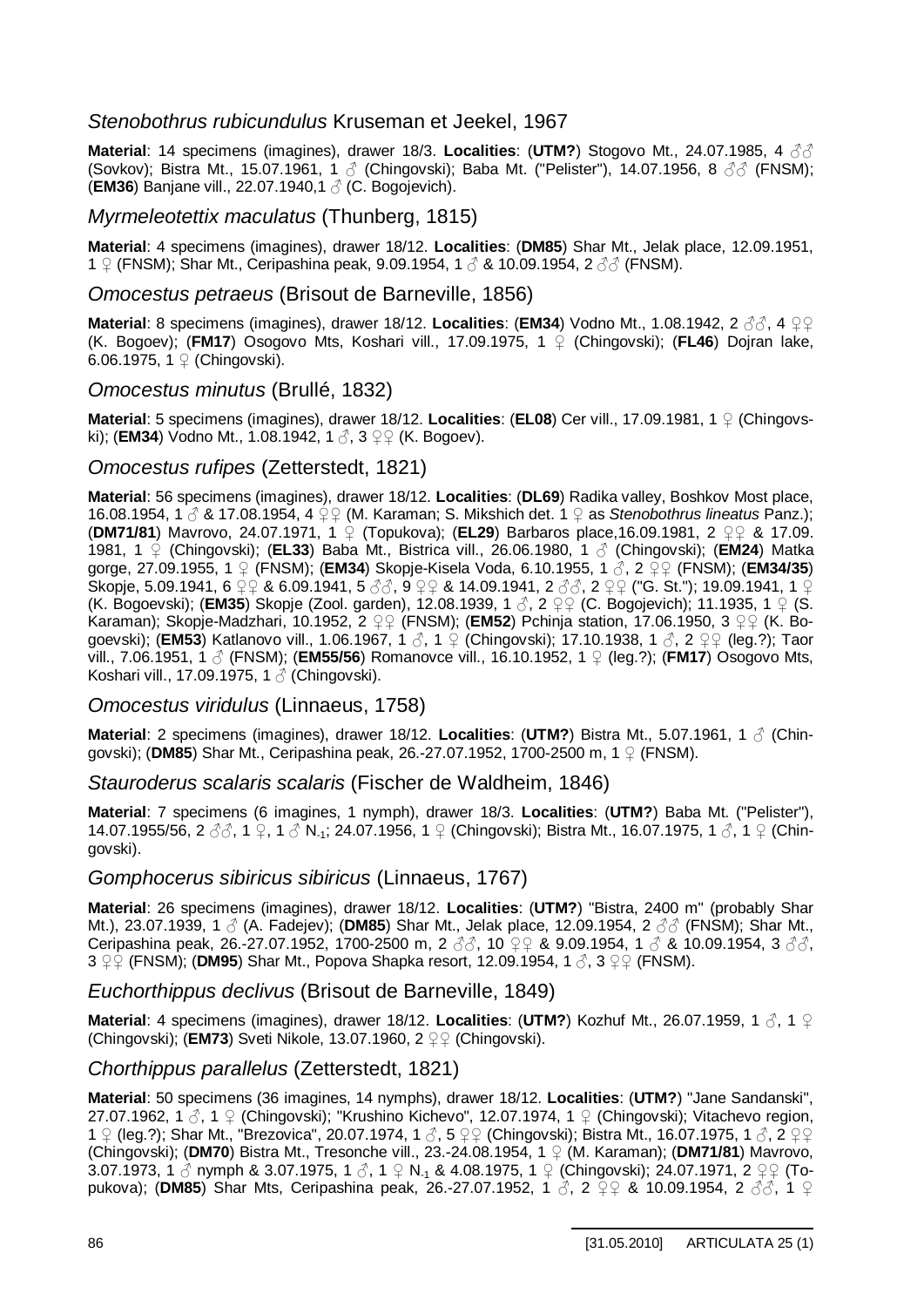(FNSM); (**EL14**) Baba Mt., Jorgov Kamen place, 11.09.1952, 1580 m, 1 Ƃ (FNSM); (**?EM31**) Jakupica Mt., Begovo Pole place, 12.09.1984, 3  $\Omega$  (Topukova); (**EM34**) Vodno Mt., 15.06.1975, 2 3 3  $\Omega$ , 3  $\Omega$ ,  $7 \text{ }\%\& 5 \text{ }\text{ }Q\text{ }\Omega$  nymphs LI (Chingovski); 4.10.1959, 1  $\Omega$  (Chingovski); (**EM53**) Taor vill., 7.06.1951, 1  $\text{ }\partial$ (FNSM); (**FM61**) Maleshevo Mts., Breza peak, 25.06.1957, 1 Ƃ (FNSM).

### *Chorthippus dorsatus* (Zetterstedt, 1821)

**Material:** 9 specimens (imagines), drawer 18/12. Localities: (EL08) Cer vill., 17.09.1981, 2 33 (Chingovski); (**EM34**) Vodno Mt., 1.08.1942, 1  $\Omega$  (K. Tuleshkov; det. S. Mikshich); 17.08.1941, 1  $\beta$ , 2  $\Omega$  &  $2.10.1941, 1 \, \odot$ ,  $2 \, \circledcirc \, \circ$  ("G. St.").

#### *Chorthippus loratus* (Fischer de Waldheim, 1846)

**Material**: 22 specimens (imagines), drawer 18/12. **Localities: (EM34/35)** Skopje, 6.09.1941, 1  $\beta$ , 3  $\varphi\varphi$ ("G. St."; S. Mikshich det. as *Ch. albomarginatus* D.G.); 14.09.1941, 1 3, 8 ♀♀ ("G. St."); 19.09.1941, 2 3 3, 1 ♀ (K. Bogoevski; S. Mikshich det. as *Ch. dorsatus*); 27.10.1942, 2 ♀♀ (K. Tuleshkov); (**EM35**) Skopje (Zool. garden), 11.1938, 270 m, 1  $\circ$  (S. Karaman); (**EM53**) Katlanovsko Ezero lake, 17.10.1938, 2 ♂ (leg.?); (**EM55/56**) Romanovce vill., 15.10.1952, 1 ♀ (leg.?).

### *Chorthippus oschei* von Helversen, 1989

**Material**: 1 specimen (imago), drawer 18/12. **Localities**: (**EM34/35**) Skopje, 6.09.1941, 1 Ƃ ("G. St.").

#### *Chorthippus apricarius apricarius* (Linnaeus, 1758)

**Material**: 8 specimens (imagines), drawer 18/12. **Localities**: (**DM85**) Shar Mt., Ceripashina peak, 9.09.1954, 3  $\circ$  & 10.09.1954, 1  $\circ$ , 2  $\circ$  (FNSM); 1700-2500 m, 26.-27.07.1952, 1  $\circ$  (FNSM); (**EL14**) Baba Mt., Kopanki chalet, 14.07.1952, 1  $\Omega$  (FNSM).

### *Chorthippus bornhalmi* Harz, 1971

**Material**: 63 specimens (imagines), drawer 18/12. **Localities**: (**UTM?**) Tetovo region ("Tetovsko"), 9.09.1954, 1  $\Omega$  (FNSM); Baba Mt., "Pelister", 26.07.1956, 1  $\Lambda$  (Chingovski); Babuna valley, 800 m, **27.08.1952, 3 오오 (FNSM); Kozhuf Mt., "Golema Poljana", 15.05.1955, 7 33, 8 오오 (FNSM); (DM95)** Shar Mt., Popova Shapka resort, 16.-25.07.1956, 1 ƃ (FNSM); (**EL14**) Baba Mt., Jorgov Kamen place, 1580 m, 11.09.1952, 1 3, 2 ♀♀ (FNSM); (**EL65**) Vitolishte vill., 27.07.1954, 1 3, 3 ♀♀ & 29.07.1954, 2 3 3 9 9 (M. Karaman); (**EL89**) Palikura vill., 28.05.1966, 1 3 (Chingovski); (**EM15/25**) Rashche vill., 13.10.1938, 2  $\varphi$  (leg.?); (**EM32**) Jakupica Mt., Aldinci vill., 1000-1300 m, 30.08.1952, 1  $\beta$ , 1  $\varphi$  (FNSM); (**EM34**) Vodno Mt., 17.06. 1954, 1 ♀ (FNSM); 18.06.1954, 1 ♂, 2 ♀♀ (M. Karaman); 2.10.1941, 1 ♂ ("G. St."); Vodno Mt., Nerezi vill., 10.06.1951, 1  $\circ$  (FNSM); Skopje-Kisela Voda, 6.10.1955, 2  $\circ$ , 3  $\circ$  (FNSM); (**EM34/35**) Skopje, 5.11.1938, 1 Ƃ (leg.?); (**EM34/44**) Batinci vill., 29.05.1952, 1 Ƃ (FNSM); (**EM35**) Skopje-park, 14.07.1954, 1  $\circled{}$  (M. Karaman); Skopje-Karposh 1, 26.09.2002, 2  $\circled{}$  (M. Ivanov); (**EM52**)  $\frac{1}{2}$ Pchinja station, 7.06.1950, 1  $\frac{1}{2}$  (K. Bogoevski); (**?EM53**) Jakupica Mt., "Kitka-Kadina Reka", 8.06.1972, 1 ♀ (Chingovski); (**EM55/56**) Romanovce vill., 10.09.1952, 2 ♀♀ (FNSM); 15.10.1952, 1 ♀ (leg.?); (**FL09**) Demir Kapija gorge, 24.08.1948, 1 Ƃ (K. Bogoev); (**FL36**) Furka vill., 6.06.1975, 1 Ƃ (Chingovski); (**FL46**) Dojran lake, 7.06.1975, 1 ƃ (Chingovski); (**FM14**) Kochani, 20.10.1941, 1 ƃ (K. Tuleshkov).

#### *Chorthippus biguttulus euhedickei* von Helversen, 1986

**Material**: 8 specimens (imagines), drawer 18/12. **Localities**: (**DM95**) Shar Mt., Popova Shapka resort, 12.09.1954, 1  $\textcircled{}$  (FNSM); (**EM34**) Vodno Mt., 8.08.1941, 1  $\textcircled{}$ , 2  $\textcircled{}$  (2G. St."); (**EM34/35**) Skopje, 14.09.1941, 1 ♀ ("G. St."); (**EM44**) Treska valley, 28.09.1941, 1 3, 1 ♀ (K. Tuleshkov); (FM15) Osogovo Mts, Ponikva vill., 18.06.1987, 1 <sup>o</sup> (cf. *biguttulus euhedickei*).

### *Chorthippus mollis mollis* (Charpentier, 1825)

**Material**: 4 specimens (imagines), drawer 18/12. **Localities**: (**DL69**) Radika valley, Boshkov Most place, 16.08.1954, 1 & 8. 17.08.1954, 1  $\varphi$  (M. Karaman); (**EL08**) Cer vill., 17.09.1981, 2 & (Chingovski); (**EL29**) Barbaros vill., 13.09.1981, 1 Ƃ (cf. *mollis*) (Chingovski).

### *Chorthippus* spp. (*biguttulus*-group)

**Material**: 4 specimens (imagines), drawer 18/12. **Localities**: (**UTM?**) Bistra Mt., 23.07.1985, 1 Ƃ (Topukova); 8.08.1941, 1  $\Omega$  ("G. St."); 1.08.1942, 2  $\Omega$  (K. Tuleshkov).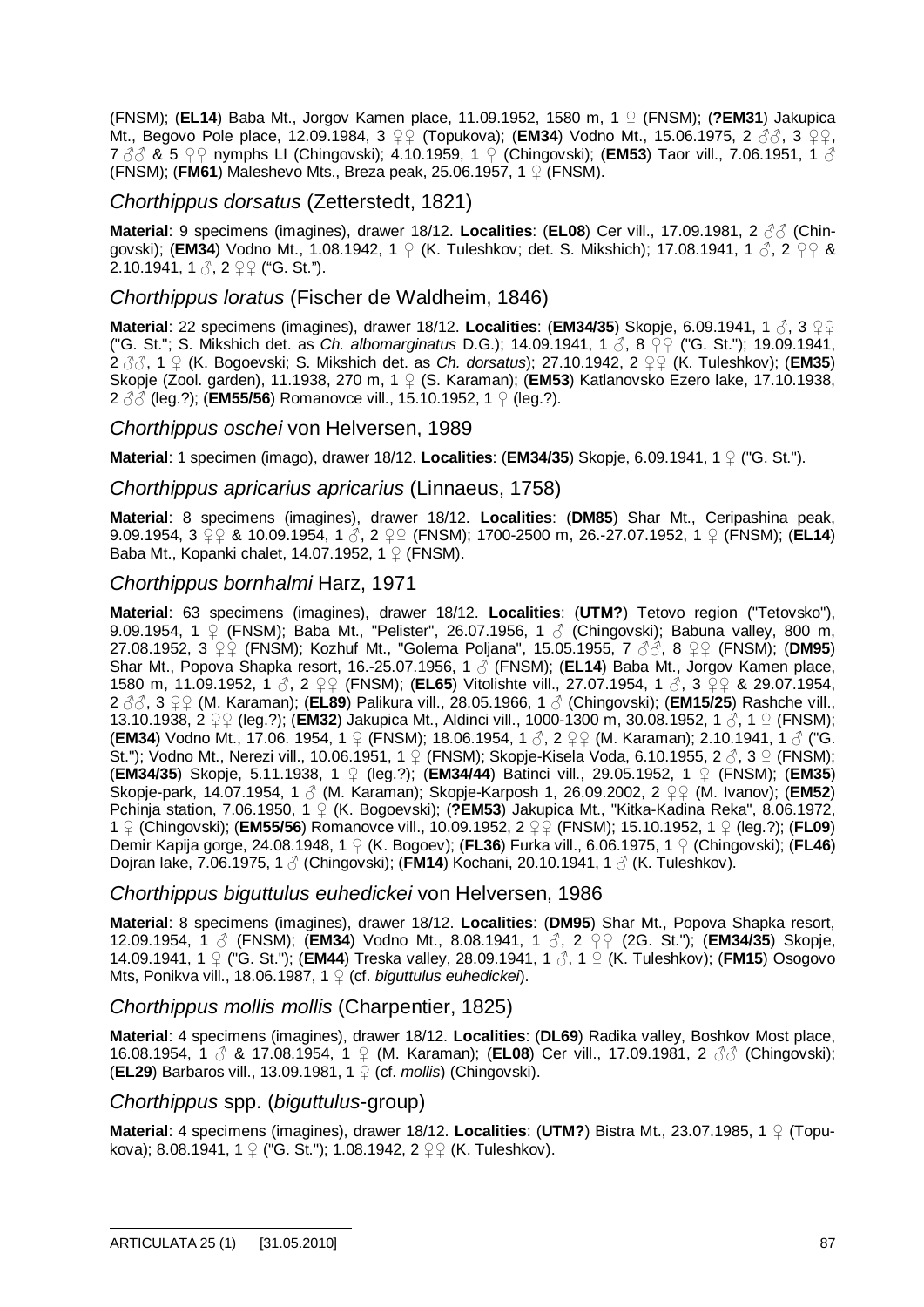## **II. Check-list of the species of Mantodea and Orthoptera found in Macedonia**

The list includes all the species of Mantodea and Orthoptera presently found in Macedonia including the newly established taxa and excluding the wrongly reported ones (see below). The taxa in bold are discussed below or refer to first records for Macedonia (also marked with an asterisk) (see "Remarks to the listed species", "Omitted taxa").

### **Mantodea**

*Empusa fasciata* Brullé, 1836 *Ameles heldreichi* Brunner von Wattenwyl, 1882 *Iris oratoria* Linnaeus, 1758 *Mantis religiosa* Linnaeus, 1758

### **Orthoptera**

*Phaneroptera nana* Fieber, 1853 *Phaneroptera falcata* **(Poda, 1761)** *Tylopsis lilifolia* (Fabricius, 1793) *Acrometopa servillea servillea* **(Brullé, 1832)** *Leptophyes punctatissima* **(Bosc, 1792)** *Leptophyes albovittata* (Kollar, 1833) *Andreiniimon nuptialis* (Karny, 1918) *Isophya* **aff.** *brevicauda* **Ramme, 1931\*** *Isophya tosevski* Pavičević, 1983 *Isophya modestior* Brunner von Wattenwyl, 1882 *Isophya speciosa* (Frivaldszky, 1867) *Barbitistes ocskayi* (Charpentier, 1850) *Ancistrura nigrovittata* (Brunner von Wattenwyl, 1878) *Metaplastes ornatus* (Ramme, 1931) *Poecilimon affinis* (Frivaldszky, 1867) *Poecilimon hoelzeli* Harz, 1966 *Poecilimon ornatus* (Schmitd, 1849) *Poecilimon gracilis* (Fieber, 1853) *Poecilimon jablanicensis* **Chobanov et Heller, in press** *Poecilimon schmidtii* (Fieber, 1853) *Poecilimon thoracicus* (Fieber, 1853) *Poecilimon jonicus jonicus* (Fieber, 1853) *Poecilimon brunneri* (Frivaldszky, 1867) *Poecilimon macedonicus* Ramme, 1926 *Poecilimon ebneri* Ramme, 1933 *Poecilimon chopardi* Ramme, 1933 *Poecilimon vodnensis* **M. Karaman, 1958** *Polysarcus denticauda* (Charpentier, 1825) *Meconema thalassinum* (De Geer, 1773) *Decticus albifrons* (Fabricius, 1775) *Decticus verrucivorus verrucivorus* (Linnaeus, 1758) *Platycleis (Platycleis) affinis affinis* Fieber, 1853 *Platycleis (Platycleis) escalerai escalerai* I. Bolívar, 1899 *Platycleis (Platycleis) intermedia intermedia* (Serville, 1839)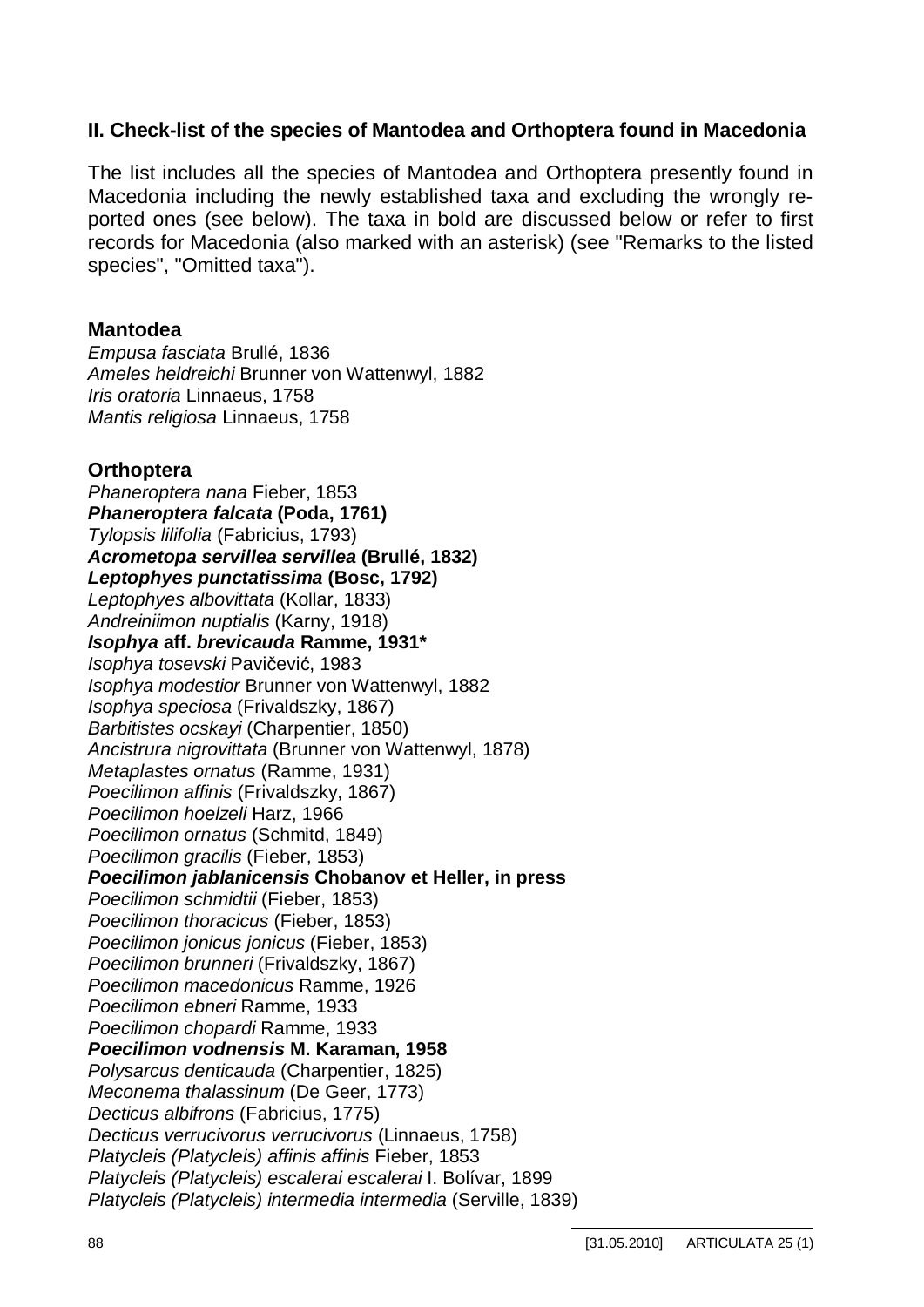*Platycleis (Platycleis) albopunctata grisea* (Fabricius, 1781) *Platycleis (Modestana) ebneri ebneri* (Ramme, 1926) *Platycleis (Modestana) ebneri excurvata* F. Willemse, 1975 *Platycleis (Montana) macedonica* (Berland et Chopard, 1922) *Platycleis (Tessellana) nigrosignata* (Costa, 1863) *Platycleis (Tessellana) orina* (Burr, 1899) *Platycleis (Tessellana) incerta* Brunner von Wattenwyl, 1882 *Metrioptera (Metrioptera) oblongicollis* Brunner von Wattenwyl, 1882 *Metrioptera (Metrioptera) tsirojanni* **Harz et Pfau, 1983** *Metrioptera (Metrioptera) roeselii fedtschenkoi* **(Saussure, 1874)** *Pholidoptera frivaldskyi* **(Hermamn, 1871)\*** *Pholidoptera macedonica macedonica* Ramme, 1928 *Pholidoptera aptera karnyi* (Ebner, 1910) *Pholidoptera aptera gjorgjevici* M. Karaman, 1960 *Pholidoptera stankoi* M. Karaman, 1960 *Pholidoptera fallax* (Fischer, 1853) *Pholidoptera griseoaptera* (De Geer, 1773) *Eupholidoptera smyrnensis* (Brunner von WattenwyL, 1882) *Eupholidoptera chabrieri* (Charpentier, 1825) *Bucephaloptera bucephala* (Brunner von Wattenwyl, 1882) *Psorodonotus fieberi macedonicus* (Ramme, 1931) *Pachytrachis gracilis* (Brunner von Wattenwyl, 1861) *Anterastes serbicus* Brunner von Wattenwyl, 1882 *Pterolepis germanica* (Herrich-Schäffer, 1840) *Gampsocleis abbreviata* Hermann, 1874 *Tettigonia viridissima* Linnaeus, 1758 *Tettigonia caudata* (Charpentier, 1845) *Saga natoliae* Serville, 1839 *Saga hellenica* Kaltenbach, 1967 *Saga rammei* Kaltenbach, 1965 *Saga campbelli campbelli* **Uvarov, 1921** *Saga pedo* (Pallas, 1771) *Conocephalus discolor* Thunberg, 1815 *Ruspolia nitidula* (Scopoli, 1786) *Callimenus oniscus* (Burmeister, 1838) *Callimenus macrogaster longicollis* Fieber, 1853 *Bradyporus dasypus* (Illiger, 1800) *Ephippiger ephippiger ephippiger* (Fiebig, 1784) *Troglophilus neglectus neglectus* Krauss, 1879 *Troglophilus cavicola* (Kollar, 1833) *Troglophilus bukoviki* Z. Karaman, 1968 *Troglophilus lazaropolensis* Z. Karaman, 1958 *Dolichopoda remyi* Chopard, 1934 *Gryllus bimaculatus* De Geer, 1773 *Gryllus campestris* Linnaeus, 1758 *Melanogryllus desertus* (Pallas, 1771) *Acheta domesticus* (Linnaeus, 1758) *Tartarogryllus tartarus* **(Saussure, 1878)\*** *Eumodicogryllus bordigalensis bordigalensis* (Latreille, 1804) *Modicogryllus truncatus* **(Tarbinsky, 1940) /** *Modicogryllus frontalis* **(Fieber, 1844)** *Gryllomorpha dalmatina* **(Ocskay, 1832)\***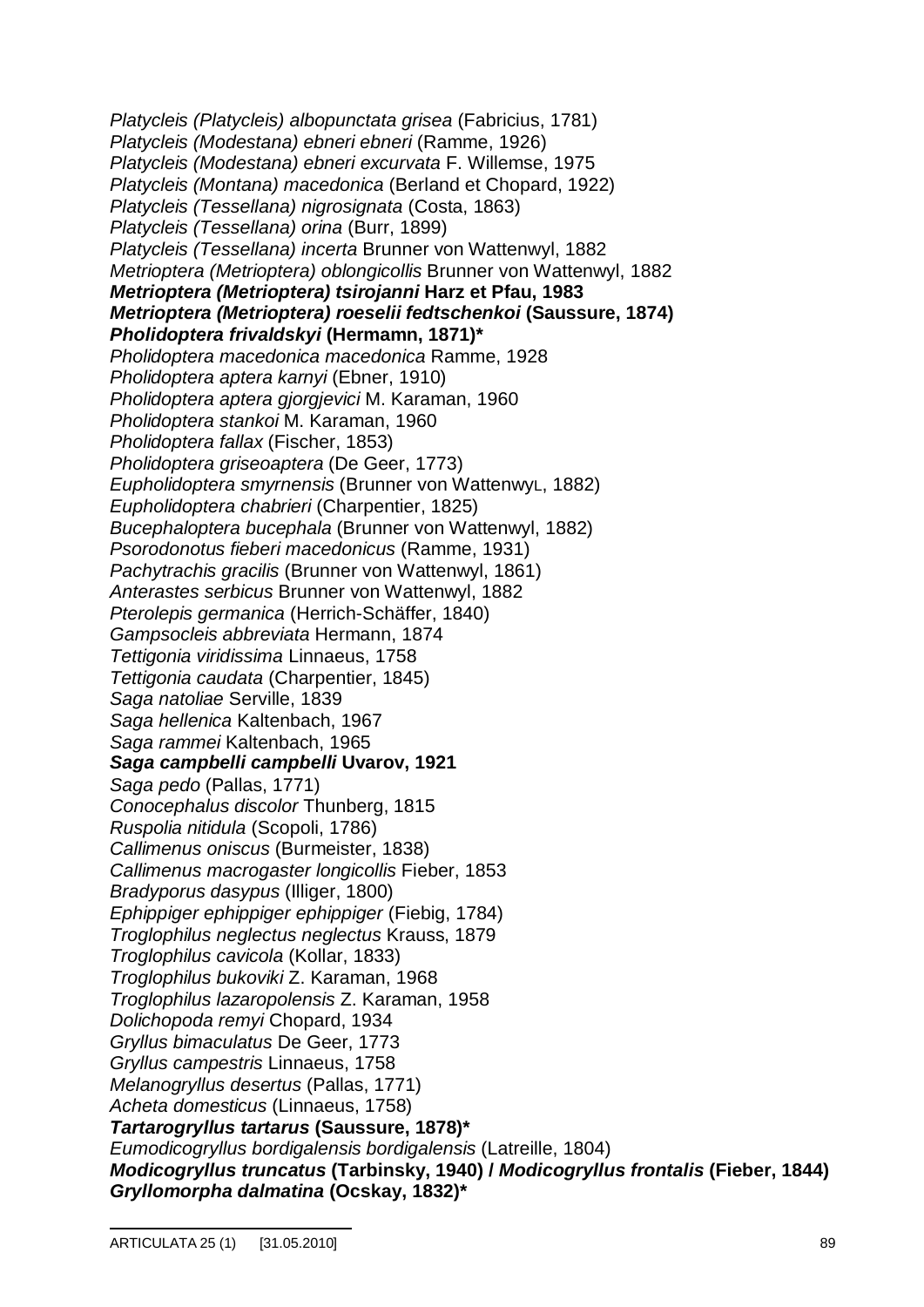*Ovaliptila newmanae* **(Harz, 1969)\*** *Pteronemobius heydenii heydenii* (Fischer, 1853) *Oecanthus pellucens pellucens* (Scopoli, 1763) *Arachnocephalus vestitus* **Costa, 1855** *Myrmecophilus zorae* (Karaman, 1963) *Gryllotalpa stepposa* **Zhantiev, 1991\*** *Gryllotalpa gryllotalpa* (Linnaeus, 1758) *Xya pfaendleri* **(Harz, 1970)\*** *Xya variegata* Latreille, 1809 *Paratettix meridionalis* (Rambur, 1838) *Tetrix ceperoi* (Bolívar, 1887) *Tetrix bolivari* Saulcy, 1901 *Tetrix subulata* (Linnaeus, 1758) *Tetrix tuerki* (Krauss, 1876) *Tetrix tenuicornis* Sahlberg, 1893 *Tetrix bipunctata kraussi* **Saulcy, 1888** *Tetrix depressus* **(Brisout de Barneville, 1849)** *Asiotmethis limbatus* (Charpentier, 1845) *Glyphotmethis heldreichi* **(Brunner von Wattenwyl, 1882)** *Anacridium aegyptium* (Linnaeus, 1764) *Calliptamus italicus* (Linnaeus, 1758) *Calliptamus barbarus barbarus* (Costa, 1836) *Calliptamus tenuicercis* Tarbinsky, 1930 *Paracaloptenus caloptenoides caloptenoides* (Brunner von Wattenwyl, 1861) *Melanoplus frigidus frigidus* (Boheman, 1846) *Podisma pedestris pedestris* (Linnaeus, 1758) *Oropodisma macedonica* Ramme, 1951 *Odontopodisma decipiens* Ramme, 1951 *Odontopodisma albanica* Ramme, 1951 *Pezotettix giornae* (Rossi, 1794) *Acrida ungarica* (Herbst, 1786) *Locusta migratoria cinerascens* (Fabricius, 1781) *Oedaleus decorus* (Germar, 1826) *Psophus stridulus* (Linnaeus, 1758) *Celes variabilis variabilis* (Pallas, 1771) *Oedipoda caerulescens* (Linnaeus, 1758) *Oedipoda miniata miniata* (Pallas, 1771) *Oedipoda germanica* (Latreille, 1804) *Sphingonotus caerulans caerulans* **(Linnaeus, 1767)** *Sphingonotus coerulipes djakonovi* **Mistshenko, 1936** *Acrotylus insubricus* (Scopoli, 1786) *Acrotylus patruelis* (Herrich-Schäffer, 1838) *Acrotylus longipes longipes* (Charpentier, 1845) *Aiolopus strepens* (Latreille, 1804) *Aiolopus thalassinus thalassinus* (Fabricius, 1781) *Mecostethus parapleurus parapleurus* (Hagenbach, 1822) *Stethophyma grossum* (Linnaeus, 1758) *Paracinema tricolor bisignata* (Charpentier, 1825) *Euthystira brachyptera* (Ocskay, 1826) *Arcyptera fusca* (Pallas, 1773) *Arcyptera microptera microptera* **(Fischer de Waldheim, 1833)**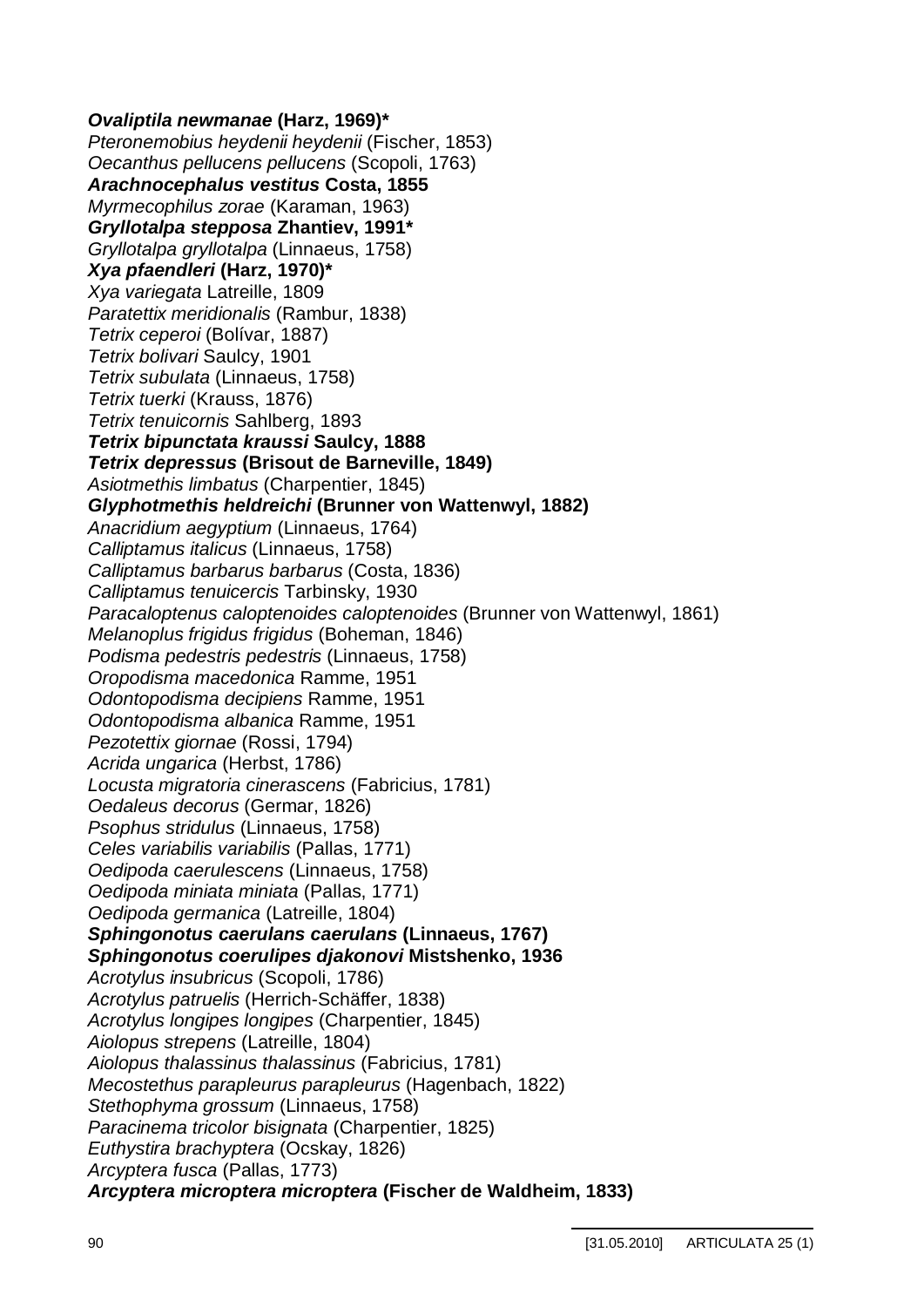*Arcyptera labiata* (Brullé, 1832) *Pallasiella turcomana* (Fischer de Waldheim, 1833) *Dociostaurus (Dociostaurus) maroccanus* (Thunberg, 1815) *Dociostaurus (Dociostaurus) brevicollis* (Eversmann, 1848) *Dociostaurus (Notostaurus) anatolicus* (Krauss, 1896) *Stenobothrus stigmaticus* (Rambur, 1838) *Stenobothrus eurasius macedonicus* F. Willemse, 1974 *Stenobothrus nigromaculatus nigromaculatus* (Herrich-Schäffer, 1840) *Stenobothrus graecus graecus* **Ramme, 1926** *Stenobothrus fischeri fischeri* (Eversmann, 1848) *Stenobothrus lineatus lineatus* (Panzer, 1796) *Stenobothrus rubicundulus* Kruseman et Jeekel, 1967 *Myrmeleotettix maculatus* **(Thunberg, 1815)** *Omocestus petraeus* (Brisout de Barneville, 1856) *Omocestus minutus* (Brullé, 1832) *Omocestus haemorrhoidalis haemorrhoidalis* (Charpentier, 1825) *Omocestus rufipes* (Zetterstedt, 1821) *Omocestus viridulus* (Linnaeus, 1758) *Stauroderus scalaris scalaris* (Fischer de Waldheim, 1846) *Gomphocerus sibiricus sibiricus* (Linnaeus, 1767) *Euchorthippus pulvinatus* (Fischer de Waldheim, 1846) *Euchorthippus declivus* (Brisout de Barneville, 1848) *Chorthippus parallelus* **(Zetterstedt, 1821)** *Chorthippus dorsatus* (Zetterstedt, 1821) *Chorthippus dorsatus* **x** *dichrous* **sensu STUMPNER & VON HELVERSEN (1992, 1994)\*** *Chorthippus loratus* (Fischer de Waldheim, 1846) *Chorthippus oschei* **von Helversen, 1986** *Chorthippus apricarius apricarius* (Linnaeus, 1758) *Chorthippus vagans dissimilis* **F. Willemse, von Helversen et Odé, 2009?** *Chorthippus bornhalmi* Harz, 1971 *Chorthippus biguttulus euhedickei* **von Helversen, 1989** *Chorthippus mollis mollis* (Charpentier, 1825) *Gomphocerippus rufus* (Linnaeus, 1758)

## **Remarks to the listed species**

*Phaneroptera falcata* (Poda, 1761)

The only record for Macedonia (HELLER 1988: Makedonien) seems based upon a mistake (K.-G. Heller). Anyway, we do not delete the species from the list of Macedonian fauna because it was recently found in this country (D. Chobanov, unpublished data).

*Acrometopa servillea servillea* (Brullé, 1832)

All earlier records for this species by RAMME (1951), BEY-BIENKO (1954), ČEJCHAN (1963), HARZ (1969) referring to "Macedonia" were secondary citations based on the data by BERLAND & CHOPARD (1922) and BURR et al. (1923) for Greek Makedhonia. The species has been firstly recorded from Macedonia by PAVIĆEVIĆ (1983) (as *A. sevillei*).

*Isophya* aff. *brevicauda* Ramme, 1931

The only specimen found (see "Results-I") has been identified as belonging to *I. brevicauda*. In Macedonia only three species were recorded earlier, *I. speciosa* (Fri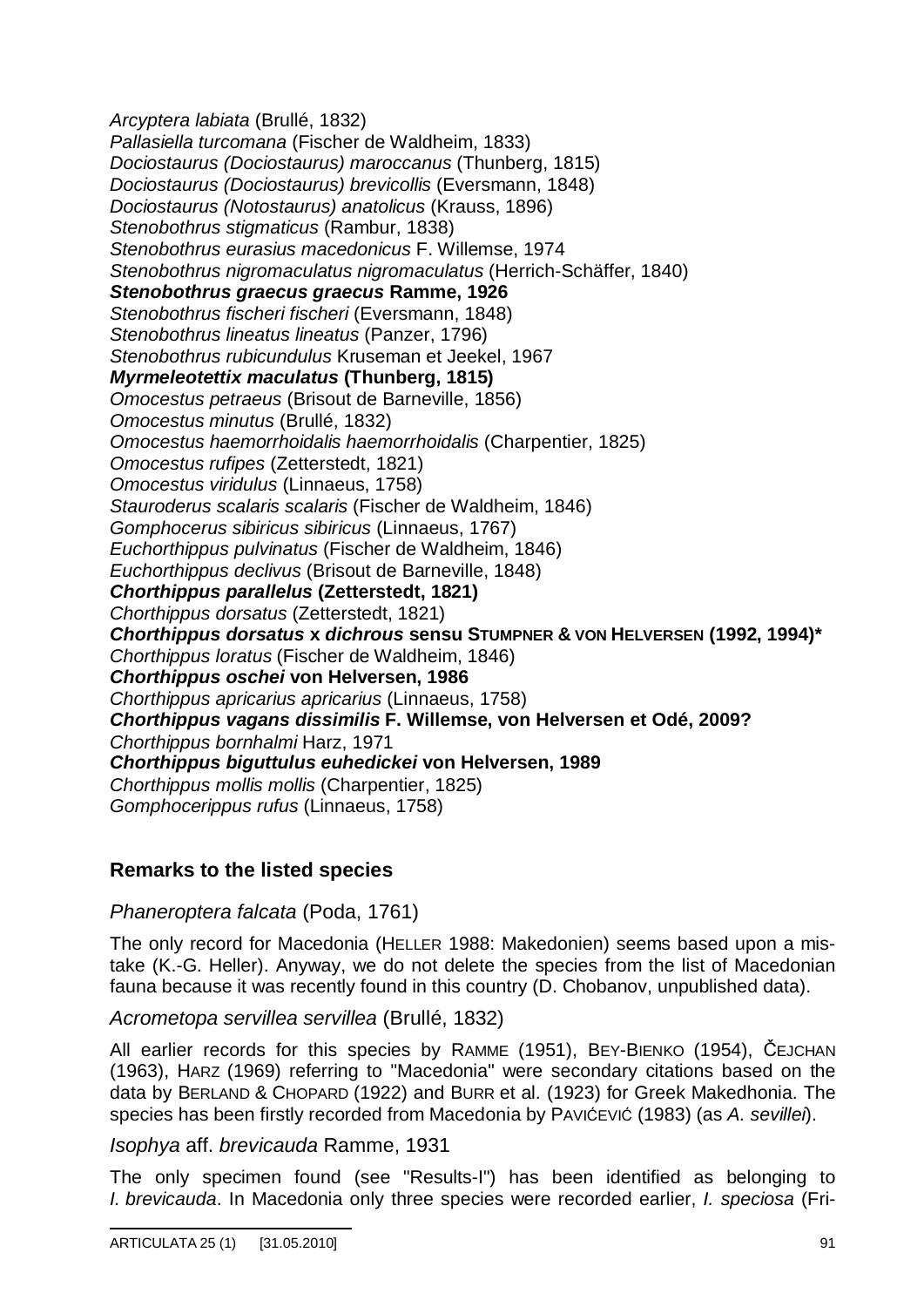valdszky, 1867), *I. modestior* Brunner von Wattenwyl, 1882 and *I. tosevski* Pavićević, 1983, and none of them, nor any other Balkan species, could be suspected in this case. However, determination by females in this genus is frequently unreliable and the possibility for a new, undescribed taxon cannot be excluded.

It is not known where RAMME (1951) takes his record of *I. pyrenaea* (Serville, 1839) for Macedonia from. This record has been cited by US & MATVEJEV (1967), who recorded the species also from Serbia. Today it is known that *I. pyrenaea* does not occur on the Balkans, where it is replaced by *I. brevicauda*. The latter however does not occur in Serbia and until now was not known from Macedonia.

*Leptophyes punctatissima* (Bosc, 1792)

Recently recorded from Macedonia by MICEVSKI et al. (2003).

*Poecilimon jablanicensis* Chobanov et Heller, in press

The species was recently discovered at the treeless zone of Jakupica Mountain (CHO-BANOV & HELLER, in press).

*Poecilimon vodnensis* M. Karaman, 1958

This peculiar species was described from Vodno Mountain near Skopje found on *Rubus* in a degraded xerothermic forest at ca. 900 m alt. (KARAMAN 1958a, 1975). In 2007 one of us (D. Chobanov) observed the collection of the late Dr. Mladen Karaman (thanks are due to Dr. Ivo Karaman), where six specimens are preserved (1  $\beta$  holotype – Vodno, 10.07.1954; 1  $\Im$ , 2  $\Im$  - 07.1961; 1  $\Im$ , 1  $\Im$  - 26.06.1960). The collection dates of part of the material differ from the published one (25.08.1957 - KARAMAN 1958a).

The species fits a small group of three other species (*P. varicornis* (Haan, 1842), *P. zonatus* I. Bolívar, 1899 and *P. tauricola* Ramme, 1951) distributed from the Anatolian plateau to Syria and Lebanon, which may be called *Poecilimon varicornis* group and has some similarities with the *Poecilimon sanctipauli* group (HELLER & SEVGILI 2005). The morphology and colouration of *P. vodnensis* fully agree with these of *P. varicornis*, described from Syria. In the last years few attempts were made (D. Chobanov) to find specimens of *P. vodnensis* at Vodno Mountain without a success. The large distance between the range of *P. varicornis* and that of *P. vodnensis* and the great morphologic similarity may raise doubt on the origin of the material and new information is needed to evaluate the status of this bewildering taxon.

*Metrioptera (Metrioptera) tsirojanni* Harz et Pfau, 1983

Recently recorded from Macedonia by CHOBANOV (2002). The species is common in the hilly and mountain belt of Central and Eastern Macedonia and Southwesternmost Bulgaria between 500 and 1800-1900 m (CHOBANOV 2009a, D. Chobanov, unpublished data).

## *Metrioptera roeselii fedtschenkoi* (Saussure, 1874)

This taxon has been reported for Macedonia under two names. *M. ambitiosa* Uvarov, 1924 has been reported on account of records from Greece (cf. Appendix) except by DIMOVSKI (1968) (Skopje Kettle). *M. bispina* (Bolívar, 1899) has been commonly reported for the country in the past (BEIER 1955, KARAMAN M. 1958b, US & MATVEJEV 1967, HARZ 1969, KARAMAN 1975).

A question arises considering the taxonomic status of the taxa related to *M. roeselii* (Hagenbach, 1822). HELLER (1988) considered *M. fedtschenkoi* a subspecies of *roeselii*, thus, the forms *ambitiosa* and *azami* obtained an infrasubspecific category and must be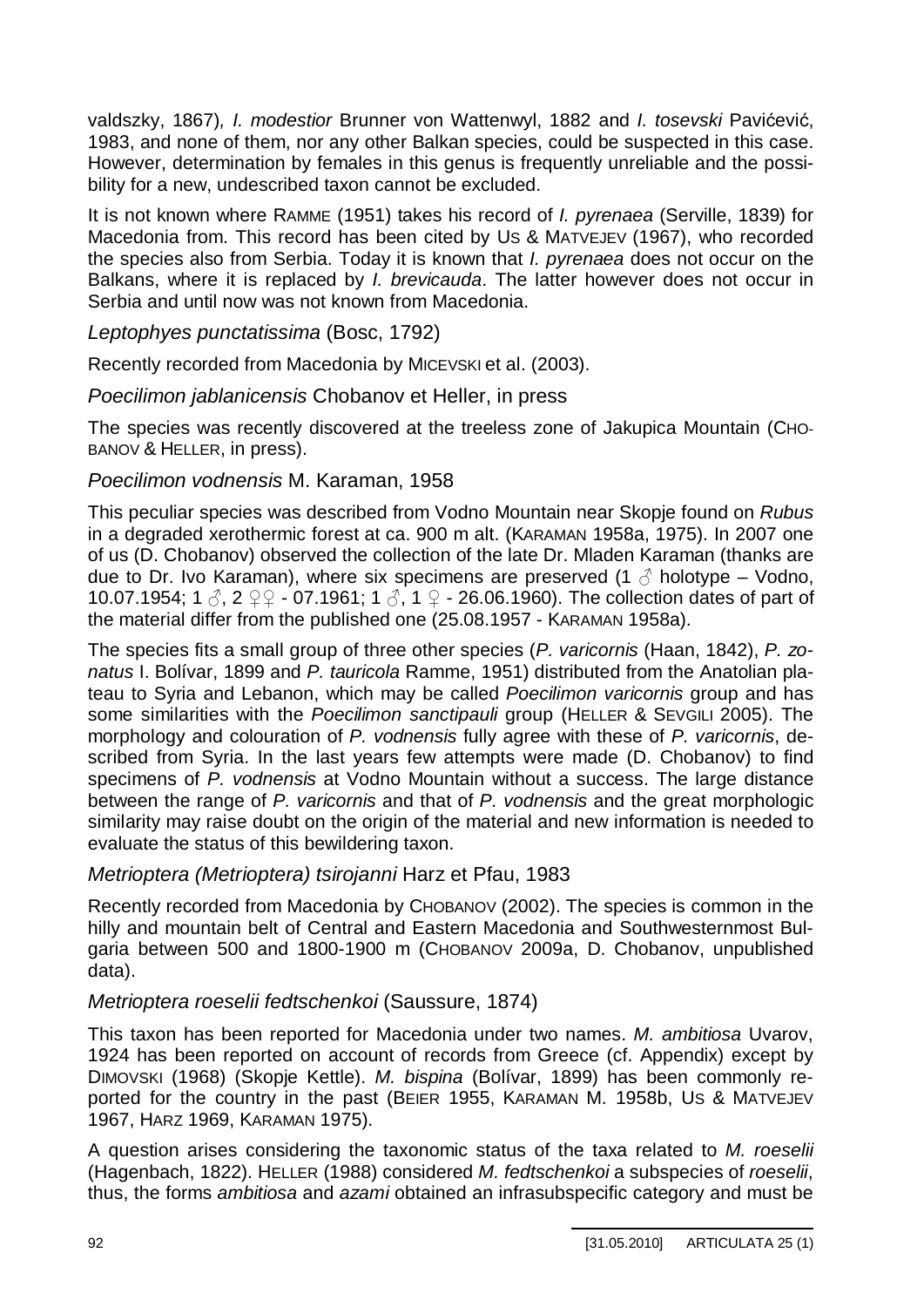placed as synonyms of *fedtschenkoi*. The question is still quite subjective and requires revision of the group. WILLEMSE & WILLEMSE (2008) use the name *M. roeselii ambitiosa* but the combination *M. roeseli fedtschenkoi* should have a priority. Regarding some transitional forms observed between the typical *M. roeselii* and typical *M. fedtschenkoi* and the lack of syntopic populations of both taxa (CHOBANOV 2009b – data for Bulgaria; I. Iorgu, personal communication – data for Romania) we consider both forms as subspecies of one species.

## *Pholidoptera frivaldskyi* (Hermamn, 1871)

US (1938) recorded the species along Vardar River near Skopje ("Skoplje, na obali Vardara u ãipragu."). KARAMAN (1960) rejected this information arguing that the case concerns *Ph. macedonica*. Both records, however, are not very likely because of the ecological preferences of these taxa for mountainous habitats. Later on, US & MATVEJEV (1967) again refer to the record by US (1938) but KARAMAN (1975) argues for a possible misidentification of *Metrioptera (Roeseliana) bispina* (= *M. roeseli fedtschenkoi*) or *Metrioptera (Bicolorana) knipperi* (Ramme, 1951) (= *M. oblongicollis*) by Us. We support the arguments by KARAMAN (1975). However, the species has been recently found in Macedonia on Ossogovo Mountains (D. Chobanov, unpublished data) and is here considered new for the counrty.

## *Saga campbelli campbelli* Uvarov, 1921

The species has been reported wrongly for Macedonia either on account of Greek material or material of *S. rammei* (described in 1965) by RAMME (1951), US & MATVEJEV (1967), HARZ (1969), KARAMAN (1975) and HELLER (1988). First record for the counrty give PAVIĆEVIĆ & KARAMAN (2001), who found the species at the border pass General Jankovich (wrongly referred to the territory of Serbia) and in the surroundings of Strumica (SE Macedonia).

## *Tartarogryllus tartarus* (Saussure, 1874)

Earlier records concerning "Macedonia" (RAMME 1951 as *Gryllulus tartarus obscurus* Uvarov, 1934 and US & MATVEJEV 1967 as *Gryllus obscurus*) are based on the information by BURR et al. (1923) for finding the species in the region of Thessaloniki (=Solun, Saloniki) in Greece.

## *Modicogryllus truncatus* (Tarbinsky, 1940) / *Modicogryllus frontalis* (Fieber, 1844)

Following new data from Bulgaria (CHOBANOV 2009b) *M. frontalis* has quite limited distribution in the middle latitudes of the Balkan Peninsula and does not occur south from the Northwestern Bulgaria and, possibly, Central Serbia. Thus, it is likely that this species is fully replaced by *M. truncatus* in Macedonia, as well as in Continental Greece (as *Modicogryllus* sp. in WILLEMSE & WELLEMSE 2008).

## *Gryllomorpha (Gryllomorpha) dalmatina* (Ocskay, 1832)

First record of this species for "Macédoine" is given by BERLAND & CHOPARD (1922). However, the authors refer to the Greek part of the geographic region "Macedonia" as to "Macédoine", while calling the present territory of the Former Republic of Macedonia "Serbie". Thus, the record should be considered belonging to the territory of Greece. All later records for "Macedonia" (BURR et al. 1923, RAMME 1951, ČEJCHAN 1963, US & MATVEJEV 1967) cite this old record, which concerns Greece. Our present record is the first reliable one for the Republic of Macedonia.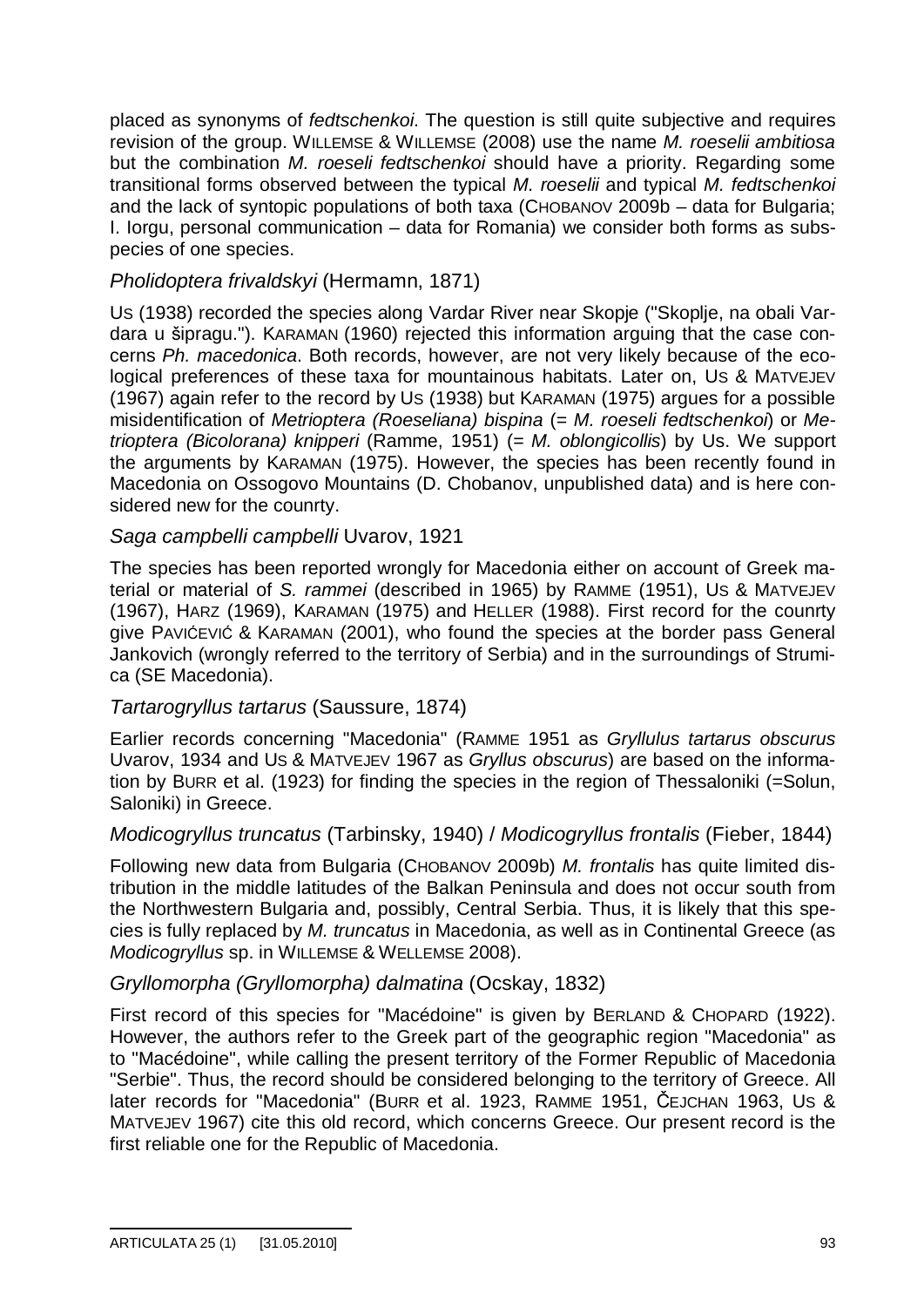## *Arachnocephalus vestitus* Costa, 1855

The records by RAMME (1951) and ČEJCHAN (1963) for "Mazedonien" refer to the data by BERLAND & CHOPARD (1922) and BURR et al. (1923) for Greece. HARZ (1969) also mentioned the species for Macedonia ("Jugoslawien (Mazedonien)") but it is not clear whether he had disposed with original material or wrongly referred some of the earlier records to this country. However, new unpublished material (D. Chobanov, unpublished data) revealed that the species is common in the Valley of Vardar River along its middle and lower course (South of Skopje).

## *Tetrix bipunctata kraussi* Saulcy, 1888

KARAMAN (1961) recorded *T. bipunctata* from Macedonia and later on he (KARAMAN 1965) reported also *T. kraussi* Saulcy, 1888. Further in the literature both taxa are considered synonymic or *T. kraussi* is regarded as a distinct species or a subspecies of *T bipunctata* (for references see e.g. EADES & OTTE, OSF online). LEHMANN (2004) considered it a good species, while in a recent work (WILLEMSE & WILLEMSE 2008) it has been given a subspecific status and only *T. bipunctata kraussi* was shown to occur in Greece. Available materials from the middle latitudes of the Balkan Peninsula (Bulgaria and Macedonia; D. Chobanov, unpublished data) are uniform and reveal that the preferred habitats of the taxon are restricted to the mountains between 700-800 and 1800 m alt. Following the incomplete data on the taxonomic position of *T. kraussi* we prefer to follow the opinion by WILLEMSE & WILLEMSE (2008) until new data (e.g. molecular) prove or reject it.

## *Tetrix depressus* (Brisout de Barneville, 1849)

The taxon has been placed again into the genus *Tetrix* based on morphological characters (LEHMANN & LANDECK 2007). This conclusion was also supported by molecular data (A. Lehmann, pers. comm.).

## *Glyphotmethis heldreichi* (Brunner von Wattenwyl, 1882)

The subspecies *G. heldreichi macedonicus* Bey-Bienko, 1951 has recently been proposed for synonymysation (ÜNAL 2007, WILLEMSE & WILLEMSE 2008) and thus the species is considered monotypic.

## *Sphingonotus caerulans caerulans* (Linnaeus, 1767)

The subspecies *S. caerulans macedonicus* mentioned by KARAMAN (1975) lacks description and diagnosis and thus it is here considered nomen nudum and referred to the nominate form.

## *Shingonotus coerulipes djakonovi* Mistshenko, 1936

The taxon was reported for Macedonia by MATVEJEV (1976). Regarding the species' distribution (mostly the semideserts of Palaearctic Asia, penetrating into Europe only at the North Black Sea coast) it is doubtful whether the author has disposed with specimens of *S. coerulipes* or, more probably, of *S. caerulans*.

## *Arcyptera microptera microptera* (Fischer de Waldheim, 1833)

The subspecies *A. microptera macedonica* Karaman, 1961 was regarded a synonym of *A. microptera nigriloba* Uvarov, 1942 by WILLEMSE (1976) and the latter – a synonym of the nominate subspecies by DEMIRSOY (1979) and WILLEMSE & WILLEMSE (2008).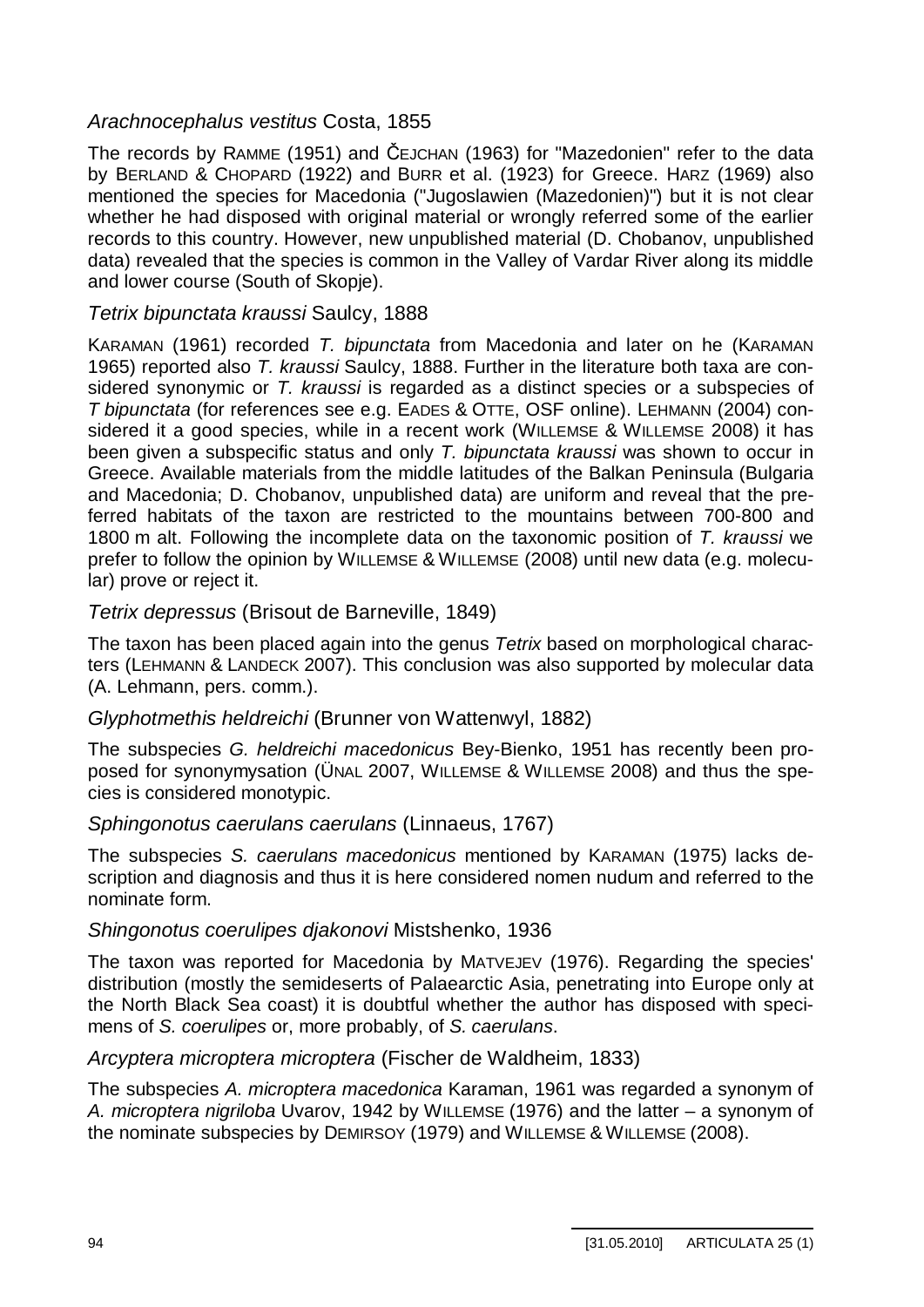## *Stenobothrus graecus graecus* Ramme, 1926

The species is known with a single locality in Macedonia (WILLEMSE 1974), quite remote from its main range in Greece and Western Asia Minor. Recently the species was reported for Serbia (PAVIĆEVIĆ & KARAMAN 2001) based on material from the collection of the late Dr. Mladen Karaman. The revision of this material (for the access allowed thanks are due to Dr. Ivo Karaman) has revealed the belonging of the specimens to *Omocestus haemorrhoidalis* and thus the record of *S. graecus* from Serbia was based upon a misidentification.

## *Myrmeleotettix maculatus* (Thunberg, 1815)

Considering the doubtful taxonomic status of *M. maculates hackeri* Harz, 1987 (see WILLEMSE & WILLEMSE 2008) the population in Macedonia is here taxonomically considered in a broad sense.

### *Chorthippus parallelus* (Zetterstedt, 1821)

The species is known from the Balkans with two subspecies – the nominate one and *Ch. parallelus tenuis* (Brullé, 1832). However, intermediate forms are commonly found mostly in the transition between lowland to mountain populations and the taxonomic status of the latter seems doubtful (see also WILLEMSE & WILLEMSE 2008). Thus, we consider the species in a broad sense.

### *Chorthippus oschei* von Helversen, 1986

It was recently shown that few species of the *Chorthippus albomarginatus*-group occur on the Balkans replacing *Ch. albomarginatus* (De Geer, 1773) (VEDENINA & HELVERSEN 2009). Among these the occurrence of both *Ch. oschei oschei* and *Ch. oschei pusztaensis* Vedenina et von Helversen, 2009 is possible. The only female in the MMNH was identified before the description of the latter form and was not assigned to one of the subspecies.

### *Chorthippus vagans dissimilis* Willemse, von Helversen et Odé, 2009

The species *Ch. vagans* (Eversmann, 1848) has been reported for Macedonia from Plagusa (Gradeshka Planina) Mountain by RAMME (1951). Though it is possible that a misidentification is involved we refer the record to the recently described *Ch. vagans dissimilis*, found in Greece, Turkey and Southern Bulgaria (WILLEMSE & WILLEMSE 2008, CHOBANOV 2009a).

### *Chorthippus biguttulus euhedickei* von Helversen, 1989

After studying rich material (Chobanov, unpublished information) all records of *Ch. biguttulus* (Linnaeus, 1758) and *Ch. biguttulus hedickei* Ramme, 1942 from Macedonia are referred to this subspecies. Concerning the preference of the name *Ch. biguttulus euhedickei* instead of *Ch. porphyropterus euhedickei* see WILLEMSE & WILLEMSE (2008).

## **Omitted taxa**

*Ameles decolor* (Charpentier, 1825)

All earlier records by BERLAND & CHOPARD (1922) (Macedonia), RAMME (1951) (Vodno, Veles, Plaush, Kaluchkova, Rabrovo, Dedeli, Kiselavoda, Gostivar-Debar), US & MATVE-JEV (1967) (Macedonia), DIMOVSKI (1968) (Skopje Kettle), DIMOVSKI (1971) (Ovche Pole Region) are referred here to *A. heldreichii* Brunner von Wattenwyl, 1882 (for the first case see also the arguments by Uvarov in BURR et al. 1923).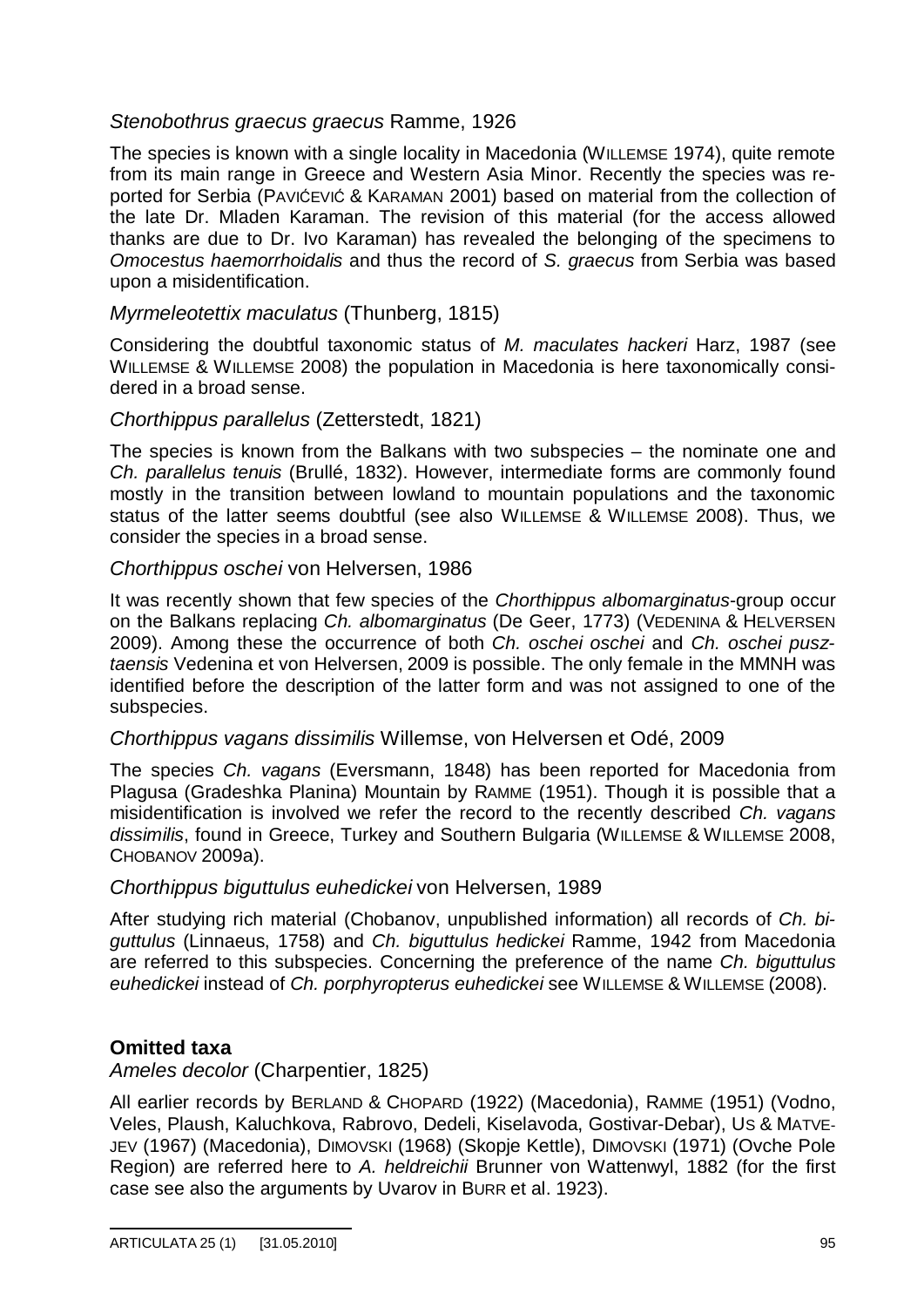## *I. pyrenaea* (Serville, 1839)

About the record for this species by RAMME (1951) see under *Isophya* aff. *brevicauda* above.

## *Poecilimon poecilus* (Ramme, 1951)

The species was synonymized with *P. affinis* by HELLER (1988). Though PAVICEVIC & KARAMAN (2001) argue the taxon is a valid species (without giving any proofs), its synonymy was re-established (CHOBANOV & HELLER, in press).

*Poecilimon elegans* Brunner von Wattenwyl, 1878 *Poecilimon fussii* Brunner von Wattenwyl, 1878

*Poecilimon elegans* has been described from Dalmatia. Later on, BRUNNER VON WAT-TENWYL (1882) mentioned the species from Macedonia. Following BEY-BIENKO (1954) the latter record concerns the territory of former Yugoslavia. BERLAND & CHOPARD (1922) recorded *P. fussi* from the region of Florina (Greece) but Uvarov in BURR et al. (1923) revised the material referring it to *P. elegans* HERM. [sic]. Subsequently, RAMME (1926) described *P. macedonicus*, which shows great morphologic similarity with these species and with *P. brunneri* (Frivaldszky, 1867). Same author (RAMME 1933) related the records by BERLAND & CHOPARD (1922) and BURR et al. (1923) to *P. macedonicus* but mentions from the region also *P. elegans*, which might be based on the record by BRUNNER VON WATTENWYL (1882). Later on, RAMME (1951) included all three species (*P. macedonicus, P. elegans* and *P. fussi*) in the species list of the region of Macedonia. Later records of *P. elegans* and/or *P. fussi* for Macedonia (US & MATVEJEV 1967, HARZ 1969, HELLER 1984, HELLER 1988) refer to the Ramme's and other earlier records. As to the only recent original record of *P. fussi* from Macedonia (HARZ 1969) the same author doubts the data arguing for a probably wrong locality label. WILLEMSE (1982, 1984) exclude *P. elegans* and *P. fussi* from the fauna of Greece. Summarising this information and regarding the distribution areas of these species and the examined materials from Macedonia (D. Chobanov, unpublished data) we accept that all earlier records of *P. fussi* and *P. elegans* from Macedonia concern misidentifications, wrong labels and/or citations of earlier wrong records and thus both species do not occur on the territory of Macedonia. *P. fussi* or very close species of the *P. fussi*-group occurs in Northern Bulgaria, Northeastern Serbia, Romania, Hungary, Poland, Moldova and Southwestern Ukraine and *P. elegans* – in Slovenia, Croatia, Bosnia and Hercegovina and Montenegro (mostly the territories belonging to the Adriatic coast).

## *Poecilimon geoktschajcus* Stshelkanovtzev, 1910 *Poecilimon anatolicus* Ramme, 1933

Originally the species is reported for the region of Macedonia under the name *P. bosphoricus* Brunner von Wattenwyl, 1878 from Lembet and the "Happy valley" near Thessaloniki in Greece by BURR et al. (1923). RAMME (1933) identified this specimen as *P. geoktschajcus* and states it must have been collected by Burr during his trips to Caucasus and subsequently was wrongly labeled. No doubt, *P. geoktschajcus* does not occur on the Balkan Peninsula as stated by both RAMME (1933) and BEY-BIENKO (1954). The occurrence of *P. bosphoricus* in the region of Thessaloniki is also quite doubtful and probably the case concerns *Poecilimon anatolicus*, recently found in Greek Makedhonia (WILLEMSE 1984, HELLER 1984 as *P.* cf. *similis* Retowski, 1889, WILLEMSE 1985, INGRISCH & PAVICEVIC 1985 as *P. rufonitens* n. sp., HELLER 1988, WILLEMSE & WILLEMSE 2008). Thus, as a conclusion, the records of *P. bosphoricus* and *P. geoktschajcus* from Northern Greece (Makedhonia) concern *P. anatolicus*, moreover any records of this species group from "Macedonia" concern the Greek territory.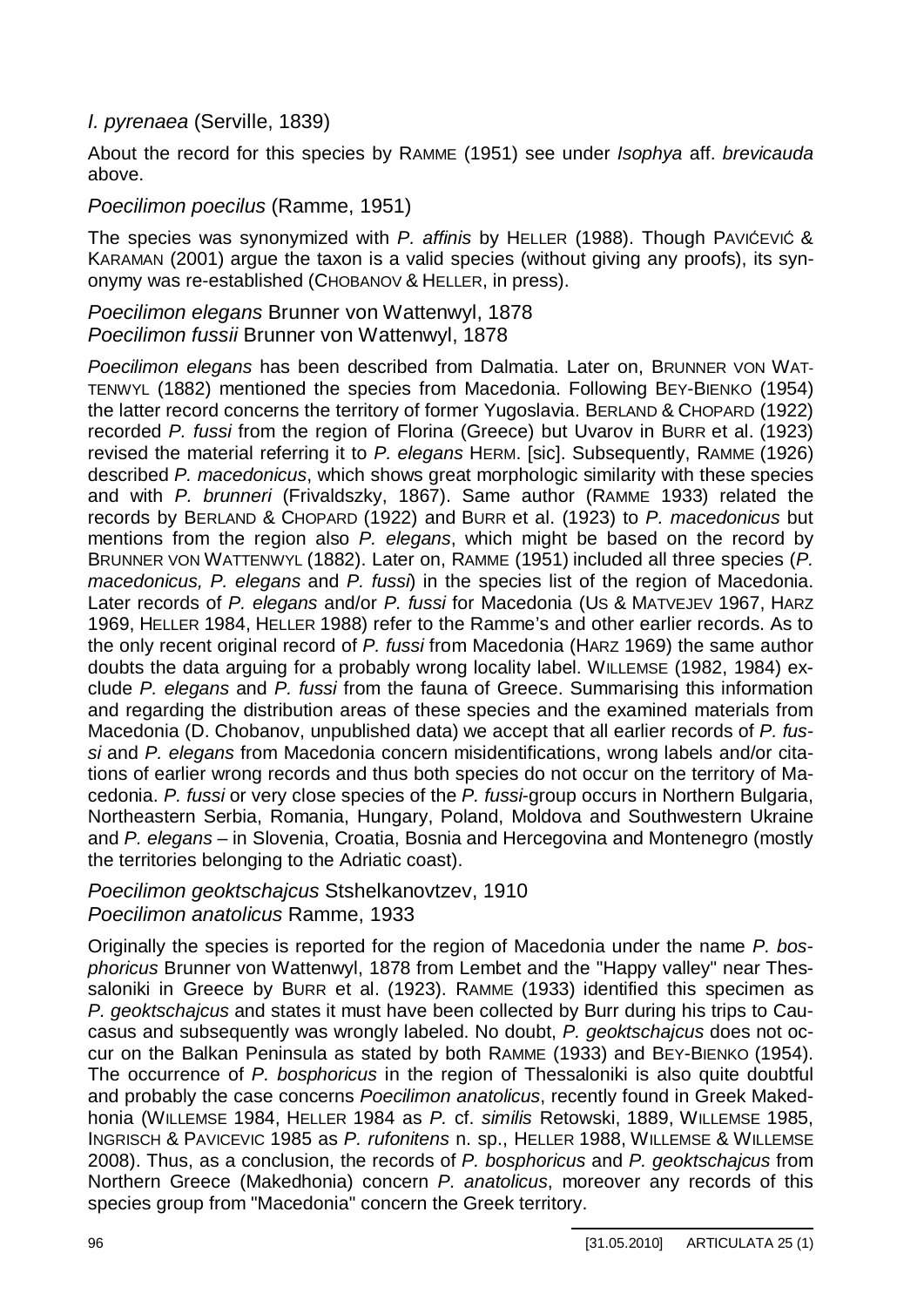## *Polysarcus scutatus* (Brunner von Wattenwyl, 1882)

The record by BERLAND & CHOPARD (1922) for finding *P. scutatus* in Macedonia (Oleveni, Baba Mt., Macedonia and Lozani, Greece) is the only one from the region and among few from the Balkans after the species' description by BRUNNER VON WATTENWYL (1882) from the "Serbischer Balkan". Recently the secies was found in Greece (WIL-LEMSE & WILLEMSE 2008). However, though its occurrence in Macedonia is possible, the record by BERLAND & CHOPARD (1922) based on a single female from Oleveni Village is here believed to concern misidentification of *Polysarcus denticauda*. Firstly, the active investigations on Baba (Pelister) Mountain during 2001-2003 by one of us (D. Chobanov) revealed that *P. denticauda* is common in the region and the only species from the genus found here and in Macedonia (D. Chobanov, unpublished data). Secondly, *P. denticauda* is frequently found in the lowlands (where Oleveni Village is situated), while *P. scutatus* is exclusively a mountainous species, common in the French Alps and the Pyrenees. The determination by a female in this genus may also have been a problem.

## *Platycleis (Tessellana) veyseli* Kocak, 1984

The species has been recorded by US (1938) (under *Platycleis vittata*) after one female from the region of Kumanovo. It occurs in the northern half of the Balkan Peninsula and though its occurrence in the region is possible, most probably the case concerns *P. nigrosignata* (Costa). The latter is common in the surroundings of Kumanovo and moreover both US (1938) and US & MATVEJEV (1967) did not mention *P. nigrosignata* for the fauna of Former Yugoslavia.

## *Platycleis (Tessellana) tessellata* (Charpentier, 1825)

*P. tessellata* occurs from the southern parts of Western Europe eastwards to European Russia and Western Asia and has been reported for Macedonia by US (1938). However, on the Balkans it is almost completely replaced (except in Slovenia and Croatia) by its relative *P. veyseli*. Recently *P. tessellata* has been removed from the faunal list of Bulgaria (CHOBANOV 2009a) and herewith it is considered wrongly reported also for Macedonia. The records of this species from the Balkan coutries in the past have frequently been a result of misidentification of the macropterous form of *P. veyseli* (see e.g. HEL-LER 1988: "Verwechslung mit makropteren *T. vittata*?"). This information is supported by KARAMAN (1975: p. 27) who stated that *P. tessellata* does not occur in Macedonia and most probably the record concerns misidentification of *P. nigrosignata*. Yet, the possibility for misidentification of a specimen of *P. veyseli* by US (1938) exists.

## *Platycleis (Sepiana) sepium* (Yersin, 1854)

The records of this species refer to "Macedonia" (RAMME 1951, ČEJCHAN 1963) and both are based on the localities "Lembet, Karasouli near Salonika, Guelbesi, Hortiack plateau, Kotos" reported by BURR et al. (1923) and situated in Greece. Up to date, the species have not been found in Macedonia and the neighbouring territory of Southwestern Bulgaria.

## *Pholidoptera dalmatica* (Krauss, 1899)

The species occurs in Slovenia, Croatia, Bosnia and Hercegovina and Montenegro with few morphological forms (commonly considered with a subspecific status) mostly in the lowland and mountainous coastal regions, as well as with one subspecies (*Ph. dalmatica brachynota* Ramme) in the inland. HELLER (1988) recorded the song of *Ph. dalmatica* also in Macedonia, though the author stated that morphologically the specimen falls within the group *Ph. aptera karnyi/gjorgjevici* ("… das Tier von Fundort 14 (hier syn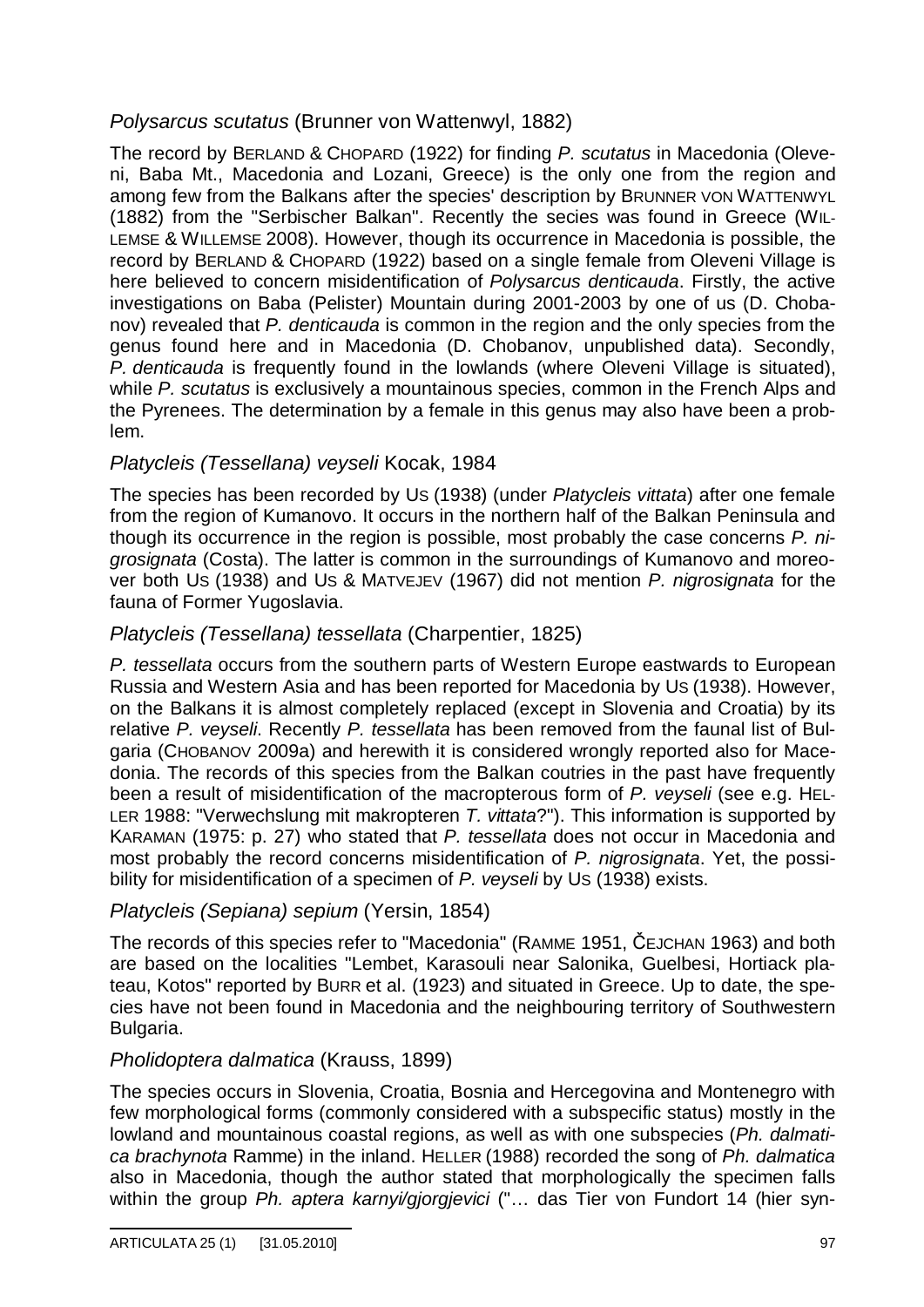topes Vorkommen mit einer Form aus Gruppe A: Fundort 6) ist morphologisch in die Verwandschaft von *Ph. aptera karnyi/gjorgjecici* [sic] zu stellen. Moglicherweise stellt diese Form eine weitere Inlandrasse von *Ph. dalmatica* (ähnlich *Ph. dalmatica brachynota*) dar."). In this region also *Ph. stankoi* occurs, which morphologically however remains *Ph. dalmatica*. Considering the perplexed systematics of the *Pholidoptera aptera*-group (including *Ph. aptera, Ph. dalmatica, Ph. stankoi, Ph. macedoica* and their relatives) the occurrence of *Ph. dalmatica* is here regarded doubtful.

## *Psorodonotus fieberi illyricus* Ebner, 1923

HELLER (1988) recorded this subspecies from Zhirovnica Village (Korab Mt.). Later on he (K.-G. Heller, personal communication) doubted the taxonomic affiliation of this record. Indeed, allover Western Macedonia only *P. fieberi macedonicus* is distributed. The nominate subspecies, *P. fieberi fieberi* FIEBER, 1853, may be found in the mountains of Eastern Macedonia but *P. fieberi illyricus* does not occur in the country.

### *Ephippiger discoidalis* (Fieber, 1853)

Earlier records about this species from Macedonia (US 1938 and US & MATVEJEV 1967 as *E. sphacophilus* (Krauss, 1879), cited by HARZ 1969) are wrong and after KARAMAN (1975) concern wrong determination or label ("Što se tiče vrste *Ephippiger sphacophila*, tu se, takoder, radi o pogreãnoj determinaciji ili, ãto je verovatnije, o zameni lokaliteta, jer se ova vrsta veoma uočljivo razlikuje od *E. ephippiger* koja se nalazi u Makedoniji i þiji areal se pruåa od Austrije preko celog kontinentalnog dijela Balkanskog poluostrva dalje na istok. *E. spacophila* je poznata isključivo iz Dalmacije."). This may be confirmed by the today known distribution of the species in Italy, Slovenia, Croatia, Bosnia and Hercegovina, Montenegro and Albania, mostly in the vicinity of the Adriatic coast.

## *Troglophilus brevicauda* Chopard, 1934

The species has been described from the Bijeloãevacka Pecina Cave in Southwestern Serbia. Later on it was confirmed for this region from Novi Pazar (Sandzhak) and Mileshevo by KARAMAN Z. (1958) but has never been recorded from Macedonia. Thus, the record by RAMME (1951) for "Mazedonien" must have been based upon a mistake.

### *Dolichopoda hussoni* Chopard, 1934

The species has been described from caves in the region of Naoussa (Vermion Mt.) in Greece and all records referring to "Macedonia" (RAMME 1951, US & MATVEJEV 1967, HARZ 1969) concern the Greek territory. One specimen of *D. remyi* in the MMNH collection has been wrongly determined as *D. hussony* by Zora Karaman (see above).

*D. hussoni* is characterised by the lack of ventral spines on the hind femur. *D. remyi* do possesses such spines and thus both species were separated in different subgenera. This character present also in other groups of Orthoptera, however, is strongly connected with the size and stage of the individual and the species and is not a good criterion to be used in the systematics. For example, even the last instar nymphs of *D. remyi* do not possess these spines or they are weakly developed. Thus, separation of subgenera on account of presence/absence of femoral spines may be regarded artificial.

## *Gryllomorpha (Gryllomorphella) miramae guentheri* Harz, 1976

RAMME (1951) reported *Gryllomorpha uclensis* Pantel, 1890 for "Mazedonien" but the record is based on the data by BERLAND & CHOPARD (1922) from the region of Thessaloniki. Later on, it was referred to *G. guentheri* Harz, 1976 (WILLEMSE 1984) now considered *G. miramae guentheri* (GOROCHOV 2009). Recently, the species (as *G.* cf. *mira-*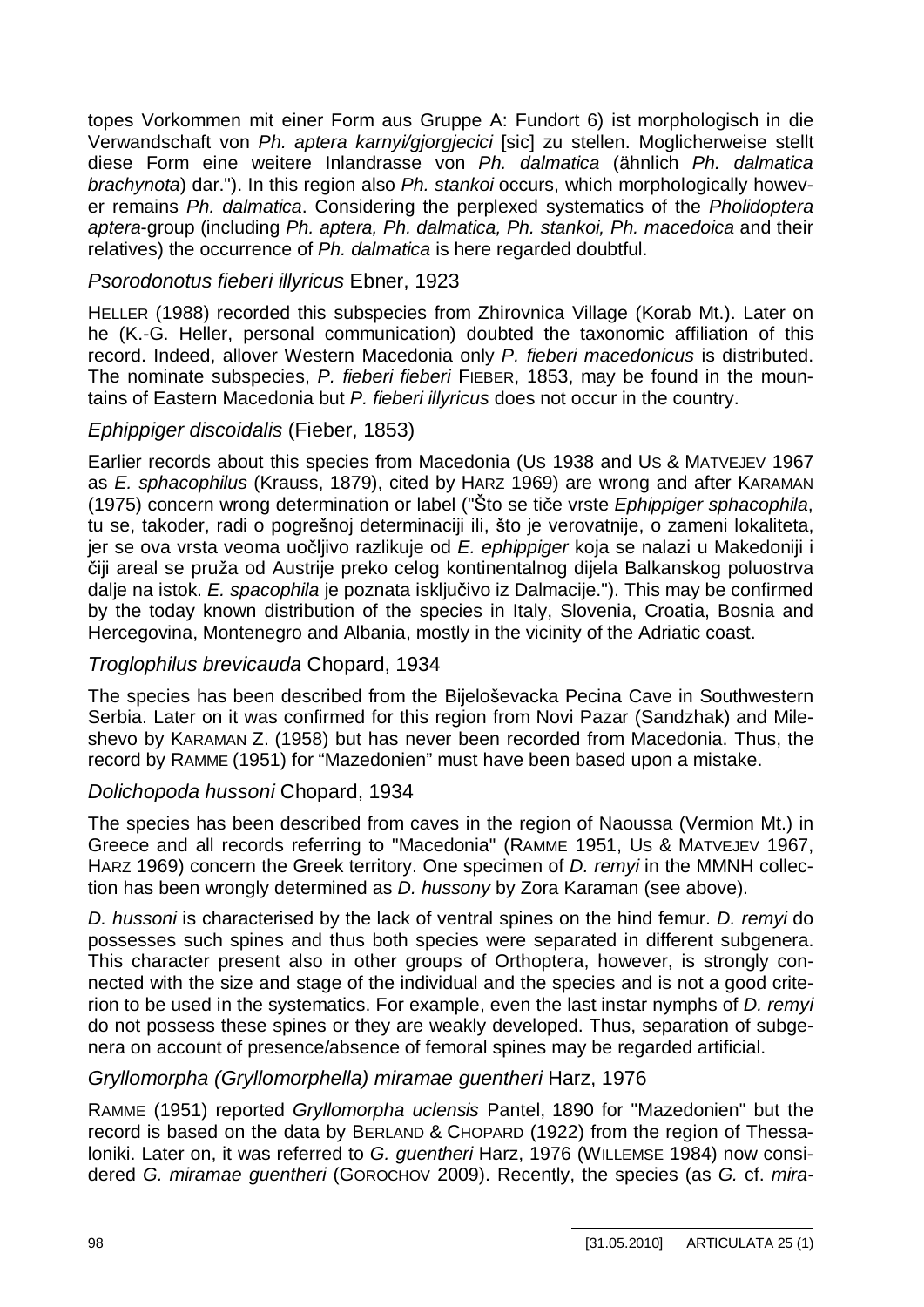*mae* Medvedev, 1933) has been recorded in Bulgaria and though not yet found in Macedonia, its occurrence in this country is quite probable.

*Stenonemobius (Stenonemobius) gracilis* (Jakovlev, 1871)

The record by RAMME (1951) ("Mazedonien") concerns the locality Lembet in Greece (BURR et al. 1923, HARZ 1969). Anyway, the species may also be found in Macedonia.

## *Myrmecophilus acervorum* (Panzer, 1799)

In the past the species has been understood on a wider scale, including few presently distinguished taxa. BACCETTI (1966) has shown that *M. acervorum* occurs mostly in Central Europe and possibly does not penetrate in the southern parts of the continent. It was not included in the list of Greek fauna (WILLEMSE 1984, WILLEMSE & WILLEMSE 2008). The records for Bulgaria and Macedonia also appear to involve other taxa (PO-POV & CHOBANOV 2004, CHOBANOV 2009b, Chobanov, unpublished data). Thus, the species is subtracted from the list of Macedonian fauna.

## *Eyprepocnemis plorans* (Charpentier, 1825)

The records for Macedonia, all without pointing exact locality (RAMME 1951, US & MAT-VEJEV 1967), refer to the data by BURR et al. (1923) for the Greek territory. The northernmost locality of the species in Greece is in the vicinity of Kilkis (WILLEMSE 1984) and thus there is a possibility for its occuring at the shores of Dojran Lake in Macedonia.

## *Odontopodisma schmidtii* (Fieber, 1853)

*O. schmidtii* has been reported from Macedonia (Crni Vrh) by US (1938). At the time of the publication by Us, only this species from the genus *Odontopodisma* has been recognised and today its range is known to cover only territories northwards of Bosnia and Hercegovina and Western Serbia (see also CHOBANOV 2009a). The later records by RAMME (1951) and US & MATVEJEV (1967) are based on the data by US (1938). In Macedonia only two species of *Odontopodisma* (*O. decipiens* and *O. albanica*) occur. The record of *O. schmidtii* is here referred to *O. decipiens* since it is widely distributed in the country, while *O. albanica* is restricted only to Skopska Crna Gora Mountain (occurring together with the more common *O. decipiens*).

## *Odontopodisma fallax* Ramme, 1951

US & MATVEJEV (1967) mention the species for Slovenia, Croatia, Serbia, Bosnia and Hercegovina, and Macedonia without pointing to localities. Today its occurrence in Serbia and Macedonia is not confirmed, moreover no other information for Macedonia exists and thus it is not clear where the authors take their information from. The known distribution of the species based on confirmed material is restricted to the Northern Adriatic area (A. Lehmann, personal communication). Hence, the species is omitted from the list of Macedonian orthopterans.

## *Acrida turrita* (Linnaeus, 1758)

The record by US (1938) without exact locality is referred to *A. ungarica* since *A. turrita* does not occur on the Balkan mainland.

## *Platypygius crassus* (Karny, 1907)

The species has been recorded from "Lembet" near Thessaloniki in Greece by BURR et al. (1923) (under the name *Aeolopus burri* Uvarov, 1923) and later on this information has been cited by RAMME (1951) ("Mazedonien") and US & MATVEJEV (1967) ("Ma?"). In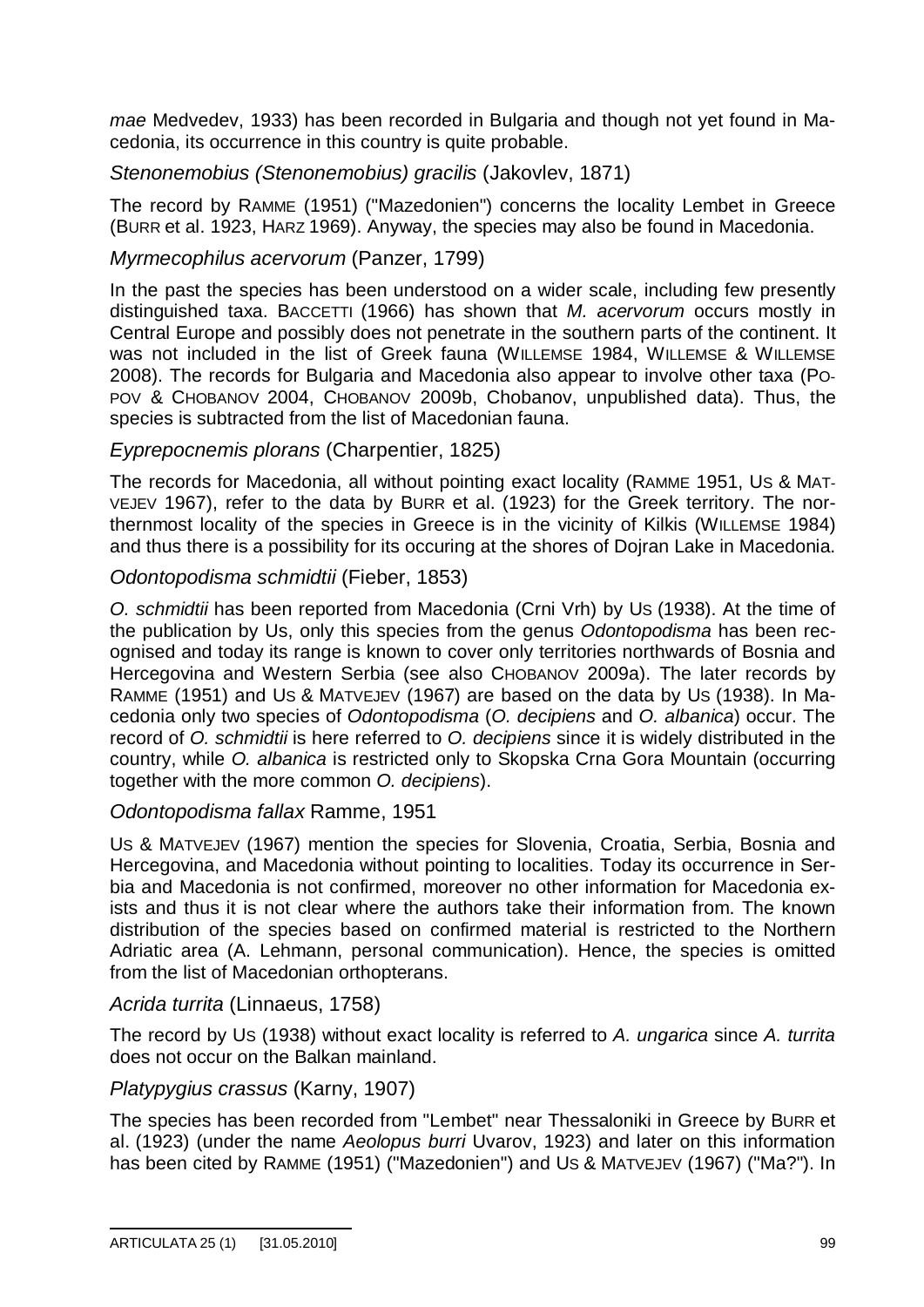fact, *P. crassus* inhabits exclusively the seashore and has never been found in the inland. Thus, its occurrence in Macedonia is rejected.

## *Chrysochraon dispar* (Germar, 1831)

The only record of this species from Macedonia comes from US & MATVEJEV (1967) but they do not give locality and it is not clear where the information has been taken from. Though it is possible that the species may be found in the northeasternmost part of the country, we delete it from the list of Macedonian orthopterans until new material is found.

## *Dociostaurus jagoi* Soltani, 1978?

RAMME (1951) reported *D. genei* (Ocskay, 1833) for "Mazedonien" basing his record on the data by BURR et al. (1923) from "Lembet" in Greece. It is possible that the data actually concern *D. jagoi* (see WILLEMSE 1984, WILLEMSE & WILLEMSE 2008), which occurring in Macedonia (along Vardar River) is possible.

## *Chorthippus dichrous* (Eversmann, 1859)

The range of occurrence of *Ch. dichrous* is now believed to cover only territories easwards of Central Bulgaria (CHOBANOV 2009b) and Northeastern Greece (STUMPNER & HELVERSEN 1992, 1994, WILLEMSE & WILLEMSE 2008). In the lowland and hilly terrains of the Central and Southern Balkans (including the territory of Macedonia) an intermediate form between *Ch. dorsatus* and *Ch. dichrous* occurs. All earlier records of *Ch. dichrous* for this country (RAMME 1951 as *Ch. loratus* - see BEY-BIENKO & PESHEV 1960 for a comment upon the Ramme's *loratus* and *brauneri*; ýEJCHAN 1963, KARAMAN 1975) are here referred to *Chorthippus dorsatus* x *dichrous* sensu STUMPNER & HELVERSEN (1992, 1994).

*Chorthippus albomarginatus* (De Geer, 1773)

Omitted (see under *Chorthipus oschei*).

# **Conclusions**

The study aimed to contribute to the knowledge of the orders Mantodea and Orthoptera of Macedonia (FYR of Macedonia) by revising the collection of the Macedonian Museum of Natural History and available literature. The collection of MMNH, revised in 2004, comprised four species of Mantodea (three subfamilies, two families) and 102 species of Orthoptera (22 subfamilies, 10 families, six superfamilies, two suborders). Six species of Orthoptera in MMNH are new for the fauna of Macedonia. After critical summary of all the published information on Orthoptera and Mantodea from Macedonia and addition of new data (present study; D. Chobanov, unpublished data), an updated check-list of the species occurring in Macedonia is prepared, including the new records and excluding the wrong ones. In the present study eight species (*Isophya* aff. *brevicauda*, *Pholidoptera frivaldskyi, Tartarogryllus tartarus, Gryllomorpha dalmatina, Ovaliptila newmanae, Gryllotalpa stepposa, Xya pfaendleri, Chorthippus dorsatus* x *dichrous*) are reported as new to the fauna of Macedonia and 27 taxa (26 species and one subspecies) are deleted from the list (see "Omitted taxa"). As a result, four species of mantids and 169 taxa of orthopterans (167 species and two additional subspecies) are recorded in Macedonia. Considering the existence of many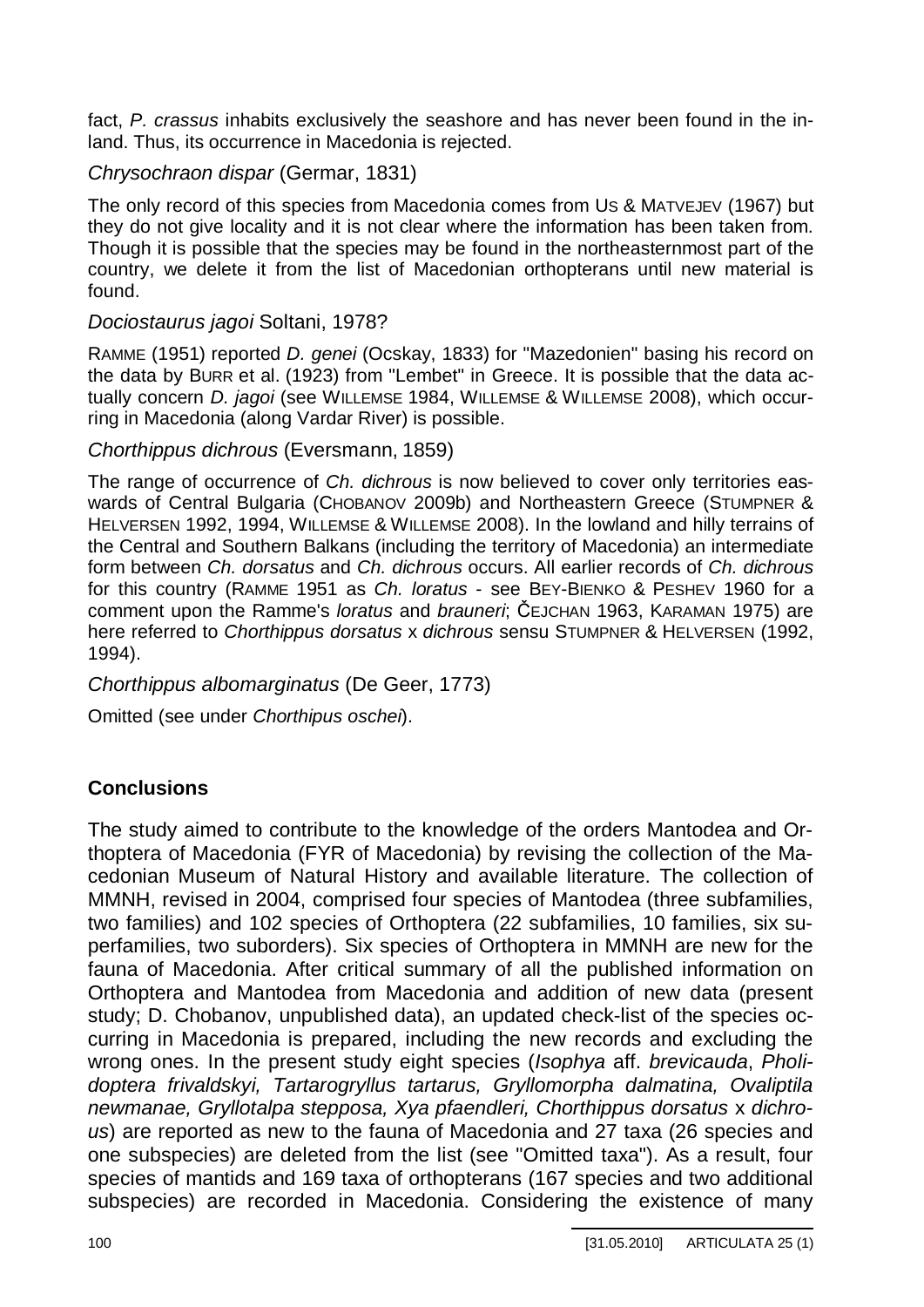weakly explored territories in the country and a few unpublished records available (D. Chobanov), at least 15 taxa are expected to be added to the list of Macedonian fauna. In addition, the occurrence of *Saga campbelli* and *Stenobothrus graecus* in Serbia was found to concern wrong localisation (in the first case) or misidentification (in the second case).

## **Acknowledgements**

The authors thank Dr. Svetozar Petkovski (MMNH, Director) for the access allowed to the collection and Dr. Arne Lehmann for the valuable advices for improving the manuscript. For observing the collection of the late Dr. Mladen Karaman by one of us (D. Chobanov) we are indebted to Dr. Ivo Karaman (Department of Biology, Faculty of Science, University of Novi Sad, Serbia). Special thanks are due to the Macedonian Ecological Society and the Biology Students' Research Society (Faculty of Natural Sciences and Mathematics, Skopje) for the regular invitations of one of us (D. Chobanov) since 1999 to the organised field trips in Macedonia, which helped gathering large amount of data on the orthopterans of Macedonia. For translation of the abstract the authors thank Dr. Dirk Berger. One of us (D. Chobanov) is indebted to Mr. Bogoljub Sterijovski for the kindly offered shelter during the ongoing revision of the MMNH collection.

> Authors: Dragan P. Chobanov Institute of Zoology, Bulgarian Academy of Sciences 1 Tsar Osvoboditel boulevard 1000 Sofia, Bulgaria E-Mail: [dchobanov@gmail.com](mailto:dchobanov@gmail.com)

Branislava Mihajlova Macedonian Museum of Natural History 86 Ilinden boulevard 1000 Skopje, Republic of Macedonia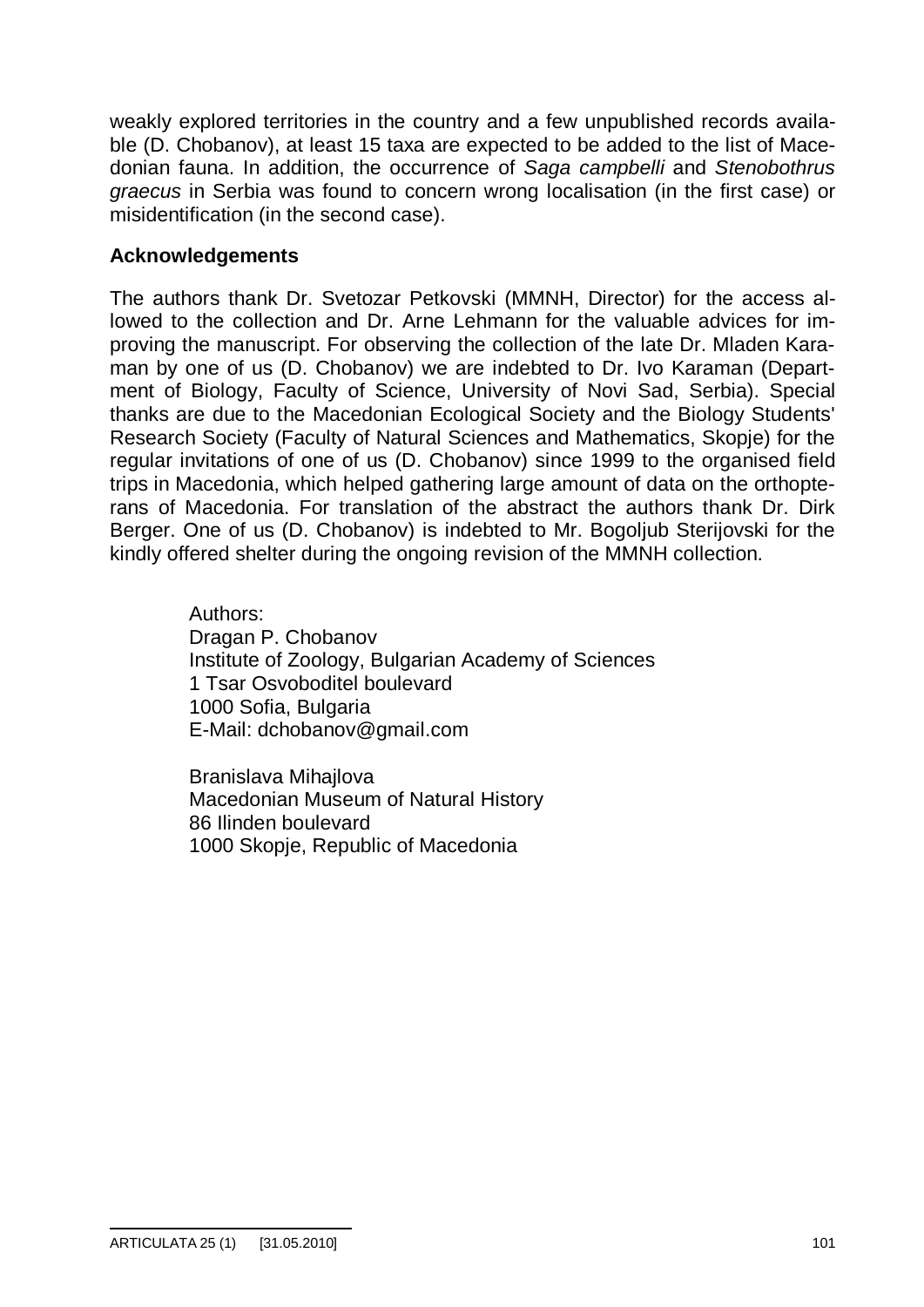## **References**

- BACCETTI, B. (1966): Notulae orthopterologicae. XXII. Il genere *Myrmecophilus* Berth. in Italia. Redia 50: 1-33.
- BERLAND, L. & CHOPARD, L. (1922): Traveaux scientifiques de l'armée d'Orient (1916-1918). Orthoptères. – Bulletin du Muséum nationale d'histoire naturelle, Paris 28: 166-170, 230- 235.
- BEIER, M. (1955): Die Jugoslawischen Arten der Platycleidini (Orthoptera-Tettigoniidae-Decticinae). – Academia Scientarum et Artium Slovenica Cl. IV. 3: 211-252.
- BEY-BIENKO, G.YA. (1954): Orthoptera. Vol. II, Sect. 2. [Leaf bush-crickets (Phaneropterinae)]. Fauna of the USSR. – Zoological Institute of the Academy of Sciences of the USSR, New Series 59; 385 p. (In Russian)
- BEY-BIENKO, G.YA. & PESHEV, G.P. (1960): A study of the fauna of orthopterans (Orthoptera) in Bulgaria. – Bulletin de l'Institut zoologique de l'Academia des sciences de Bulgarie 9: 3-51. (In Russian, English summary)
- BRUNNER VON WATTENWYL, C. (1878): Monographie der Phaneropteridae. Brockhaus, Wien; 401 p.
- BRUNNER VON WATTENWYL, C. (1882): Prodromus der europäischen Orthopteren. Verlag von Wilhelm Engelmann, Leipzig; 466 p.
- BURR M., CAMPBELL, B.P. & UVAROV, B.P. (1923): A contribution to our knowledge of the Orthoptera of Macedonia. – Transactions of the Royal Entomological Society of London 1923: 110-169.
- ýEJCHAN, A. (1963): Ergebnisse der Albanien-Expedition 1961 des Deutschen Entomologischen instituts. Saltatoria. – Beiträge zur Entomologie 13: 761-796.
- CHOBANOV, D.P. (2002): Results of the orthopterological investigations from Ograåden and Kozjak Mts., Republic of Macedonia. – Bulletin of the Biology's Students Research Society (Skopje) 2: 111-117.
- CHOBANOV, D.P. (2009a): New records and a new synonym of Orthoptera from Bulgaria. Articulata 24 (1/2): 79-108.
- CHOBANOV, D.P. (2009b): Analysis and evaluation of the faunistic diversity of the orthopterous insects (Orthoptera) in Bulgaria. – Institute of Zoology, Bulgarian Academy of Sciences. Dissertation; 565 p.
- CHOBANOV, D.P. & HELLER, K.-G. (in press). Revision of the *Poecilimon ornatus* group (Orthoptera: Phaneropteridae) with focus on Bulgaria and Macedonia. – European Journal of Entomology.
- DEMIRSOY, A. (1979): Beiträge zur Kenntnis der Caeliferafauna Anatoliens: Neue Arten, Unterarten und Synonymie sowie für die Türkei neu festgestellte Arten. – Entomologische Mitteilungen aus dem Zoologischen Museum Hamburg 6: 267-285.
- DIMOVSKI, A. (1968): Die Biogeographische und Ökologische Charakteristik des Kessels von Skopje. – Annuaire de la Faculte des Sciences de l`Universite de Skopje 20 (1967): 1–70. (In Macedonian, German summary)
- DIMOVSKI, A. (1971): Recherches zoocénologiques dans les steppes de Macédoine. Annuaire de la Faculté des Sciences de l'Université de Skopje 23: 25-43. (In Macedonian, French summary)
- DOFLEIN, F. (1921): Mazedonien. Ergebnisse und Beobachtungen eines Naturforschers im Gefolge des deutschen Heeres. – Jena; 592 p.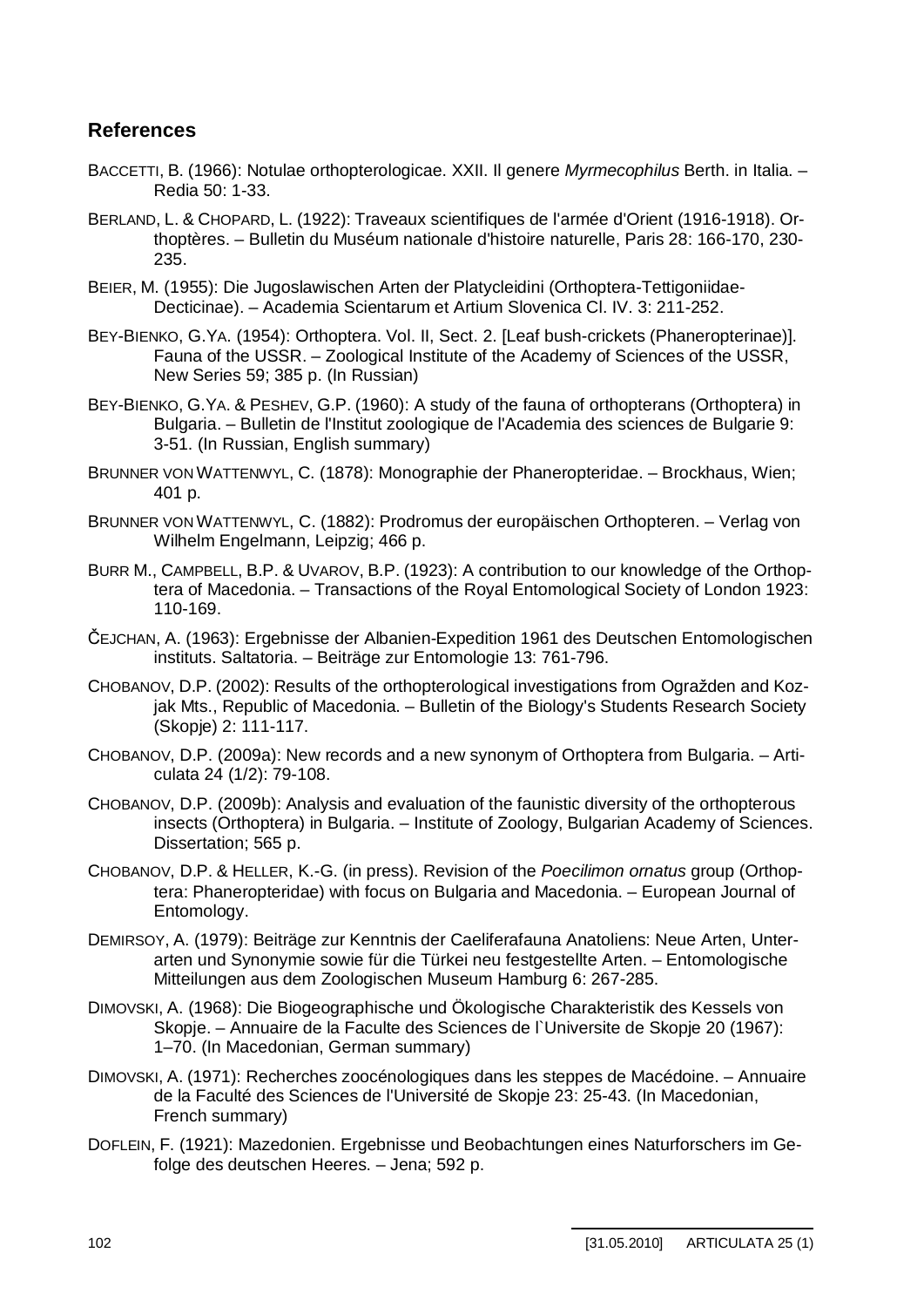- EADES, D.C. & D. OTTE. Orthoptera Species File Online. Version 2.0/3.5. [accessed 06.05. 2010]. [<http://Orthoptera.SpeciesFile.org](http://Orthoptera.SpeciesFile.org)>.
- GOROCHOV, A.V. (2009): A study of the genus *Gryllomorpha* Fieber, 1853 (Orthoptera: Gryllidae: Gryllomorphinae). – Zoosystematica Rossica 18 (1): 25-47.
- GÖTZ, W. (1969): Beitrag zur Kenntnis einiger *Roeseliana*-Formen der Gattung *Metrioptera* (Orthoptera, Tettigoniidae). – Mitteilungen aus dem Zoologischen Museum in Berlin 45: 157-177.
- HARZ, K. (1969): Die Orthopteren Europas I. Series Entomologica 5. Dr. W. Junk B. V., The Hague; 749 p.
- HELLER, K.-G. (1984): Zur Bioakustik und Phylogenie der Gattung *Poecilimon* (Orthoptera, Tettigoniidae, Phaneripterinae). – Zoologische Jahrbücher, Abteilung für Systematik, Oekologie und Geographie der Tiere 111: 69-117.
- HELLER, K.-G. (1988): Bioakustik der europäschen Laubheuschrecken. Josef Margraf, Weikersheim; 358 p.
- HELLER, K.-G., KORSUNOVSKAYA, O., RAGGE, D.R., VEDENINA, V., WILLEMSE, F., ZHANTIEV, R.D. & FRANTSEVICH, L. (1998): Check-list of European Orthoptera. – Articulata 7: 1-61.
- HELLER, K.-G. & SEVGILI, H. (2005): Systematics and bioacoustics of the Poecilimon sanctipauligroup (Orthoptera: Tettigonioidea: Phaneropteridae). European Journal of Entomology 102: 265-277.
- INGRISCH, S. & PAVIĆEVIĆ D. (1985): Zur Faunistik, Systematik und ökologischen Valenz der Orthopteren von Nordost-Griechenland. – Mitteilungen der Münchener entomologischen Gesellschaft 75: 45-77.
- KARAMAN, M.S. (1958a): Neue Orthopteren-Arten aus Jugoslawien, insbesonders aus Mazedonien. – Bioloski Glasnik 11: 35-44.
- KARAMAN, M.S. (1958b): Beitrag zur Kenntnis der Orthopteren-Fauna der Umgebung von Skopje. – Zaãtita bilja (Belgrade) 45: 111-118. (In Serbo-Croatian, German summary)
- KARAMAN, M.S. (1960): Beitrag zur Kenntnis der Gattung *Pholidoptera* Wesm. (Orth. Tettigoniidae) in Mazedonien. – Fragmenta Balcanica (Skopje) 3 (4): 21-30.
- KARAMAN, M.S. (1961): Beitrag zur Kenntnis der Orthopteren Jugoslawiens. Fragmenta Balcanica (Skopje) 4 (5): 37-48.
- KARAMAN, M.S. (1965): Beitrag zur Systematik der Familie Tetrigidae (Orthoptera) Europas. Acta Entomologica Musei Nationalis Pragae 36: 403-408.
- KARAMAN, M.S. (1975): Etude taxonomique, zoogéographique et ékologique des Orthopteroides de la plaine de Skoplje. – Zajednica Naućnih Ustanova Sap Kosova Knjiga 35, Priština; 156 p. (In Serbo-Croatian, French and Albanian summaries)
- KARAMAN, Z. (1958): Die Höhlenorthopteren Jugoslawiens. Jahrbuch der Land- und Forstwirtschaftlichen Fakultät der Universität in Skopje 11 [1957]: 211-238. (In Serbo-Croatian and German)
- LEHMANN, A. W. (2004): Die Kurzflügel-Dornschrecke *Tetrix* (*bipunctata*) *kraussi* Saulcy, 1888. Articulata 19: 227-228.
- LEHMANN, A.W. & LANDECK, I. (2007): Pygmy grasshoppers (*Orthoptera: Tetrigidae*) from Northeastern Turkey. – Articulata 22 (2): 225-234.
- MATVEJEV, S. (1976): New grasshopper species for the fauna of Yugoslavia and Balkan Peninsula. – Acta biologica yugoslavica, Biosistematica (Belgrade) 2: 91-99.
- MICEVSKI, B, CHOBANOV, D. & POP-STOJANOV, D. (2003): [The Fauna of Orthoptera of the National Park Pelister]. – BSPSM 4., Skopje; 99 p. (In Macedonian)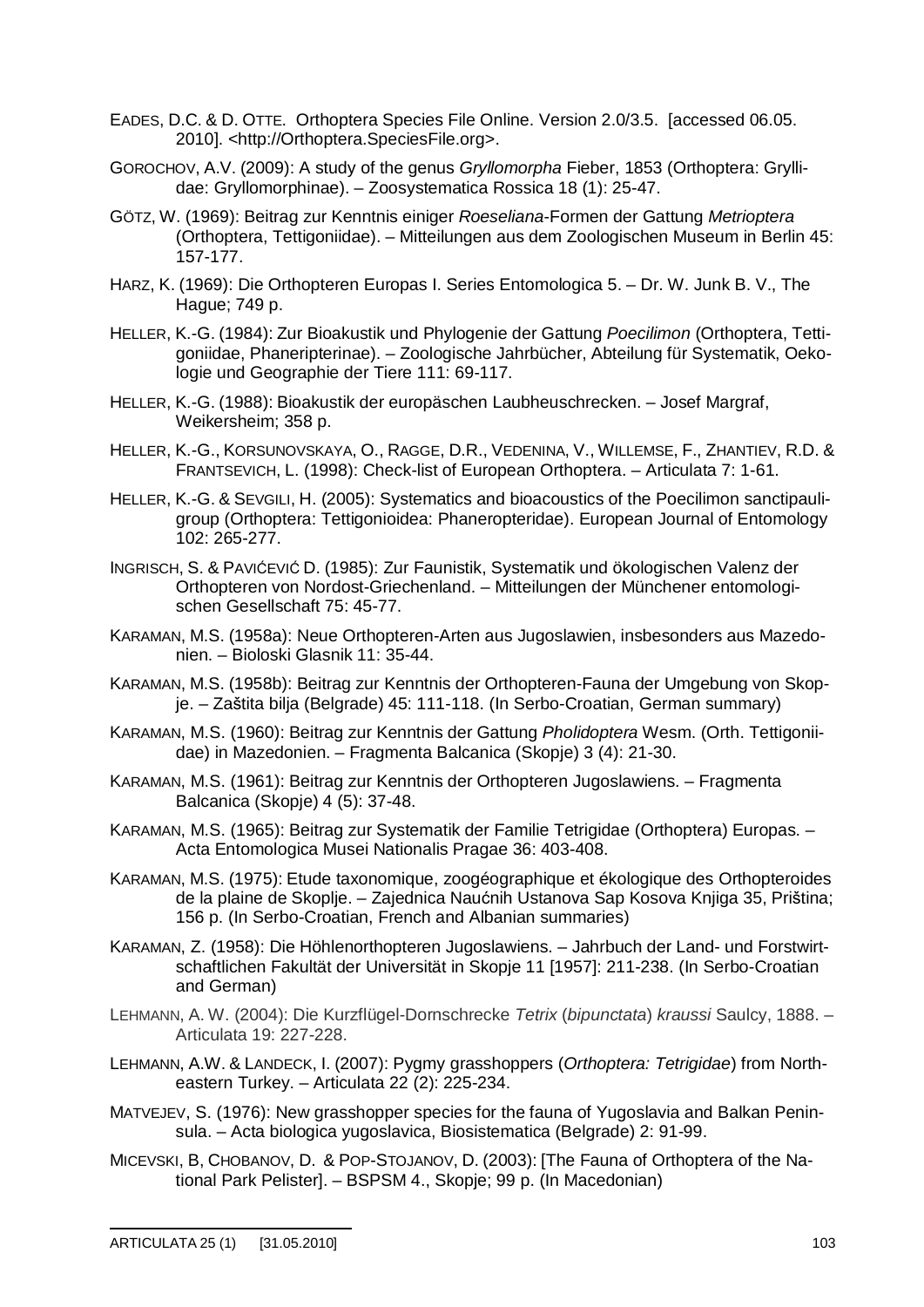PAVIĆEVIĆ, D. (1983): Neue Orthopteren für die S.F.R. Jugoslawien. – Articulata 2 (3): 39-40.

- PAVIĆEVIĆ, D & KARAMAN, I. (2001): New evidence concerning Orthoptera of Serbia with reflection on the previously listed species (Insecta, Orthoptera). – Zastita Prirode (Belgrade) 52: 23–33. (In Serbo-Croatian, English summary)
- POPOV, A. & CHOBANOV, D. (2004): Dermaptera, Mantodea, Blattodea, Isoptera and Orthoptera of the Eastern Rhodopes (Bulgaria and Greece). – In: BERON, P. & POPOV, A. (eds.). Biodiversity of Bulgaria 2. Biodiversity of Eastern Rhodopes (Bulgaria and Greece). – Pensoft & National Museum of Natural History, Sofia: 241-309.
- RAMME, W. (1926): Neue und wenig bekannte europäische und asiatische Orthopteren (Acrid., Tettigon.). – Deutsche Entomologische Zeitschrift 1926: 273-289.
- RAMME, W. (1933): Beiträge zur Kenntnis der palaearktischen Orthopterenfauna (Tettig., et Acrid.). II. – Mitteilungen aus dem Zoologischen Museum in Berlin 18: 416-434.
- RAMME, W. (1951): Zur Systematik, Faunistik und Biologie der Orthopteren von Südost-Europa und Vorderasien. – Mitteilungen aus dem Zoologischen Museum in Berlin 27: 1-432.
- STUMPNER, A. & HELVERSEN, O. von (1992): Recognition of a two-element song in the grasshopper *Chorthippus dorsatus* (Orthoptera: Gomphocerinae). – Journal of Comparative Physiology A 171: 405-412.
- STUMPNER, A. & HELVERSEN, O. von (1994): Song production and song recognition in a group of sibling grasshopper species (*Chorthippus dorsatus, Ch. dichrous* and *Ch. loratus*: Orthoptera, Acrididae). – Bioacoustics 6: 1-23.
- ÜNAL, M. (2007): Revision of the genus *Glyphotmethis* Bey-Bienko, 1951 (Orthoptera: Pamphagidae). – Zootaxa 1581: 1-36.
- US, P. (1938): Doprinos poznavanju ortopterske faune u Jugoslaviji. Prirodoslovne razprave (Ljubljana) 3 (9): 239-252. (In Serbo-Croatian)
- US, P. & MATVEJEV, S. (1967): Orthopteroidea. Catalogus Faunae Jugoslaviae. III/6. Academia Scientarum et Artium Slovenica, Ljubljana; 47 p. (In Serbo-Croatian)
- VEDENINA, V. & HELVERSEN, O. VON (2009): A re-examination of the taxonomy of the *Chorthippus albomarginatus* group in Europe on the basis of song and morphology (Orthoptera: Acrididae). – Tijdschrift voor Entomologie 152: 65-97.
- WILLEMSE, F. (1974): *Stenobothrus (Stenobothrodes) eurasius macedonicus* subspec. nov. from Macedonia (Orthoptera, Acrididae). – Entomologische Berichten (Amsterdam) 34: 180- 184.
- WILLEMSE, F. (1976): Notes on *Arcyptera* species from Greece and Turkey, with special reference to *A. labiata* (Brullé, 1832) (Orthoptera, Acrididae). – Publicaties van het Natuurhistorisch Genootschap in Limburg 26: 25-33.
- WILLEMSE, F. (1982): A survey of the Greek species of *Poecilimon* Fischer, 1853 (Orthoptera, Ensifera, Phaneropterinae). – Tijdschrift voor Entomologie 125: 155-203.
- WILLEMSE, F. (1984): Catalogue of the Orthoptera of Greece. Fauna Graeciae I. Hellenic Zoological Society, Athens; 275 p.
- WILLEMSE, F. (1985): Supplementary notes of the Orthoptera from Greece. Fauna Graeciae Ia. – Hellenic Zoological Society, Athens; 47 p.
- WILLEMSE, F. & WILLEMSE, L. (2008): An annotated checklist of the Orthoptera-Saltatoria from Greece includig [sic] an updated bibliography. – Articulata 13: 1-91.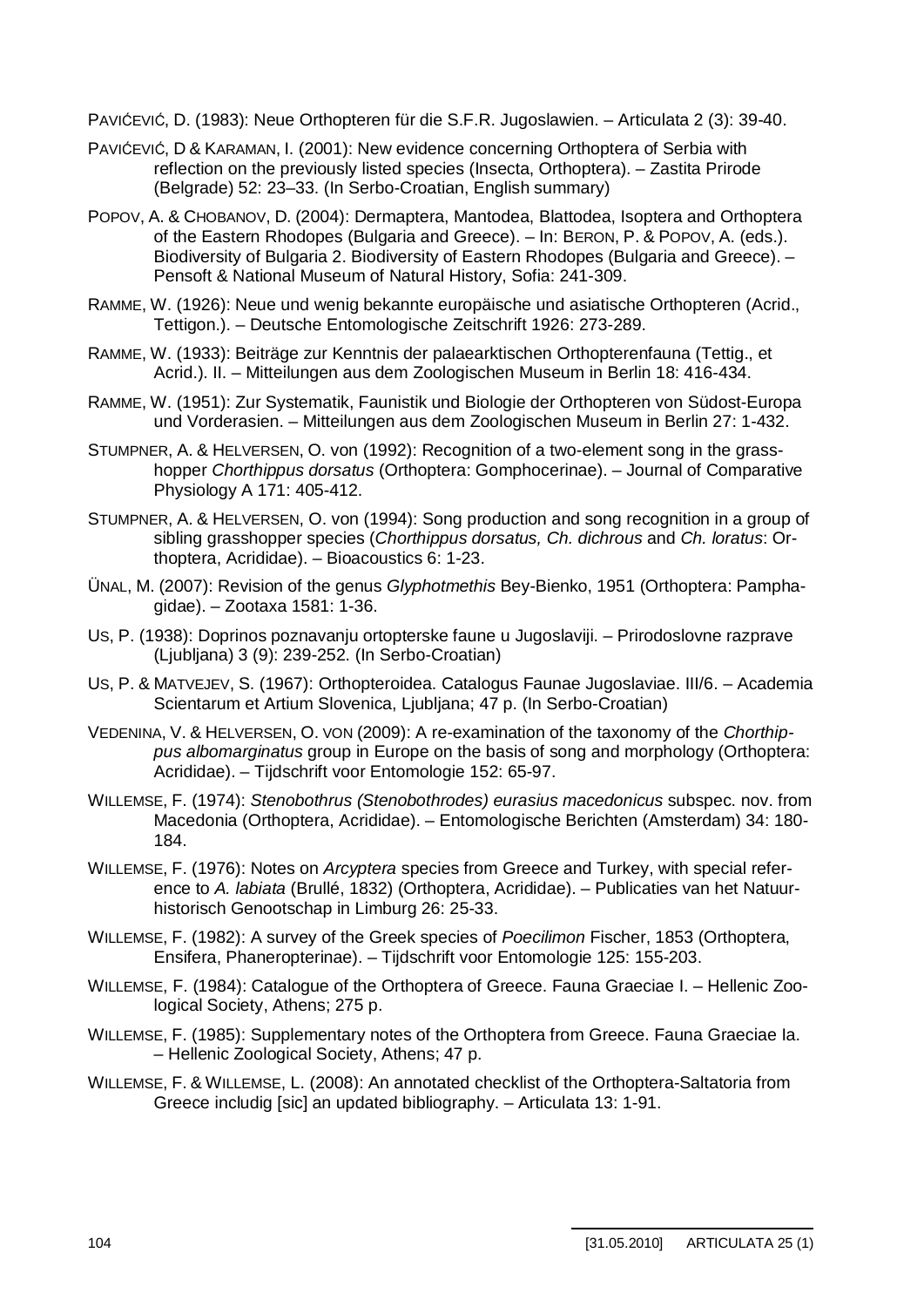### **Appendix:** additional literature on Mantodea and Orthoptera from Macedonia

- ADAMOVIĆ, Ž. (1968): Feeding-habits of some robber flies preying upon Orthoptera. Ecologija 3 (1/2): 119-132.
- BEIER, M. (1954): Die Jugoslawischen Arten der Pholidopterini (Orthoptera-Tettigoniidae-Decticinae). – Academia Scientarum et Artium Slovenica Cl. IV. 2: 199-213.
- BURR, M. (1916): Field notes from Saloniki. Entomologist's Record and Journal of Variation 28: 189-193.
- ýEJCHAN, A. (1965): A preliminary revision of the genus *Glyphotmethis* (Orthoptera: Pamphagidae). – Acta Entomologica Musei Nationalis Pragae 36: 451-484.
- CIPLAK, B., WILLEMSE, F., CHOBANOV, D. & HELLER, K.-G. (2007): Systematic status and distribution of *Eupholidoptera* (Orthoptera: Tettigoniidae) in the Balkans (north of Central Greece). – Articulata 22 (1): 33-46.
- CSIKI, E. (1922): Explorationes zoologicae ab C. Csiki in Albania peractae. VI. Orthopteren. Magyar Tudomanyos Akademia 1: 75-82.
- DUTRILLAUX, A.M., LEMONNIER-DARCEMONT, M., DARCEMONT, C., KRPAČ, V., FOUCHET, P. & DUTRILLAUX, B. (2009): Origin of the complex karyotype of the polyploid parthenogenetic grasshopper *Saga pedo* (Orthoptera: Tettigoniidae). – Europen Journal of Entomology 106: 477-483.
- EBNER, R. (1910):. Ein Beitrag zur Orthopterenfauna der europäischen Türkei mit besonderer Berücksichtigung von Albanien (Ergebnisse einer Reise nach Nord-Albanien, A. Klaptocz, 1909). – Zoologische Jahrbücher, Abteilung für Systematik, Ökologie und Geographie der Tiere 29: 401-414.
- GRZYWACZ, B. & WARCHAŁOWSKA-ŚLIWA, E. (2008): Polymorphism of the Genus *Isophya* (Orthoptera, Phaneropteridae, Barbitistinae) revealed by RAPD. – Folia biologica (Kraków) 56 (3/4): 153-257.
- HARTLEY, J.C. & WARNE, A.C. (1984): Taxonomy of the *Ephippiger ephippiger* complex (*ephippiger, cruciger* and *cunii*), with special reference to the mechanics of copulation (Orthoptera, Tettigoniidae). – Eos 60: 43-54.
- HARZ, K. (1975): Die Orthopteren Europas II. Series Entomologica 11. Dr. W. Junk B.V., The Hague; 939 p.
- HELLER, K.-G. & LEHMANN, A. (2004): Taxonomic revision of the European species of the *Poecilimon ampliatus*-group (Orthoptera: Tettigonioidea: Phaneropteridae). – Memorie della Societa entomologica italiana 82(2): 403-422.
- HELVERSEN, O. VON (1986): Gesang und Balz bei Feldheuschrecken der *Chorthippus albomarginatus*-Gruppe (Orthoptera: Acrididae). – Zoologische Jahrbücher, Abteilung für Systematik, Ökologie und Geographie der Tiere 113: 319-342.
- HELVERSEN, O. VON (1989): Bemerkungen zu *Chorthippus biguttulus hedickei* (Ramme 1942) und Beschreibung von *Chorthippus biguttulus euhedickei* n. ssp. – Articulata 4: 26-34.
- KALTENBACH, A. (1964): Zur Systematik und Verbreitung der Raubheuschrecken (Tettigoniidae-Saginae), insbesondere der europäischen Arten der Gattung Saga CHARPENTIER. – Zeitschrift der Arbeitsgemeinschaft österreichischer Entomologen 16: 68-82.
- KALTENBACH, A. (1967): Unterlagen für eine Monographie der Saginae. I. Superrevision der Gattung *Saga* Charpentier (Saltatoria: Tettigoniidae). – Beiträge zur Entomologie 17: 3- 107.
- KALTENBACH, A. (1970): Unterlagen für eine Monographie der Saginae. II. Beiträe zur Autökologie der Gattung *Saga* Charpentier (Saltatoria: Tettigoniidae). – Zoologische Beiträge 16: 155-245.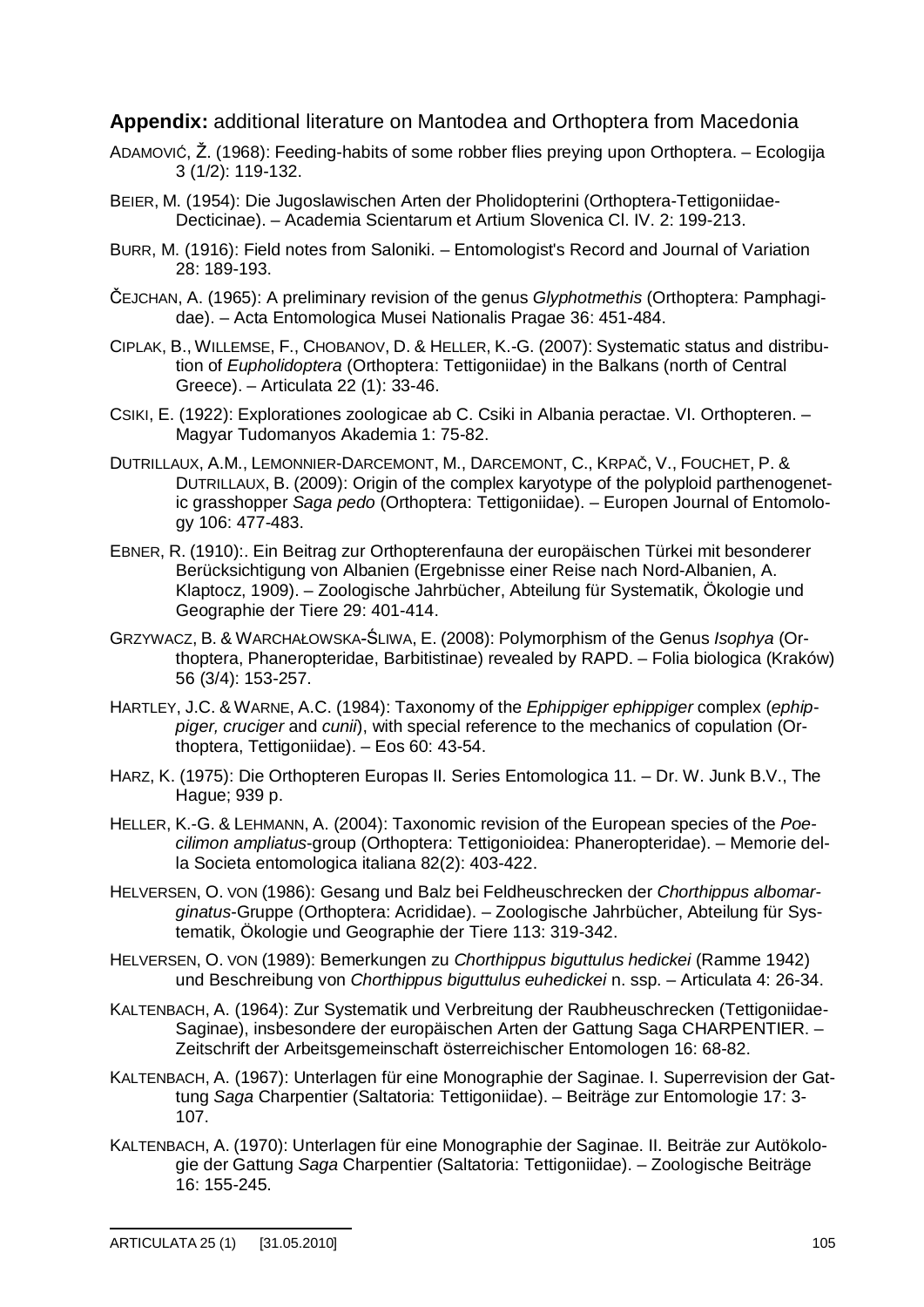- KARAMAN, M.S. (1959): Sur une sauterelle de Macédoine, *Melanoplus frigidus dimovskii* n. spp. (Orthoptera – Catantopidae). – Bulletin de la Société entomologique de Mulhouse 1959: 84-86.
- KARAMAN, M.S. (1960): *Metaplastes ornata* Rme, une nouvelle sauterelle pour la faune Yougoslave. – Bulletin de la Société entomologique de Mulhouse 1960: 91-93.
- KARAMAN, M.S. (1960): Tetrigidae Mazedoniens. Zaãtita bilja (Belgrade) 57/58: 143-161. (In Serbo-Croatian, German summary)
- KARAMAN, M.S. (1961): Beitrag zur Kenntnis der Orthopteren Mazedoniens. Mitteilungen der Münchener entomologischen Gesellschaft 51: 111-117.
- KARAMAN, M.S. (1962): *Poecilimon chopardi* Rme (Orthopt. Phaneropteridae) de Macedonie. Bulletin de la Société entomologique de Mulhouse 1962: 69-70.
- KARAMAN, M.S. (1963): Un nouveau grillon myrmécophile *Myrmecophila zorae* n. sp. de Macédoine. – Bulletin de la Société entomologique de Mulhouse 1963: 5-6.
- KARAMAN, M.S. (1974): Beitrag zur Kenntnis der Art *Poecilimon affinis* (Friv.) (Orthoptera, Phaneropteridae). – Reichenbachia 15: 23-31.
- KARAMAN, Z. (1968): Neue Vertreter der Höhlenfauna Mazedoniens. Fragmenta Balcanica (Skopje) 6: 197-205.
- KOLICS, B., KONDOROSY, E., CHOBANOV, D. & MÜLLER, T. (2007): Morphological comparison of the eggs of *Saga pedo, S. natoliae, S. rammei,* and *S. campbelli campbelli* (Orthoptera: Tettigoniidae). – Folia Entomologica Hungarica 68: 55-59.
- KOLICS, B., ORCI, K., CHOBANOV, D., BASKA, F., KONDOROSY, E. & MÜLLER, T. (2008): Description of the song of the bush-cricket *Saga rammei* (Kaltenbach 1965) (Orthoptera: Tettigoniidae). – Biologia 63 (2): 1-7.
- KOMAREK, J. (2002): [The Unknown Macedonia]. Makedonska kniga, Skopje; 250 p. (In Macedonian)
- LEMMONIER-DARCEMONT, M., DUTRILLAUX, A.-M., DUTRILLAUX, B. & DARCEMONT, C. (2009): Summary of knowledge on *Bradyporus dasypus* (Illiger, 1800) (Orthoptera: Tettigoniidae). – Articulata 24 (1/2): 15-29.
- MAŘAN, J. (1953): Contribution to the knowledge of the genus *Pholidoptera* Wesm. Acta entomologica Musei Nationalis Pragae 28 [1952]: 209-221.
- MATVEJEV, A. (1965): Some data on the endemic Balkan grasshopper species *Oropodisma macedonica* Ramme (Orthoptera). – Glasnik Prirodnjackog Muzeja, Beograd [Bulletin du Muséum d' histoire naturelle Belgrade] (B) 20: 249-260.
- PAVIĆEVIĆ, D. (1983): Eine neue Art der Gattung *Isophya* (Saltatoria: Phaneropterinae) aus Jugoslawien. – Entomologische Zeitschrift 93: 297-300.
- RAGGE, D.R. & REYNOLDS, W.J. (1998): The songs of the grasshoppers and crickets of western Europe. – Harley Books, Colchester, Essex; 591 p.
- RAMME, W. (1931): Beiträge zur Kenntnis der palaearktischen Orthopterenfauna (Tettig., et Acrid.). – Mitteilungen aus dem Zoolog. Museum in Berlin 17: 165-200.
- RAMME, W. (1939): Beiträge zur Kenntnis der palaearktischen Orthopterenfauna (Tettig., et Acrid.). III. – Mitteilungen aus dem Zoolog. Museum in Berlin 24: 41-150.
- WARCHAŁOWSKA-ŚLIWA, E., CHOBANOV, D.P., GRZYWACZ, B. & MARYAŃSKA-NADACHOWSKA, A. (2008): Taxonomy of the Genus *Isophya* (Orthoptera, Phaneropteridae, Barbitistinae): Comparison of Karyological and Morphological Data. – Folia biologica (Kraków) 56 (3/4): 227-241.